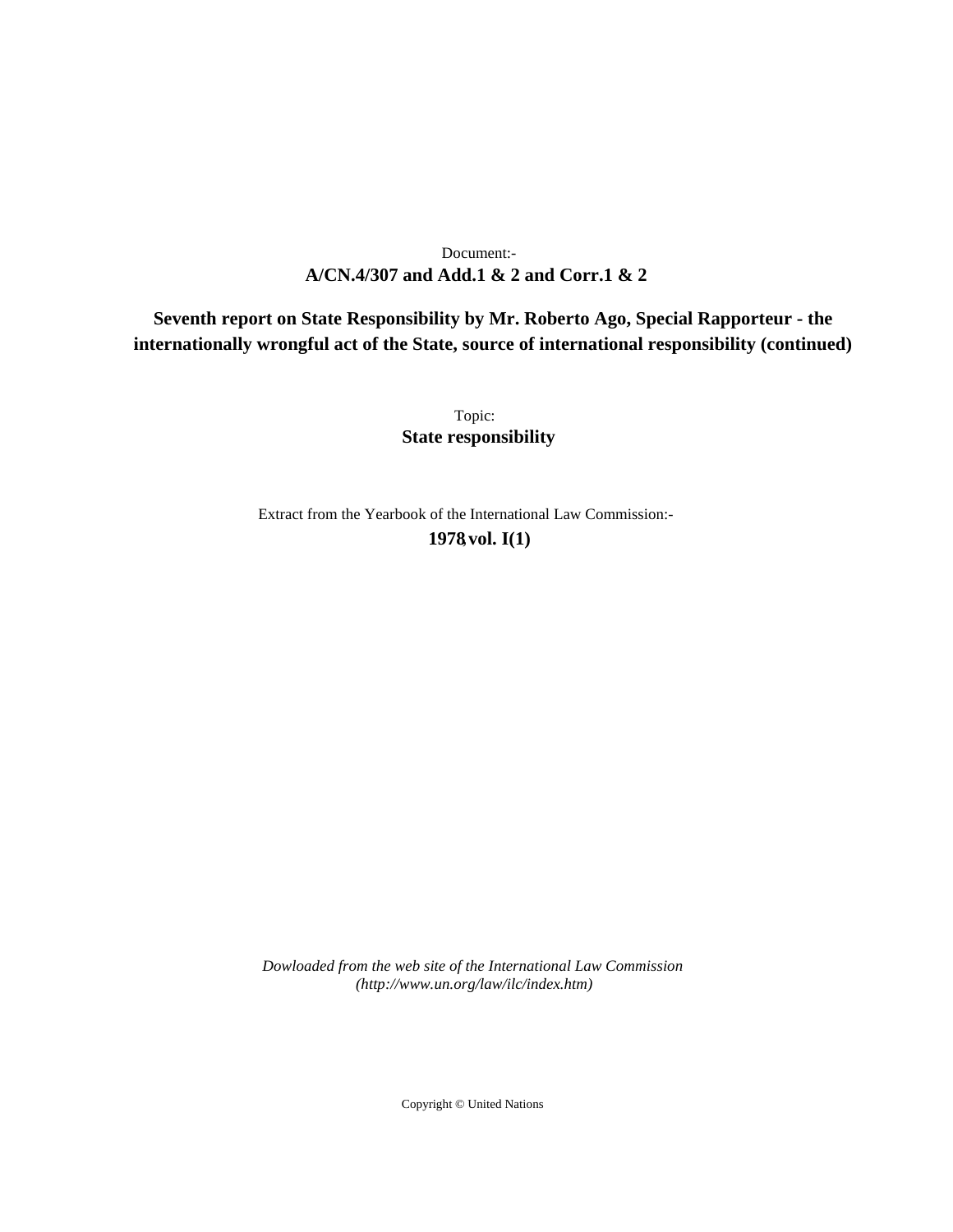# **STATE RESPONSIBILITY**

# **(Agenda item 2)**

# **DOCUMENT A/CN.4/307 and Add.l and 2\***

# **Seventh report on State responsibility, by Mr. Roberto Ago, Special Rapporteur**

*The internationally wrongful act of the State, source of international responsibility* **(continued\*\*)**

*[Original: French] [29 March, 17 April and 4 July 1978}*

# **CONTENTS**

|         |                                                                                                        | Page<br>31 |
|---------|--------------------------------------------------------------------------------------------------------|------------|
|         |                                                                                                        | 32         |
| Chapter | Paragraphs                                                                                             |            |
|         | $1 - 50$<br>III. BREACH OF AN INTERNATIONAL OBLIGATION (continued)                                     | 32         |
|         | $1 - 19$<br>8. Breach of an obligation to prevent an event<br>19                                       | 32<br>37   |
|         | $20 - 50$<br>9. Time of the breach of an international obligation $\cdots$<br>50                       | 37<br>52   |
|         | IV. IMPLICATION OF A STATE IN THE INTERNATIONALLY WRONGFUL ACT OF                                      |            |
|         | 51-77                                                                                                  | 52         |
|         | 51–54<br>Introduction $\cdots$ $\cdots$ $\cdots$ $\cdots$ $\cdots$ $\cdots$ $\cdots$ $\cdots$ $\cdots$ | 52         |
|         | Participation by a State in the internationally wrongful act of an-<br>$55 - 77$<br>Article $25$       | 53<br>60   |

## ABBREVIATIONS

| <b>GATT</b>                              | General Agreement on Tariffs and Trade                                                                  |
|------------------------------------------|---------------------------------------------------------------------------------------------------------|
| I.C.J.                                   | International Court of Justice                                                                          |
| I.C.J. Pleadings                         | I.C.J. Pleadings, Oral Arguments, Documents                                                             |
| I.C.J. Reports                           | I.C.J. Reports of Judgments, Advisory Opinions<br>and Orders                                            |
| <b>ILO</b>                               | International Labour Organisation                                                                       |
| <b>P.C.I.J.</b>                          | Permanent Court of International Justice                                                                |
| P.C.I.J., Series A                       | P.C.I.J., Collection of Judgments                                                                       |
| P.C.I.J Series A/B<br>P.C.I.J., Series C | P.C.I.J., Judgments, Orders and Advisory Opinions<br>P.C.I.J., Pleadings, Oral Statements and Documents |
|                                          |                                                                                                         |

*<sup>\*</sup>* Incorporating document A/CN.4/307/Add.2/Corr.l.

<sup>\*\*</sup> The present report is a continuation of the sixth report on State responsibility, submitted by the Special Rapporteur to the Commission at its twenty-ninth session *(Yearbook* ... *1977,* vol. II (Part One), p. 3, document A/CN.4/302 and Add. 1-3).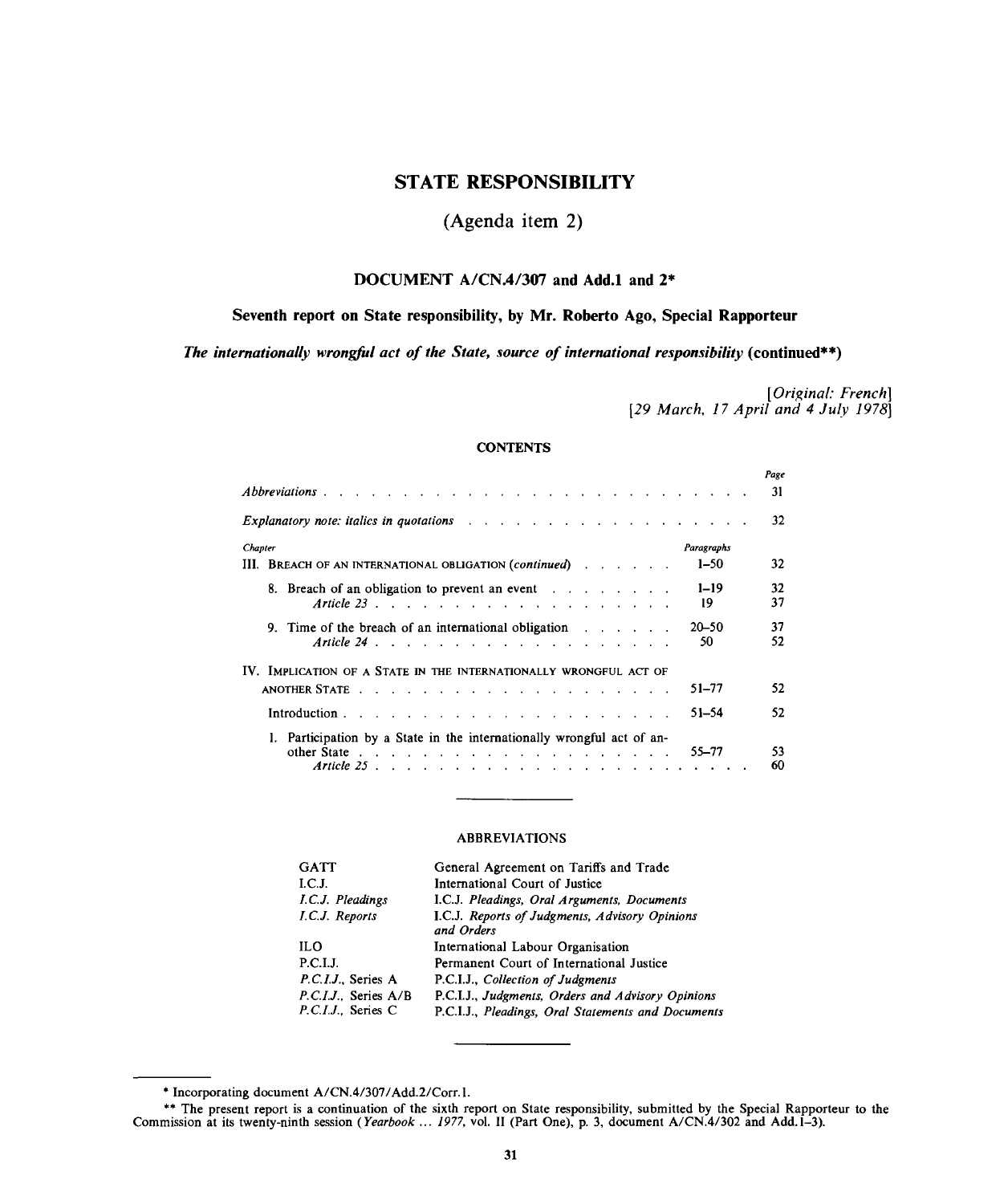#### EXPLANATORY NOTE: ITALICS IN QUOTATIONS

An asterisk inserted in a quotation indicates that, in the passage immediately preceding the asterisk, the italics have been supplied by the Special Rapporteur.

### CHAPTER III

# *Breach of an international obligation (continued<sup>1</sup> )*

8. BREACH OF AN OBLIGATION TO PREVENT AN EVENT

1. In order to complete the study of the possible effect of the distinctive characteristics of the various kinds of international obligations on the determination of the conditions of their breach, one last aspect must be taken into consideration. In the multiform framework of the obligations placed on States by general international law or treaties, it is easy to distinguish a well-characterized category, namely, that of obligations whose specific object is to prevent the occurrence of certain events which might unduly harm foreign States or their representatives and nationals. It is then a question of deciding what conditions must be present for there to be a breach of an obligation in this category.

2. In order to answer the question thus raised, it is necessary to bear in mind the terms of the hypothesis to which we are referring. The event in question may, in certain cases, have its direct and natural cause in an action of State organs. That is the case, for example, with regard to the destruction of a hospital or a protected cultural asset, due to a lack of precaution during the bombardment of other objectives in enemy territory. The cases most often referred to are, however, those where the natural cause of the event is not a State action but the event is nevertheless caused by the failure of State organs to prevent it. An attack by private persons on a foreign embassy or consulate, the massacre of foreigners by a hostile mob, and so on, are classic examples of this. It goes without saying that the preventive action required of the State consists essentially of surveillance and vigilance with a view to preventing this event, in so far as it is materially possible.

3. It thus seems clear that, in order to be able to establish the breach of an obligation in this category, two conditions are required: the event to be prevented must have occurred, and it must have been made possible by a lack of vigilance on the part of State organs. Clearly, a State cannot be alleged to have breached its obligation to prevent a given event so long as the event has not actually occurred, and the same is true where the feared event has occurred

but cannot be ascribed to a lack of foresight on the part of certain State organs. In other words, neither the occurrence of the event without there having been any negligence on the part of State organs nor such negligence without the occurrence of any event in itself constitutes a breach of the international obligation. Only the combination of these two elements permits the conclusion that there has been such a breach.

4. The hypothesis which we are now considering specifically has already been mentioned in the second<sup>2</sup> and third<sup>3</sup> reports of the Special Rapporteur on State responsibility. It was also considered by the  $Commission$  itself at its twenty-second $4$  and twentyfifth sessions.<sup>5</sup> The opportunity arose during the definition of the constituent elements of an internationally wrongful act in general. After having established that  $\overline{a}$  conduct attributable to the State under international law and *(b)* the breach by that conduct of an international obligation incumbent on the State are the two essential constituent elements of an internationally wrongful act, the Commission considered whether a third distinct constituent element should not sometimes be added to the two others, namely, the occurrence, as a result of the State's conduct, of an injurious event or, more simply, "damage". In that connexion, the Commission emphasized the difference between two different types of situation. It did not fail to point out that, in certain cases,<sup>6</sup> "the conduct as such is itself sufficient to constitute a breach of an international obligation incumbent upon the State". However, the Commission added that in other cases "the situation is different". To give an example, it recalled that:

For a State to be said to have failed in its duty to protect the premises of a foreign embassy against injurious acts of third parties, it is not sufficient to show that the State was negligent in not providing adequate police protection; some injurious event must have also taken place as a result of that negligence, such as damage by hostile demonstrators or an attack on the embassy premises by private individuals.

<sup>1</sup> For the beginning of chapter III (sections 1-7), see *Yearbook ... 1976,* vol. II (Part One), p. 3, document A/CN.4/291 and Add. 1-2, and *Yearbook... 1977,* vol.11 (Part One), p. 3, document A/CN.4/302 and Add. 1-3.

<sup>2</sup>  *Yearbook* ... *1970,* vol. II, p. 194, document A/CN.4/233, paras. 50-52.

<sup>3</sup>  *Yearbook ... 1971,* vol. II (Part One), pp. 222-223, document A/CN.4/246 and Add. 1-3, paras. 70-72.

<sup>4</sup>  *Yearbook ... 1970,* vol. II, p. 308, document A/8010/Rev.l, para. 80.

<sup>5</sup>  *Yearbook* ... *1973,* vol. II, pp. 182-183, document A/9010/ Rev. 1, chap. II, sect B, draft articles on State responsibility, article 3, para. (11) of the commentary.

<sup>&</sup>lt;sup>6</sup> "... for example, failure by the State's legislative organs to pass a law which the State, by treaty, has specifically undertaken to enact, or refusal by a coastal State to permit innocent passage through its territorial waters in peacetime to ships of another State ..." *(Ibid.)*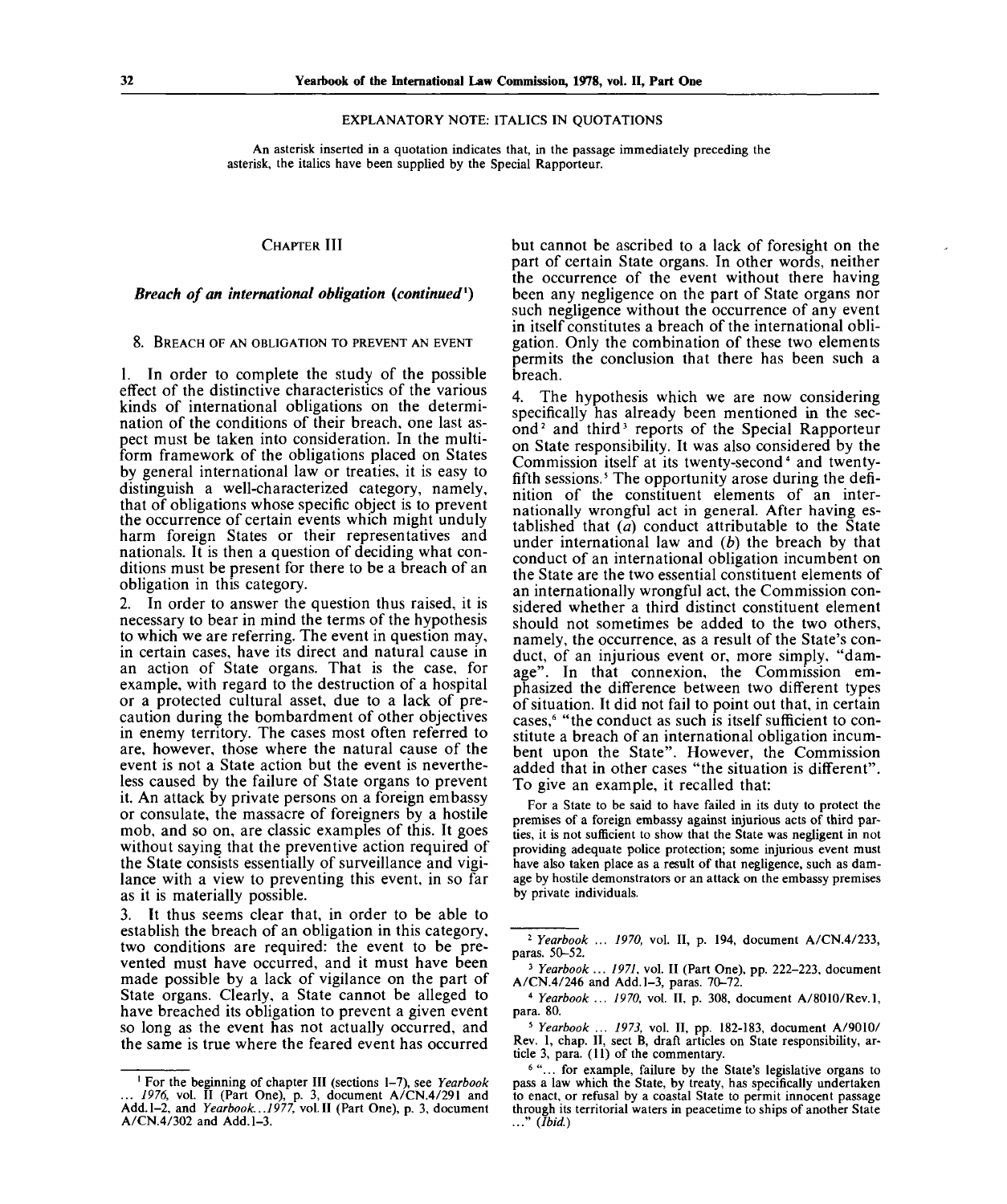In a case of that kind, and, the Commission added: "in general in cases where the purpose of the international obligation is precisely to prevent the occurrence of certain injurious events"

Negligent conduct of the organs of the State does not become an actual breach of the international obligation unless the conduct itself is combined with a supplementary element, an *external event\** one of those events which the State should specifically have endeavoured to prevent.

The Commission then sought to eliminate any possible ambiguity regarding the relationship of such an event to the constituent elements of an internationally wrongful act by emphasizing that:

Even if, in some cases, it has to be concluded that there is no internationally wrongful act so long as a particular external event has not occurred, that does not imply that the two conditions for the existence of an internationally wrongful act-conduct attributable to the State and breach by that conduct of an international obligation-are no longer sufficient by themselves. If there is no internationally wrongful act so long as the event has not occurred, the reason is that until then the State's conduct has not resulted in the breach of an international obligation. It is really the objective element of the internationally wrongful act that is missing. In other words, *the occurrence of an external event is a condition for the breach of an international obligation,\** and not a new element which has to be combined with the breach for there to be a wrongful act.

The Commission then decided therefore to deal with the question as we are now doing-within the framework of problems relating to the objective element of the internationally wrongful act.

The Special Rapporteur and the Commission reverted to the question when examining more particularly the possibility of considering the conduct of private persons as an act of the State. On that occasion, the Commission stated that, if it was true-and it subsequently verified that such a conclusion was justified—that injurious conduct on the part of private persons is not as such attributable to that State, it must be concluded that such conduct constitutes only an *event external* to the act of the State.

This does not mean that such an event would not affect the determination of the State's responsibility. On the contrary, ... it could be a condition for the existence of such responsibility by acting from outside as a catalyst for the wrongfulness of the conduct of the State organs in the case under consideration. For example, if the international obligation of the State consists of seeing to it that foreign States or their nationals are not attacked by private persons, a breach of that obligation occurs only if an attack is actually committed. But it would not, in any case, constitute a condition for attributing to the State the conduct of its organs; there would be no doubt about such attribution even without the external event. What would depend on the external event in question would be the possibility of considering the act of the State, in the case in point, as constituting a completed breach of an international obligation, and hence as being a source of international responsibility.<sup>8</sup>

6. Having reviewed these precedents regarding the positions already indirectly adopted by the Commission, the views expressed by Governments on this subject will now be considered.

7. None of the points in the request for information addressed to States by the Preparatory Committee of the Conference for the Codification of International Law, held at The Hague in 1930, asked Governments directly and explicitly to state whether, in their opinion, international responsibility could be placed on the State for the breach of an obligation to prevent a given event, so long as that event had not occurred. Nevertheless, the Committee did not ignore the question. On the contrary, it had itself replied to the question by the way in which it had presented the so-called problem of State responsibility for "damage" caused by private persons. As we have pointed out, injurious action by private persons is something different from and alien to the conduct of State organs; to be precise, it is an external event which could occur because preventive action by the State apparatus was lacking. The request for information took it for granted that the event represented by the act committed by private persons to the detriment of foreigners must have actually occurred in order for the responsibility of the State for lack of prevention on the part of its organs to be involved. Point VII *(a)* of the request for information was worded as follows:

Circumstances in which the acts of private persons causing damage to the person or property of a foreigner in the territory of a State may be the occasion of liability on the part of the State, and grounds on which such liability arises, if it does arise:

*(a)* Failure on the part of the State authorities to do what is in their power to preserve order and prevent crime, or to confer reasonable protection on the person or property of a foreigner.'

By this statement, the Committee demonstrated its conviction that any failure to provide "reasonable" prevention on the part of the State organs entrusted with that task could not be taken into consideration as a source of international responsibility except "on the occasion" of acts by a private person committed to the detriment of a foreigner. The existence of a breach by the State of its international obligation would therefore depend on the presence of two conditions: lack of prevention on the part of State organs, and the occurrence, within this framework, of the event constituted by the injurious act of the private person. A review of the replies sent in by

<sup>7</sup>  *Ibid.* In the same connexion, see G. Morelli, *Nozioni de diritto internazionale,* 7th ed. (Padua, CEDAM, 1967), p. 349:

<sup>...</sup> anche in questi casi il fatto illecito è costituito soltanto dalla condotta del soggetto; l'evento non e un elemento del fatto illecito, ma è semplicemente una circostanza che permette di considerare la condotta tenuta in concreto del soggetto come rientrante nel novero di quelle che sono vietate dalla norma."

<sup>[&</sup>quot;... in these cases too, the wrongful act consists solely of the conduct of the subject; the event is not an element of the wrongful act, but simply a circumstance which makes it possible to consider the actual conduct of the subject as one of the types of conduct prohibited by the rule."]

<sup>8</sup>  *Yearbook ... 1975,* vol. II, p. 72, document A/10010/Rev.l, foot-note 100. See also *ibid,* p. 54, document A/10010/Rev.l, chap. II, sect. B, article 11, para. 33 of the commentary. The Special Rapporteur dealt with the same question in his fourth report *{Yearbook ... 1972,* vol. II, p. 97, document A/CN.4/264 and Add. 1, para. 65; *ibid,* p. 123, para. 141; and p. 126, para. 145).

<sup>9</sup> League of Nations, *Conference for the Codification of International Law, Bases of Discussion for the Conference drawn up by the Preparatory Committee,* vol. Ill, *Responsibility of States for Damage Caused in their Territory to the Person or Property of Foreigners* (C.75/M.69.1929.V), p. 93.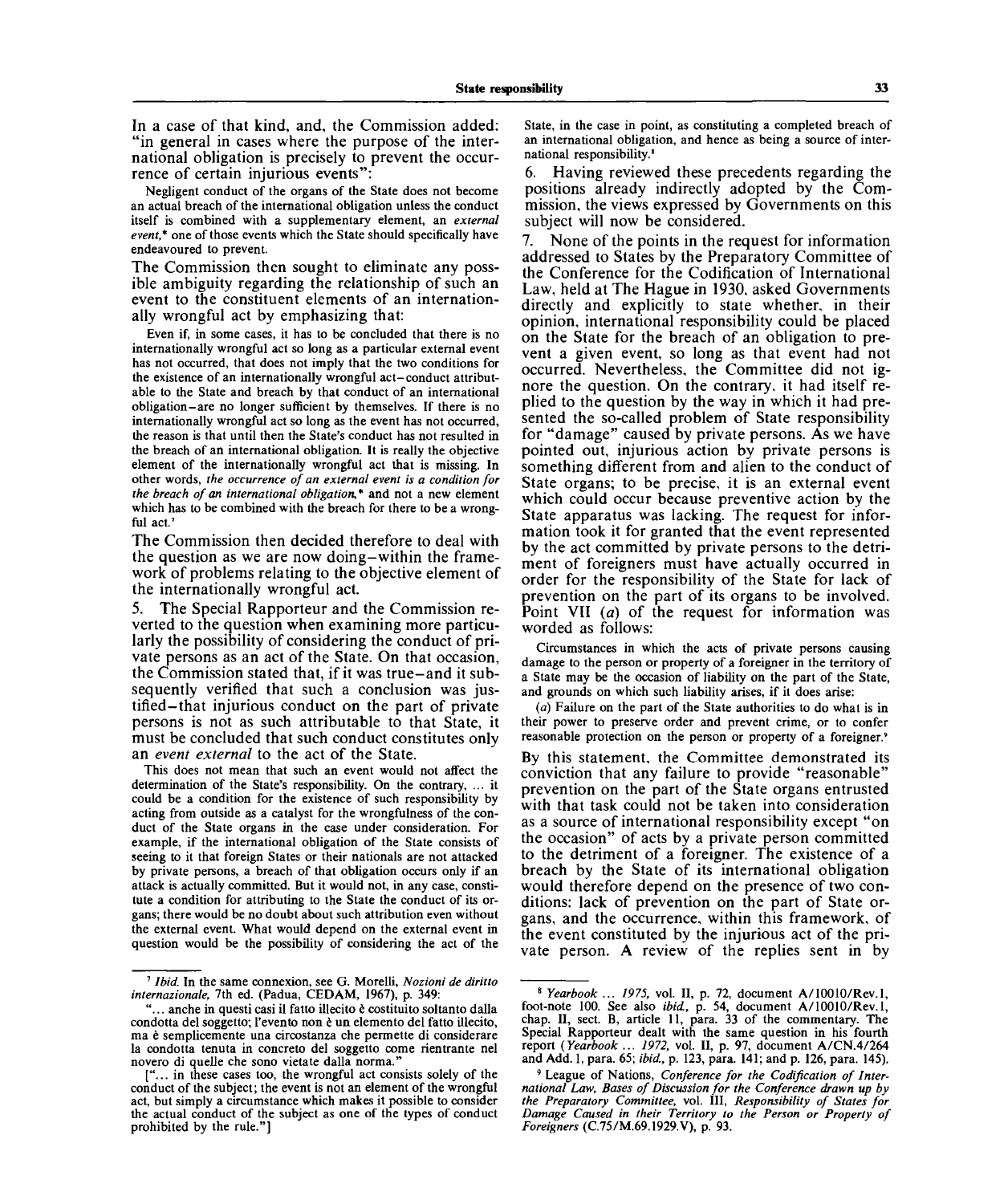Governments does not reveal the slightest reservation concerning the opinion on the basis of which the Committee drew its conclusions.<sup>10</sup> The same is true of the replies to point IX of the request for information, which extended the question put in point VII to the hypothetical case of damage caused to foreigners by "persons engaged in insurrections or riots, or through mob violence"."

In the two hypothetical cases considered under points VII and IX, the authors of the request for information raised the question of the possibility of attributing to a State the breach of its preventive obligations only in relation to the case where occasion for it had arisen as a result of the occurrence of an injurious event which the State organs had neglected to prevent. However, there is another point in which the request did not expressly mention such an "occasion". Point V, No. 1 *(c)* was worded as follows:

Does the State become responsible in the following circumstances, and, if so, on what grounds does liability rest:

(c) Failure to exercise due diligence to protect individuals, more particularly those in respect of whom a special obligation of protection is recognised-for example: persons invested with a public character recognised by the State?12

There was thus no mention here of "acts of a private person" constituting the condition for the existence of international responsibility in the event of lack of prevention on the part of State organs. Consequently, the adoption of an explicit position, in its reply, by a Government which had actually studied the matter in depth is all the more interesting. The Austrian Government comments that:

It is obvious that mere failure to exercise due diligence in protecting the person of foreigners does not in itself involve the responsibility of the State: such responsibility would arise only if a foreigner suffered injury through the act of a private person.<sup>13</sup>

The Austrian Government thus stresses that the conclusion relating to the case envisaged under the point in question should be equated, under that aspect, with the conclusion valid for the case mentioned under point VII. The replies of other Governments, while not as precise as the Austrian reply, must have been interpreted to the same effect by the Drafting Committee, because, in drafting basis of discussion No. 10, the latter stated:

A State is responsible for *damage suffered\** by a foreigner as the result of failure on the part of the executive power to show such diligence in the protection of foreigners as, having regard to the circumstances and to the status of the persons concerned, could be expected from a civilised State ... .<sup>14</sup>

In other words, the existence of the event, represented by the damage actually caused to a foreigner having a public character, is expressly indicated, at the same time as the lack of diligence in prevention, as one of the two conditions required in order for the State's breach of its obligation to be established and its responsibility entailed.

At the Conference, basis No. 10 formulated by the Drafting Committee was incorporated in new basis No. 10, providing that a State was responsible *"for damage caused* by a private person to the person or property of a foreigner".<sup>15</sup> The Conference did not have an opportunity to make a definitive pronouncement on the point in question, but it seems beyond doubt that the view generally shared by all the Governments represented was that a State could not be held responsible for the breach of the obligation to prevent an event such as an injurious act by a private person affecting a foreigner, so long as that event had not occurred.

10. The attitude adopted by States in connexion with disputes to which they were parties must now be considered. In judicial precedents and in international practice, cases where the subject of a dispute has been the breach of an international obligation requiring a State to see that certain events do not occur have, as might be expected, been very numerous. Consideration of these cases shows that, where a Government has complained of the breach of an obligation of this specific kind, it has cited an event which actually occurred. The two conditions necessary for the existence of a breach were thus fulfilled. In other words, a State has never asserted that such a breach has been perpetrated on the sole ground of negligence or failure to prevent a purely hypothetical event which did not actually occur.

11. Disputes whose settlement has been entrusted to an international judicial or arbitral tribunal may first be considered. Consideration of these disputes shows that such a tribunal has never been requested to recognize as a breach of an international obligation the mere fact of the non-adoption by the State of measures to prevent a theoretically possible event which did not actually occur. It has always been in the case of events which actually occurred, and in particular in the case of injurious actions by private persons, insurrectional movements, and so forth, that an international tribunal has been asked to conclude that a State has breached its obligation to prevent such an event. To our knowledge, decisions of international tribunals have never affirmed, even indirectly or incidentally,<sup>16</sup> that failure to adopt measures to prevent the occurrence of a possible event sufficed in itself-i.e., without the actual occurrence of such an event-to constitute a breach of the obligation incumbent on the State.

12. It might, of course, be objected that the fact that international judicial or arbitral tribunals have never

<sup>10</sup>  *Ibid.,* and League of Nations, *Conference for the Codification of International Law, Bases of Discussion for the Conference drawn up by the Preparatory Committee, Supplement to volume III*  $(\hat{C}.75(a).M.69(a).1929.V),$  pp. 3 and 20.

<sup>&</sup>lt;sup>11</sup> League of Nations, *Bases of Discussion* ... (op. cit.), pp. 108 *et seq.*

<sup>12</sup> Ibid, p. 62.

<sup>13</sup> Ibid, p. 63.

<sup>14</sup> Ibid, p. 67.

<sup>15</sup> League of Nations, *Acts of the Conference for the Codification of International Law* (The Hague, 13 March-12 April 1930), vol. IV, *Minutes of the Third Committee* (C.351(c).M.145(c).1930.V), p. 143.

<sup>&</sup>lt;sup>16</sup> They could have done so, for example, when determining the time and duration of the internationally wrongful act.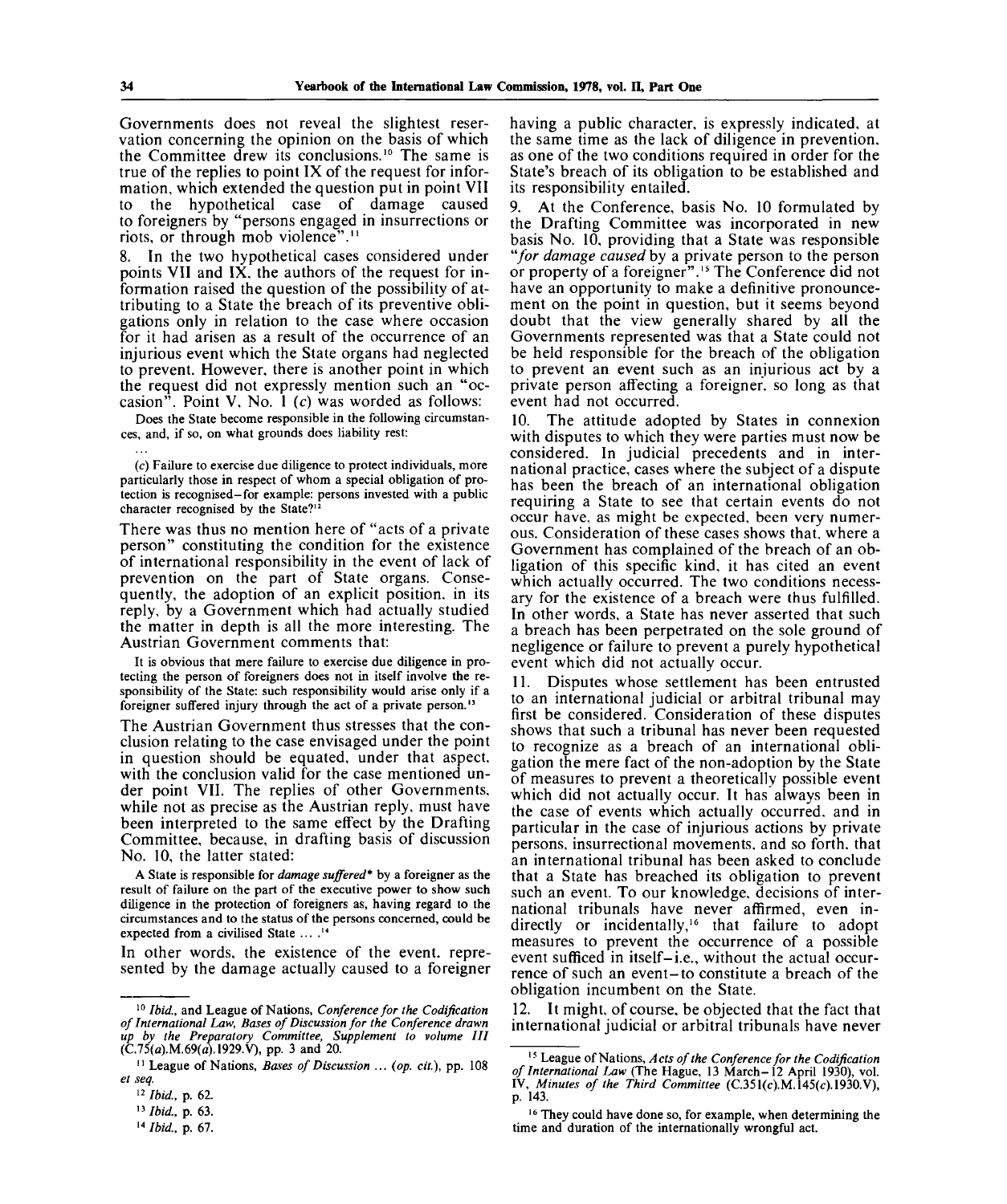had occasion to recognize that a State has breached the international obligation to prevent a given event in cases where the event to be prevented did not take place might be due to reasons which, in part at least, deprive it of probative value for our purposes. It might be said that it is difficult to see what interest a State would have in having recourse to a tribunal of this kind in order to establish the existence of a breach which in itself had no serious practical consequences. It might also be said that the use of such a procedure, by reason of its serious nature and lengthiness, hardly seems a suitable means for achieving the rectification-which should be swift in order to be effective-of a situation considered dangerous and where recourse to diplomatic procedure would seem more normal. It must, however, be recognized that the adoption of positions by Governments in the case of disputes settled through the diplomatic channel are the same as those adopted in the case of disputes submitted to judgment or international arbitration.

13. In diplomatic practice, it is only after the occurrence of an event that States have invoked the breach of the obligation to prevent that event. Let us take one of the best-known obligations in the category considered in this section, namely, the obligation to ensure that the premises of a foreign diplomatic mission are not attacked by private persons, insurgents, organs of foreign States and so forth. There is a whole series of cases in which a State has complained of the fact that the authorities of the host State did not take the necessary measures to protect the premises of its mission and in which the complainant State has alleged the existence of an internationally wrongful act giving rise to international responsibility. However, at both the diplomatic level and the arbitral or judicial level, the complaint was made<sup>17</sup> only after the attack by private persons or others had occurred and on the basis of that attack.<sup>18</sup>

The same *is* true, moreover, with regard to the attitude of injured States in cases of a breach of the duty to protect the person of a diplomatic agent or other organs of a foreign State from any attack,<sup>19</sup> and also in other cases involving the breach of the obligation to prevent a given event.

14. The conclusion which, in our opinion, derives quite obviously from the very nature and purpose of certain international obligations is thus fully confirmed in State practice. It is the clear conviction of Governments that, where international law places an obligation on a State to prevent a certain type of event, observance of that obligation can be called in question and the responsibility of the State affirmed only if one of the events which it was the purpose of international law to prevent actually occurs and if a lack of vigilance and prevention on the part of the State under the obligation has also been proved. It is further necessary that, between the conduct of the State in the case in question and the event which has occurred, there should be a link such that the conduct in question may be regarded as one of the *sine qua non* elements of the event. In other words, it must be possible to establish the existence of a certain relationship of causality, at least indirect, between the conduct of State organs and the event; the conduct must have made possible the occurrence of an event which *otherwise* would not have occurred. If, for example, an attack by private persons on an embassy occurred in circumstances which make it possible to establish that it would certainly have succeeded and achieved its ends even if the State could not be accused of any negligence, the necessary link between the actual conduct of the State and the event would be lacking. That State could not be accused of not having acted to prevent an event which would have occurred in any case, whatever the conduct of the State organs.

15. A further point should also be made. The prevention of a certain event is, in the hypothetical cases referred to in this section, the "direct" object of the international obligation. The aim of the obligation is to ensure that, to the extent possible, the State under the obligation prevents the occurrence of the event in question. These obligations should therefore not be confused with others whose "direct" object is the execution as such of a specific State action and which are consequently breached by the mere fact of the non-execution of that action, independently of the indirect effect that such an action might have had with regard to the prevention of the occurrence of certain events. Two instances will serve to illustrate more clearly the difference between the two hypotheses which come to mind. The obligation to see

<sup>&</sup>lt;sup>17</sup> This does not mean that a State could not, in anticipation, have sent a communication to the State to which its mission was accredited, for example, to draw its attention to the fact that the number of police assigned to protect the mission seemed insufficient to ensure its safety. A communication of this type does not constitute a complaint concerning an internationally wrongful act and does not allege international responsibility on the part of the State to which it is addressed.

<sup>&</sup>lt;sup>18</sup> See, for example, the attitude adopted by the State which considered itself injured in the cases of the *Romanian Legation at Berne* (1955), the *Hungarian Legation at Berne* (1958), the *United States Embassy in Moscow* (1964 and 1965) and the *USSR Embassy at Peking* (1966), all of which are cited in the fourth report on State responsibility *{Yearbook ... 1972,* vol. II, pp. 118 *et seq.,* document A/CN.4/264 and Add.l., paras 130-133).

See also the cases of the United States Embassy in T'ai-pei (1957) (M. Whiteman, *Digest of International Law* (Washington D.C., U.S. Government Printing Office, 1967), vol. VIII, pp. 747 *et seq.);* the Belgian Embassy in Cairo (1961) *(Revue generate de droit international public* (Paris) 3rd Series, vol. XXXII, N° 3 (July-Sept. 1961), pp. 579 *et seq.* and *Revue beige de droit international* (Brussels, 1966), vol. II, No. 2, pp. 505 *et seq.);* the Yugoslav Trade Mission at Bad Godesberg (1962) *(Revue generate de droit international public* (Paris), 3rd series, vol. XXXIV, No. 2 (April-June 1963) pp. 361 *et seq.,* and *Zeitschrift fur ausldndisches offentliches Recht und Volkerrecht* (Stuttgart), vol. 24, No. 4 (October 1964), pp. 681 *et seq.);* and of the USSR Embassy in Washington (1968),

*<sup>(</sup>Revue generate de droit international public* (Paris), 3rd series, vol. XXXIX, No. 4 (Oct.-Dec. 1968), pp. 1082 *et seq.).*

<sup>&</sup>lt;sup>19</sup> The fourth report of the Special Rapporteur gives details concerning the cases of the murder of the Italian members of the Tellini mission (1923), the murder of the Soviet envoy to the Conference, Worowski (1923), and the murder of the member of the Belgian diplomatic mission in Spain, de Borchgrave (1936), and so forth (see *Yearbook ... 1972,* vol. II, pp. 114 *et seq.,* document A/CN.4/264 and Add. 1, paras. 115 *et seq.).*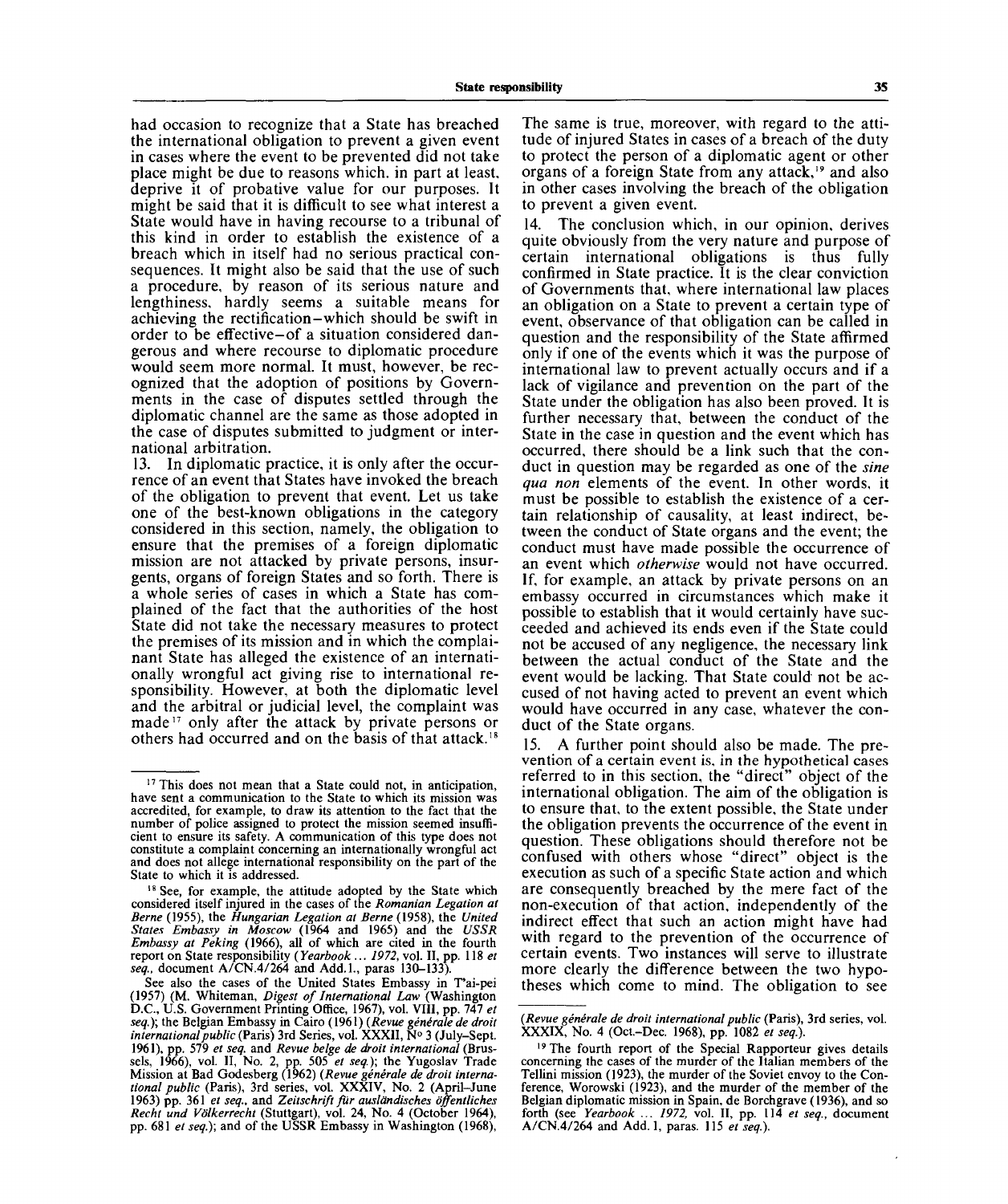that the mission of a foreign State or the person of its representatives are not the victims of attacks by private persons or others is the typical case of an obligation to prevent the occurrence of an event. As has been seen, the breach occurs if the State's failure to take preventive action is accompanied by the occurrence of the event which the State had an obligation to prevent and if, as stated, it occurs specifically because of such lack of prevention. Consider, on the other hand, an obligation such as that requiring the State not to tolerate in its territory the organization and training of organizations aiming at subversion in a neighbouring State. Here the direct object of the obligation is not to prevent the occurrence of an attack on or other event injurious to the Government from occurring in the territory of that State. The obligation requires, within the framework of mutual respect between independent sovereign entities, that the State should not allow an organization hostile to a foreign Government to be established within its own frontiers and to engage there in action aimed at overthrowing the latter Government by violence. Although, after the forcible dissolution of an organization of this kind, the attack which the latter might have been able to perpetrate in foreign territory might not occur, that would be only an indirect effect of the execution of the obligation, the direct object of which is, as has just been said, something quite different. It is thus clear that, in this case, there is a breach of the obligation, solely by reason of the fact that the authorities tolerated the establishment of the organization in question in the territory of the State and did not dissolve it as soon as they knew of its existence and its aims. It is thus possible to conclude that this breach exists and to bring out its consequences without depending, as a subsequent condition, on the fact of the subversive organization's having succeeded in carrying out attacks in foreign territory, provoking subversion there and so forth. It is thus clear that it is only in the first of the two hypothetical cases referred to successively that the occurrence of an external event is a condition for recognizing, in the conduct of the State which made it possible, the breach of an international obligation. 16. In internal law, the authors of learned works in a number of countries have given full treatment to the subject of "the offence of allowing an event to occur" *(delit d'evenement)* or "the wrongful act of allowing an event to occur" *{fait illicite d'evenement).* That has not been the case in international law. It may nevertheless be noted that writers who have been specially aware of the importance of the question also in the field of international legal relations have agreed in recognizing that it would be inadmissible to conclude that there has been a breach of an international obligation requiring a State to take action to prevent the occurrence of certain events as long as the latter have not taken place.<sup>20</sup> Moreover, it

should be borne in mind that, when international jurists wish to give a typical example of an international obligation requiring preventive action on the part of the State, they have always referred to the obligation to prevent injurious conduct on the part of private persons. In so doing, the various writers have generally taken as a starting-point the premise of the existence as a *fait accompli* of damage caused by private persons to a foreign State, its representatives or its nationals. It is in relation to damage actually caused that they pose the question of the cases in which the State could be held responsible. As has been seen,<sup>21</sup> the reply of the overwhelming majority of modern writers is that the State cannot be held responsible except in cases where it has omitted to adopt measures normally likely to prevent private persons from committing injurious acts and where such acts were committed because of that omission. However, those writers who have given particular attention to the question have shown that the act of the private person is the *occasion,<sup>22</sup>* or even the *condition<sup>21</sup>"* on the basis of which the State is deemed to have breached its obligation of prevention and incurred the resultant responsibility, This presentation of the situation is clear proof that, in the view of those writers, it is not a theoretically established failure of prevention which constitutes the State's breach of its obligation in the hypothetical cases envisaged, but the failure of prevention *made concrete* by the actual occurrence of an event which more active vigilance could have prevented and which has been made possible by the lack of it. It is thus certain that the literature of international law upholds the point of view put forward in these pages.

17. On the other hand, no useful elements on the question dealt with in this section can be found in codification drafts on State responsibility. That is because these drafts confine themselves to affirming the existence of an internationally wrongful act and State responsibility where there is a breach of an international obligation by the State, without seeking to determine the conditions for the occurrence of such a breach in the various hypothetical cases.

18. However, in the view of the Special Rapporteur, a definition of the conditions for recognition of the breach of an obligation to prevent a given event cannot be omitted from a draft such as that currently being prepared by the Commission. The special at-

<sup>20</sup> See, for example, R. Ago, "Le delit international", *Recueil des cours de VAcademie de droit international de La Haye, 1939-11* (Paris, Sirey, 1947), vol. 68, pp. 447 *et seq.;* G. Morelli, *op. cit.,* pp. 348 *et seq.,* P. A. Zannas, *La responsabilite Internationale des Etats*

*pour les actes de negligence* (Montreux, Ganguin et Laubscher), 1952, pp. 32 *et seq.*

<sup>21</sup>  *Yearbook ... 1975,* vol. **II,** pp. 80-81, document A/10010/ Rev. 1, chap. **II,** sect. B, article 11, para. (33) of the commentary.

<sup>&</sup>lt;sup>22</sup> See, for example, C. de Visscher, "La responsabilité des Etats" *Bibliotheca Visseriana* (Leiden, Brill, 1924), vol. **II,** p. 103; A. Decenciere-Ferrandiere, *La responsabilite internationale des Etats a raison des dommages subis par des etrangers* (Paris, Rousseau, 1925), p. 63; L. Delbez, "La responsabilite internationale pour crimes commis sur le territoire d'un Etat et diriges contre la surete d'un Etat etranger", *Revue generate de droit international public* (Paris), 3rd series, vol. IV (1930); p. 470.

<sup>&</sup>lt;sup>23</sup> J. Spiropoulos, Traité théorique et pratique du droit international public<sup></sup> (Paris, Librairie générale de droit et jurisprudence, 1933), p. 275.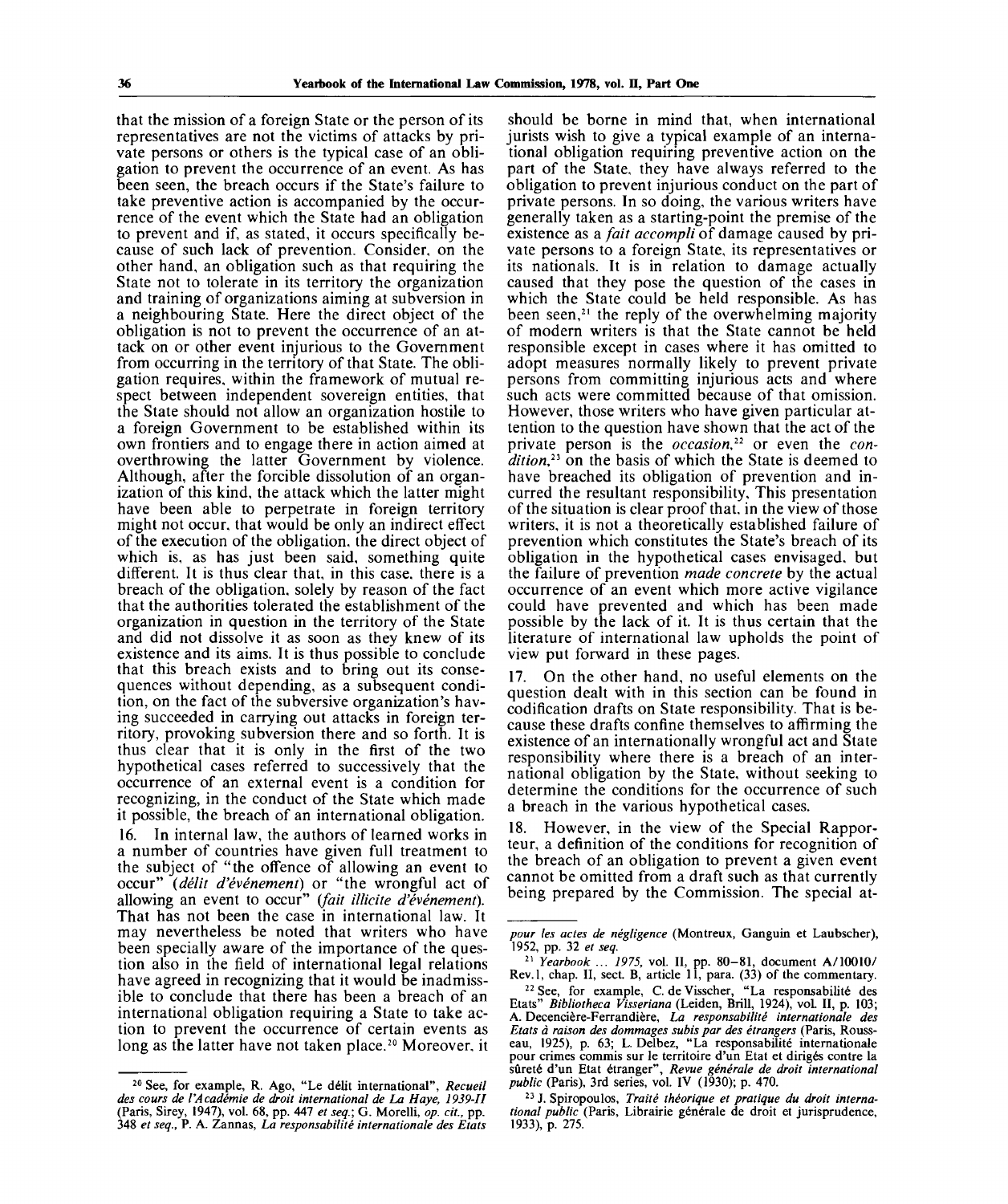tention devoted hitherto to the establishment, with regard to each kind of international obligation, of the conditions in which their breach occurs, would not permit such an omission. It is, moreover, clear that the definition of the conditions for the occurrence of the breach of an obligation of the type considered in this section may in practice have decisive consequences for the determination, in such cases, of the *tempus commissi delicti.*

19. In the light of the foregoing, the Special Rapporteur proposes the following text for adoption by the Commission:

#### *Article 23. Breach of an international obligation to prevent a given event*

**There is no breach by a State of an international obligation requiring it to prevent a given event unless, following a lack of prevention on the part of the State, the event in question occurs.**

#### 9. TIME OF THE BREACH OF AN INTERNATIONAL OBLIGATION

20. In its consideration of the questions arising in connexion with the objective element of an internationally wrongful act, the Commission first of all sought to determine the meaning of the expression "breach of an international obligation", as used in article 3 *(b)* of the draft articles approved by the Commission in first reading.<sup>24</sup> In draft article 16, the Commission therefore defined the basic rule requiring that, in general, in order for a breach of an international obligation to exist, there must be an "act of the State" not in conformity with what is required of it by that obligation. In article 17, the Commission subsequently determined more specifically whether the distinctions to be made between international obligations by reason of their origin do or do not have a bearing on the occurrence of a breach of those obligations and on the responsibility arising therefrom. In article 18, it defined, in relation to the various hypothetical cases which might arise, the meaning and scope of the requirement that the obligation be in force for the State in order for there to be a breach of the obligation in question by that State. Fourthly, the Commission considered the question of the possible bearing of the subject-matter of the obligation breached, and of its more or less essential character for the protection of fundamental interests of the international community, on the characterization of the breach in question and, consequently, on the regime of international responsibility applicable to it. The answer to that question was embodied in article 19. The Commission next sought to define the special conditions which must be met in order for there to be a breach of an international obligation according to the various types of obligation and, in particular, according to whether the obligation requires the State

to adopt a particular course of conduct (art. 20), or the achievement of a specified result (art. 21) and specifically a result concerning the treatment to be accorded to aliens (art. 22). In the same context, in the present report, the Special Rapporteur has sought to establish, in draft article  $23$ ,<sup>25</sup> how the breach by a State of an obligation requiring it to prevent a given event can be recognized as having occurred. In order to complete chapter III, it is now necessary to determine, in relation to the various types of international obligation mentioned, the respective "time", of their breach; in particular, it is necessary to determine whether and when the "time" in question is instantaneous or extends over a more or less lengthy period. In other words, we are dealing here with the so-called question of the *tempus commissi delicti.*

21. At first glance, it might seem that the determination of the time of the breach of an international obligation involves no special difficulties and above all that it is a question of verifying facts rather than of applying legal criteria. In fact, however, this determination is easy only in the case of an act of the State not in conformity with what is required of it by an international obligation which begins and ceases to exist at the same moment, that is, in the case of an internationally wrongful act which may be described merhanonally wrongful act which may be described<br>as an "instantaneous" act.<sup>26</sup> However, the task becomes more complicated and necessarily requires the application of legal rules in the relatively simple case where the conduct adopted by the State which is not in conformity with its international obligation extends over a period of time and assumes, in the terms used in article 18, paragraph 3, a "continuing character". The problem then is to determine whether the *tempus* of an internationally wrongful act of this kind should be defined as the time when that act begins, or the whole period during which it continues to exist. Equally dependent on the application of legal criteria is the task of determining the *tempus commissi delicti* in the case, examined specifically in the preceding section, where, in order for the breach of an international obligation to exist, an external event must occur in addition to negligent conduct on the part of State organs. Indeed, in such cases the choice between the period during which the negligent conduct was adopted and the time at which the event que was adopted and the thire at which the event be made in the light of legal principles. Lastly, the be made in the light of legal principles. Lastly, the determination of the time of the occurrence of the internationally wrongful act will be even more difficult, more important and more clearly linked to the application of rules of law in the various cases where the act in question results from the combined

<sup>&</sup>lt;sup>24</sup> For the text of all the draft articles adopted so far by the Commission, see *Yearbook .*.. 7977, vol. II (Part Two), pp. 9 *et seq,* document A/32/10, chap. II, sect. B, subsect. 1.

<sup>&</sup>lt;sup>25</sup> See para. 19 above.

<sup>&</sup>lt;sup>26</sup> This does not prevent questions from arising and recourse to legal criteria from becoming necessary when a considerable period separates the time when the act of State organs is committed and the time when the effects according to which it is characterized are produced: for example, when the death of a foreign representative as a result of blows inflicted by members of the local police force, or the collapse of a protected building hit by a bomb dropped by an enemy aircraft, occurs some time after the act which caused it.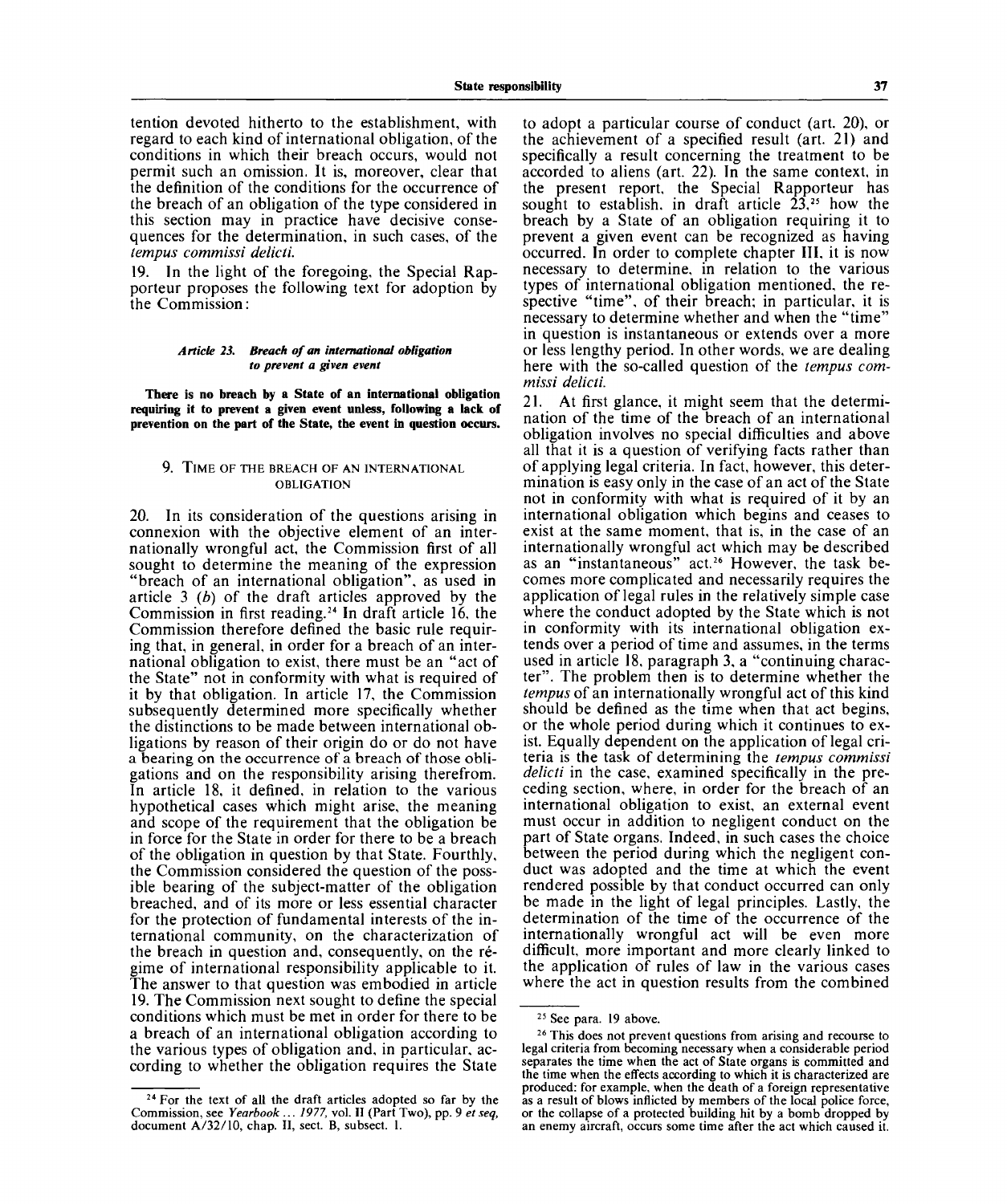effect of several actions or omissions on the part of State organs. It should be recalled in this connexion that, in the context of article 18, paragraph 4, mention was made of a "composite" act, that is, a case in which the breach occurred as a result of the combined effect of a series of individual acts, of the repetition by State organs of the same conduct in a plurality of separate cases. There is also the case of the internationally wrongful act termed "complex" in article 18, paragraph 5, where the breach occurs as the result of a succession of acts by different organs in the same single specific situation. In both cases, the problem arises, at the legal level, of determining to which State actions constitutive value should be attributed as regards the internationally wrongful act, for it is on this basis that it will be possible to establish when that act begins and ends.

22. The determination of the time of the breach of an international obligation, and hence of an internationally wrongful act, is of practical importance for various reasons. First, it inevitably has a bearing on another question, which will be dealt with more specifically in the second part of the draft articles, namely, that of determining the extent of the responsibility which international law attaches to an internationally wrongful act and. more particularly, that of determining the amount of reparation payable by the State which committed that act. If, for example, in the case of a "continuing" internationally wrongful act, the time of the breach corresponds not only to the initial moment but to the entire period comprised between the beginning and the end of the conduct which is contrary to an international obligation of the State, it would be logically undeniable that the reparation covers all the injuries caused by the conduct in question during the whole of that period.<sup>27</sup> Similarly, in the case of a "composite" wrongful act, the amount of reparation will vary according to whether the breach is considered as having been committed only at the time of the conduct which, combined with a series of earlier acts, makes it possible, let us say, to attribute to that State an internationally wrongful "practice" as such, or rather as having been committed during the entire period between the first act in the series and the last which rendered the existence of the breach apparent. Likewise, in the case of a "complex" wrongful act, the amount of reparation due will probably differ according to whether the breach is regarded as having been committed only at the time of the conduct which completes the breach, or at the beginning of the "complex" process of that breach or, rather, during the whole of the period starting with the first act which failed to achieve the result required by the international obligation to the last act which made that result definitively unachievable.<sup>28</sup>

23. The determination of the time of the breach of an international obligation may also have a bearing on the determination of the jurisdiction of an international tribunal with regard to the dispute arising out of that breach. Generally speaking. States accept in advance the jurisdiction of an internationl tribunal with regard to their disputes only on condition that that jurisdiction be limited and *ratione materiae* and. as regards the point with which we are concerned. *ratione temporis.* Consequently, the agreements concluded by States for this purpose often include a clause limiting the jurisdiction of the judicial or arbitral body in question to disputes concerning "facts" or "situations" *subsequent* to a specific date.<sup>29</sup> Clearly, however, if in the clause in question the

sists solely in the judgement of the last body which renders the achievement of the result required by the obligation definitively impossible; this is so by virtue of the rule that complete reparation must be made for damage. We feel, however, that this rule in itself does not mean that the damage for which "complete" reparation must be made must have been "completely" caused by the breach of an international obligation. The damage resulting from a "complex" internationally wrongful act of the State certainly requires complete reparation, designed to compensate for the injuries caused by all the successive actions or ommissions of the State which constituted that act, but this is because all these actions or omissions contribute to the commission of a single breach which, although it is completed and rendered final only by the last was nevertheless initiated by the first. By this first action or omission, the State missed its first opportunity to achieve the result required by an international obligation incumbent on it. If, on the other hand, only the last of the actions or omissions of a State in a specific case proved to conflict with an international obligation, and that had not been true of the previous actions or omissions, only the last would be accounted an internationally wrongful act. It cannot be said in this case that the international legal consequences of that act should include reparation for possible damage attributable to the earlier actions or omissions which were in no way internationally wrongful.

29 A clause of this kind is included in several bilateral treaties providing for the judicial or arbitral settlement of disputes between the parties, for example, the treaty between Spain and Belgium of 19 July 1927, on which the jurisdiction of the International Court of Justice in the Barcelona Traction Light and Power Company, Limited case was based *(I.C.J. Reports 1964,* pp. 39- 40). The General Act for the Pacific Settlement of International Disputes of 26 September 1928 (art. 39) permitted the parties, in acceding to the Act, to exclude from the procedure described in that instrument "Disputes arising out of facts prior to the accession either of the Party making the reservation or of any other Party with whom the said Party may have a dispute" (League of Nations, *Treaty Series,* vol. XCIII, p. 361). A reservation having the same effects was also included in numerous unilateral declarations of acceptance of the compulsory jurisdiction of the Permanent Court of International Justice, for example, that formulated by France on 25 April 1931, which limited that acceptance to" any disputes arising after ratification ... with regard to *situations or facts subsequent to ratification\*"* (see *P.C.I.J.* Series A/B, No 74, p. 22) and which played an important role in the Phosphates in Morocco case. Currently, a limitation expressed either in these terms or in others which are more or less similar is included in the declaration of acceptance of the compulsory jurisdiction of the International Court of Justice by Belgium (17 June 1958), Canada (7 April 1970), El Salvador (26 November 1973), India (18 September 1974), Israel (17 October 1956), Japan (15 September 1958), Kenya (19 April 1965), Luxembourg (15 September 1930), Malawi (12 December 1966), Mexico (28 October 1947), New Zealand  $(8 \text{ April } 1940)$ , the United Kingdom  $(1 \text{ January } 1969)$  and the Sudan (2 January 1958) (see *Multilateral Treaties in respect of which the Secretary-General performs Depositary Functions: List of Signatures, Ratifications, Accessions, etc. as at 31 December 1977* (United Nations publication, Sales No. E.78.V.6), pp. 11-24).

It is also interesting to note that limitations along the same lines

<sup>27</sup> See, in this connexion, R. Ago, *loc. cit.,* p. 521.

<sup>28</sup>  *Ibid.,* pp. 517 *et seq.* According to P. Reuter ("La responsabilité internationale", *Droit international public* (course), Paris, Les Nouvelles Institutes, 1955-1956, p. 98), in the case of what we have called a "complex" wrongful act, obligation to make reparation for the damage caused from the time of the first act should be admitted, even it is argued that the breach of the obligation con-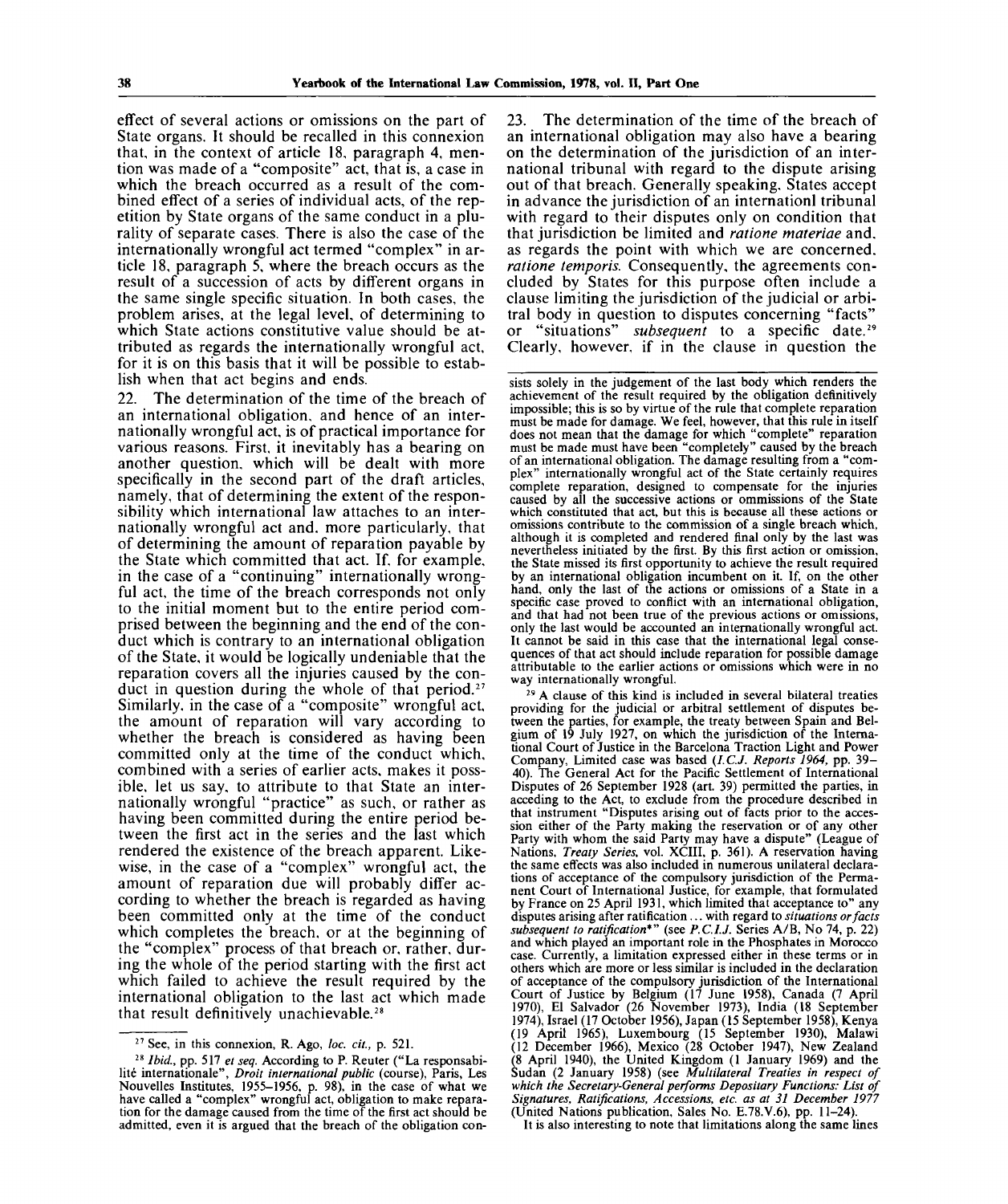words "facts and situations" is understood as meaning facts giving rise to a legal dispute and. hence, facts which according to one of the parties do not constitute a breach of an international obligation, the determination of the time of that breach may be decisive for the purpose of establishing the jurisdiction of the tribunal in the case concerned. For example, in the case of a "continuing" act that began prior to the date from which the jurisdiction of the tribunal has been accepted, that jurisdiction clearly cannot be recognized if the *tempus* of that wrongful act is taken to be only the moment on which the conduct of the State began, disregarding the fact that that conduct assumed a continuous character. On the other hand, it would seem illogical to deny that jurisdiction if the "continuing" act is considered to have been perpetrated during the whole of the period comprised between the beginning and the end of the conduct of the State. There is no doubt that, for at least part of its existence, the act in question would be an act "subsequent" to the point of departure of the tribunal's jurisdiction. If, on the other hand, the act giving rise to the dispute is a "composite" act and consists, for example, of a "practice" resulting from a series of similar individual acts committed in a number of separate cases, the jurisdiction of the tribunal will be incontestable if the time of the breach is taken to be only the time, subsequent to the crucial date, of the occurrence of the individual acts which, added to those that took place previously, reveal that the conduct of the State taken as a whole has the character of a "practice" and lead to that complex of acts as such being recognized as a breach of an international obligation. The situation would be quite different if the *tempus* of a breach of this nature was taken to be the whole of the period extending from the first to the last of the individual acts constituting the "practice". However, even then, it

On the other hand, recognition of the jurisdiction of an international tribunal may be limited to facts and situations arising prior to a certain date, although such cases are much more unusual. At the beginning of the Second World War, for example, several States involved in that conflict excluded from the effects of their recognition of the compulsory jurisdiction of the Permanent Court of International Justice, which they had previously accepted, disputes relating to facts and situations arising after the beginning of the war. The declaration of acceptance of the compulsory jurisdiction of the International Court by New Zealand, which is dated 8 April 1940, excludes from that acceptance "Disputes arising out of *events occurring at a time when His Majesty's Government in New Zealand were involved in hostilities\*"* (League of Nations, *Treaty Series,* vol. CC. p. 492). It is interesting to note that the effects of this declaration were added to those of the preceding declaration, which excluded from the acceptance disputes arising prior to 29 March 1930.

might be questioned whether the fact that some of those individual acts-including precisely those which revealed or at least confirmed the over-all significance of the conduct of the State and its wrongfulness-occurred after the crucial date would not be sufficient grounds for concluding that the "practice" as such existed after that date and thus came within the jurisdiction of the tribunal. Again, the act in connexion with which it was necessary to determine the jurisdiction of the tribunal could be a "complex" act. consisting of a succession of actions or omissions, either by the same organ or, more frequently, different organs, which, one after another, prevented the result required by an international obligation from being achieved in a specific case. The answer to the question whether the tribunal has jurisdiction would then logically be in the affirmative if the time of the breach were taken to be solely that of the conclusive act, subsequent to the crucial date, which gave the breach its final character; on the other hand, the reply would be negative if the time of the breach were taken to be the time of the first action or omission which set in motion the breach process before the crucial date. Lastly, if both these solutions were rejected and if it were assumed that the "complex" act was committed during the whole of the period between the first action or omission and the last, there would be grounds for questioning whether, in this case too, the fact that the breach, although In this case too, the fact that the bleach, although<br>initiated at an earlier stage, was not rendered cominitiated at an earlier stage, was not rendered complete and final until after the crucial date should not mean that the breach should be regarded as an act which continued to exist after that date and that the jurisdiction of the tribunal should therefore be recognized. Here again (as in the case of the "composite" act mentioned above), the answer will depend first of all on the interpretation of the clause of the agreement providing for the limitation of the jurisdiction of the tribunal *ratione temporis*. However, the clause in question will rarely be worded in such a way as to state explicitly, to use the words of Professor Reuter, whether the specific will of the parties to a given agreement was that "acceptance of the optional jurisdiction concerns only delicts all elements of which are subsequent to the crucial date" or whether it concerns all those "of which at least one element is subsequent to the date in question".<sup>30,31</sup> Apart from this case, it seems undeniable that, while remaining within the context of the interpretation of the clause. the solution of the intertemporal question concerning<br>jurisdiction must be based on the criteria by which

are to be found in certain declarations of acceptance of the jurisdiction of the European Commission of Human Rights with regard to applications submitted by individuals. In its declaration of 14 January 1966, the Government of the United Kingdom recognized that jurisdiction "in relation to any act or decision occurring or *any facts or events arising subsequently to the 13th of January, 1966\* "(Yearbook of the European Convention on Human Rights, 1966,* vol. 9 (The Hague, 1968), p. 8). Similarly, the Italian Government, in its declaration of 20 June 1973, accepted that jurisdiction in relation to "any act or decision occurring or *any facts or events arising subsequently to this date\** [31 July 1973] *(Yearbook of the European Convention on Human Rights, 1973,* vol. 16 (The Hague, 1975), p. 10).

<sup>30</sup> Reuter, *loc. cit.,* p. 99.

<sup>&</sup>lt;sup>31</sup> In making their reservations, some States occasionally use a number of terms whose interpretation leaves no doubt as to their intention to exclude from the jurisdiction of the Court any dispute arising not from a "fact" but from any element of a fact occurring prior to the crucial date. For example, India, in its declaration of 18 September 1974, excluded from its acceptance of the jurisdiction of the International Court of Justice "any dispute *the foundations, reasons, facts, causes, origins, definitions, allegations or bases\** of which existed prior to this date". However, this example remains an isolated one; in most cases Governments confine themselves to mentioning, in the clauses in which they express their *(Continued on next page.)*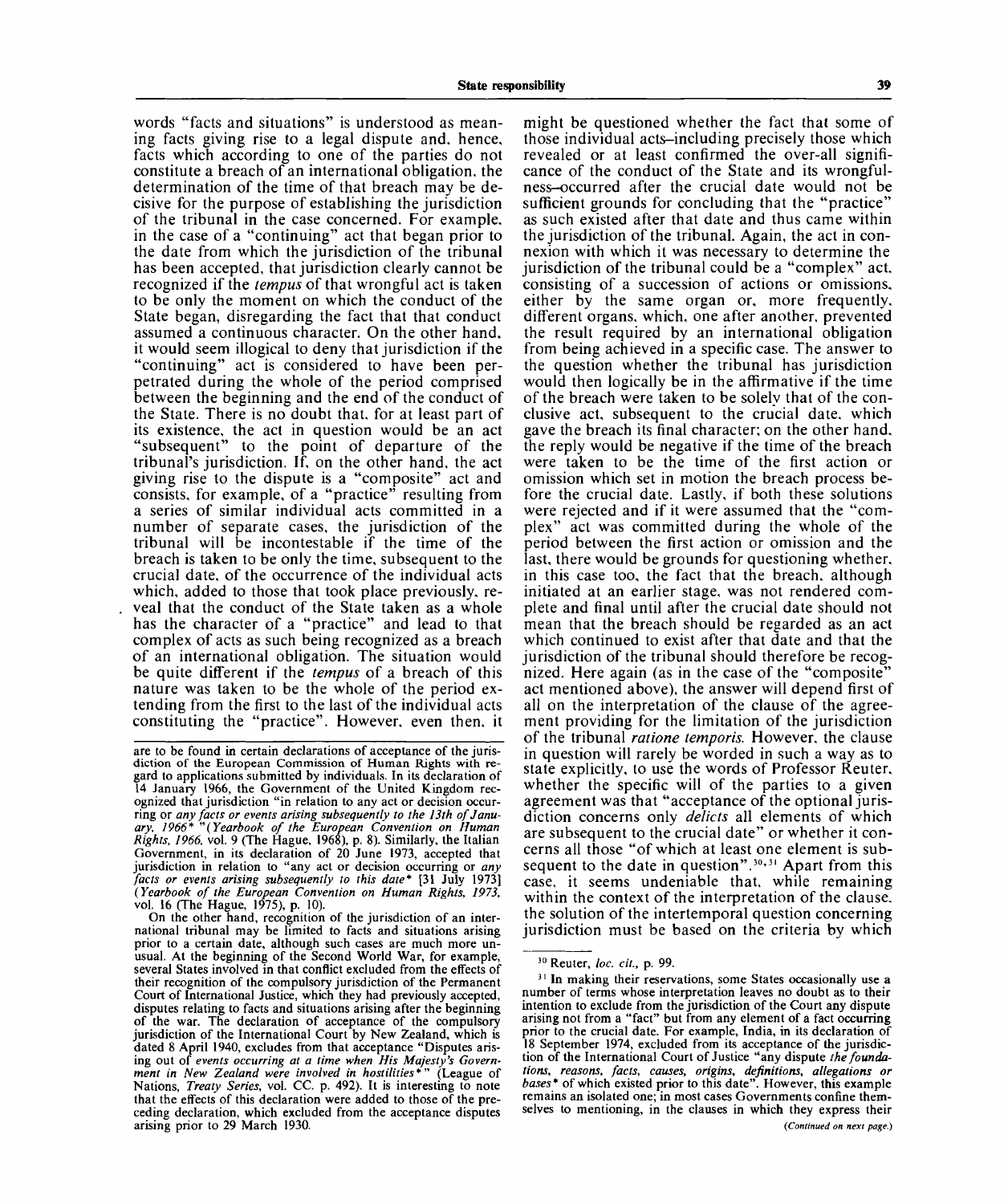the time of the internationally wrongful act giving rise to the dispute submitted to the tribunal is determined.<sup>32</sup>

24. The determination of the amount of reparation payable by the perpetrator of an internationally wrongful act and that of the jurisdiction *ratione temporis* of any judicial or arbitral body which may eventually be involved are not the only questions on which the determination of the time and duration of an internationally wrongful act may have a specific bearing. For example, there is the question of the requirement relating to the "national character of a claim", according to which a State is authorized to intervene for the purpose of the diplomatic protection of an individual only if there is a link of nationality between the State and the individual concerned. According to a well-established rule, this link must have existed without interruption from the time of the commission of the internationally wrongful act which injured the individual until the time when the claim is submitted through the diplomatic channel or, where appropriate, the time when an appeal is submitted to an international tribunal. In our view, it stands to reason that, in cases where the breach of an international obligation extends over a period of time, the national link between the victim of the breach and the State which intends to provide diplomatic or judicial protection must have existed without interruption since the beginning of the *tempus* of the commission of the breach. It is therefore not possible to regard as sufficient a link of nationality established subsequently, for example during the last period of the commission of a "continuing" wrongful act, or at the time of the last of the individual acts which, taken together as a series, constitute a "composite" wrongful act, or at the time of the conduct which rendered final a "complex" wrongful act.<sup>33</sup>

33 Reuter *(loc. cit.,* pp. 98 *et seq.)* denies the existence of the relationship which we believe exists between the determination of the *tempus* of a "complex" delict and the determination of the national character of a claim by invoking the fact that the requirement relating to that character goes beyond the conclusive moment of the commission of the wrongful act in question. In our view, however, this writer forgets the essential point, which is not the *dies ad quern* but the *dies a quo* of the commission of the internationally wrongful act. In other words, if it is true that the national character must exist without interruption from the time when the act was committed until the submission of the claim, it necessarily follows that that character exists at the time when the perpetration of the wrongful act ends. But if the act is one of those whose perpetration involves, as Professor Reuter says, a "depth of time", the national character must have already existed previously, namely, during the whole of the period between the beginning and the end of the commission of the act. In our view,

25. As recalled above,<sup>34</sup> the Commission based the provisions of article 18, paragraphs 3 to 5, of the draft articles on a classification of various types of acts of the State which, although different, possess a common feature in that their commission extends over a period of time and can thus give rise to various problems of an intertemporal character. The problem relating specifically to the contemporaneous relationship which must exist between the "force" of an international obligation and the performance by a State of a given act in order for that act to constitute a breach of the obligation in question was considered and solved separately for each of the specific cases examined. To a certain extent, the criteria established to that end can be used to determine those which must now be used to define the time of the occurrence of various types of internationally wrongful acts.<sup>35</sup> Of course, the answer given to the question considered at that time does not provide a complete solution to our current problem. Determining the existence of a breach of an international obligation is one thing, but determining the time of the breach whose existence has been established in another. In other words, the concern for consistency which should guide us in solving problems which are separate but logically characterized by a certain parallelism should prevent us from applying in these two cases contradictory ideas leading to conclusions which are difficult to reconcile. A similar concern for consistency will be required, for the same purposes and within the same limits, in connexion with the solutions adopted in article 21, paragraph 2, and article 22, with regard to the determination of the conditions for the occurrence of a breach of certain inditions for the occurrence of a b.<br>ternational obligations of result  $36$  or the solution set forth in article 23 with regard to the conditions for forth in article  $\overline{23}$  with regard to the conditions for the occurrence of a breach of an obligation requiring<br>the prevention of a given event.

the duration of an internationally wrongful act of this kind undeniably has a bearing on the determination of the date of origin of the national character which must be possessed by the claim originating in the act in question.

<sup>35</sup> When the Special Rapporteur referred in section 3 (Force of the international obligation) to the existence of certain special categories of internationally wrongful acts which could be described as "continuing", "composite" and "complex", he was careful to point out that the distinction between those different concepts would be studied in greater depth in connexion with the fixing of the *tempus commissi delicti* and its consequences *(Yearbook ... 1976,* vol. II (Part One), p. 21, foot-note 101). The relationship and at the same time the difference between the question dealt with in article 18, paragraphs 3, 4 and 5, and the question of determining the *tempus commissi delicti* was mentioned by several members of the Commission during the discussion.

<sup>36</sup> The following example is intended to clarify the ideas we are seeking to express: article 18, paragraph 5, provides that:

"If an act of the State which is not in conformity with what is required of it by an international obligation is a complex act constituted by actions or omissions by the same or different organs of the State in respect of the same case, there is a breach of that obligation if the complex act not in conformity with it begins with an action or omission occurring within the period during which the obligation is in force for that State, even if that act is completed after that period."

It seems clear that the content of this provision makes it rather difficult to envisage a solution which would exclude from the *tern-*

*<sup>(</sup>Foot-note 31 continued.)*

reservations, the "situations and facts subsequent" to a given date. Unless the intention of the parties is revealed clearly by recourse to other means of interpretation, for example *travaux preparatories,* it will be necessary to have recourse to the actual concept of "situation and facts", as it may occur in various hypothetical cases, in order to determine the scope of these clauses.

<sup>&</sup>lt;sup>32</sup> For these reasons we can therefore endorse the remark of Reuter *(loc. cit.,* p. 99) to the effect that the problem raised here is primarily one of interpretation, but not his assertion that concepts such as that of the complex delict do not provide a solution to this problem. Concerning all the problems mentioned here, see also Ago, *loc. cit.,* p. 518.

<sup>&</sup>lt;sup>34</sup> See para. 21 above.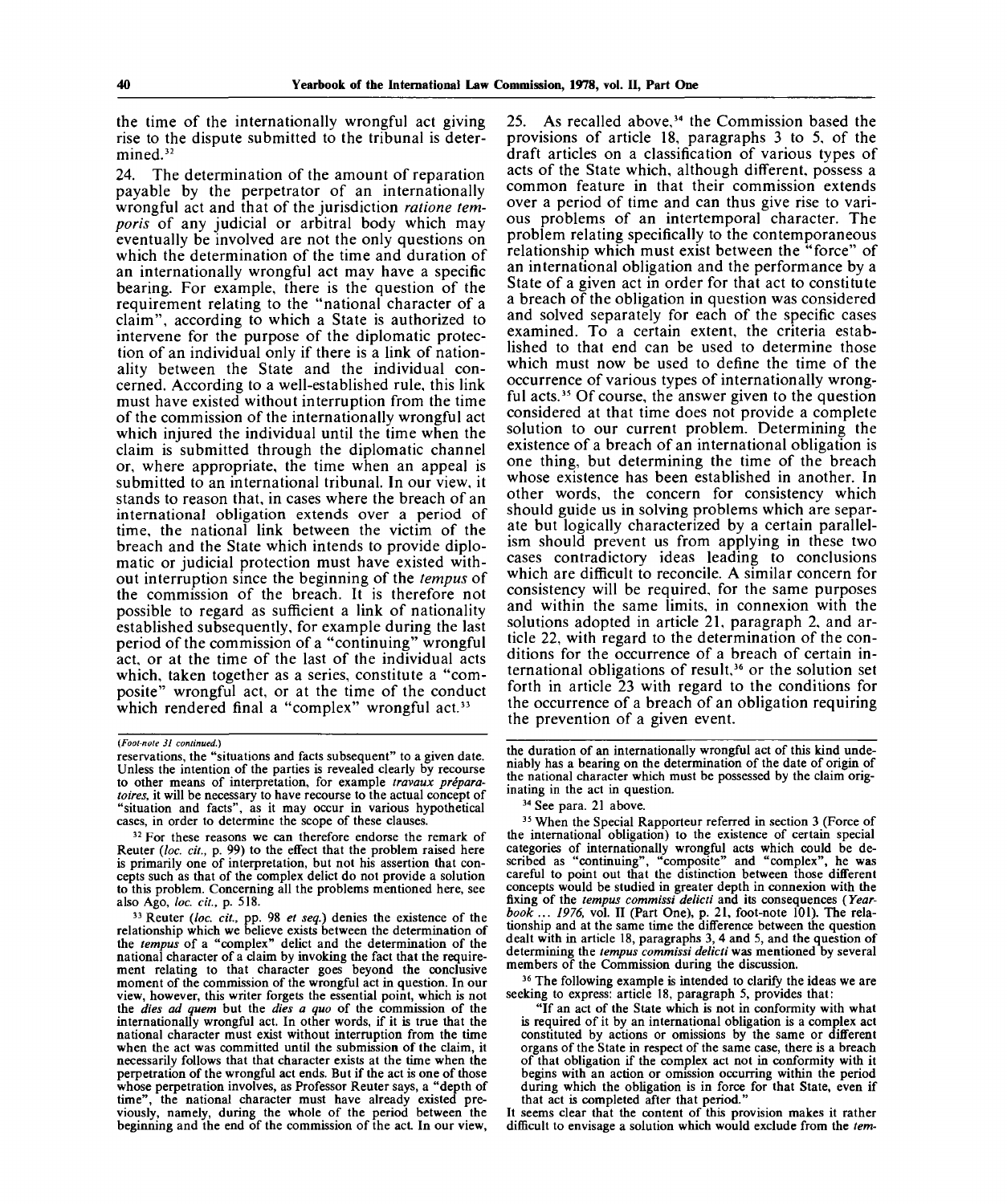**State responsibility 41**

 $26.$  As was observed,<sup>37</sup> the determination of the *tempus commissi delicti* of a so-called "instantaneous" act in principle presents no special problems and above all no problems going beyond the simple verification of the circumstances in which certain factual elements occurred. The concept of the "instantaneous wrongful act", as it emerges from the general theory of internal law, is that of a breach which, as its name indicates, is characterized by the instantaneousness of the conduct of which it consists, and hence that of an offence which ends as soon as it is committed. Frequently cited examples are murder, bodily injury inflicted on an individual, and arson. In the international sphere, examples of "instantaneous" wrongful acts occur when the anti-aircraft defence units of one country shoot down an aircraft lawfully flying over that country's territory, when the torpedo boat of a belligerent sinks a neutral ship on the high seas, or when the police of one State kill or wound the representative of another State or kidnap an individual in foreign territory. It is not difficult to determine the *tempus* of such "instantaneous" wrongful acts, for they last only for the actual instant during which they are committed. It goes without saying that the duration of an offence of this kind comprises only the time of its execution proper; conceiving the idea, even providing for the conditions that could facilitate its execution, and so on, constitute steps towards the breach, but not its actual commission. The duration of any preparatory activities thus has no bearing on the determination of the *tempus commissi delicti.*

27. Another element which need not be taken into account for the purpose of determining the time of the occurrence of an "instantaneous" internationally wrongful act is its effects or eventual consequences. Blows and injuries inflicted on an alien by members of the police or the army may have lasting effects on his health, his ability to work and his ability to perform his duties; the plundering of a foreign citizen may deprive him of the possession of his property for a certain time or even permanently if no remedial action is taken; the destruction of aircraft or ships

*pus* of the commission of a complex act the action or omission with which that act began. On the other hand, there is no reason why the time of the act in question must be considered as being limited to the duration of that initial action or omission. Article 21, paragraph 2, and article 22 provide that, in the two cases to which those provisions refer, there is a breach of the obligation requiring the achievement of a specified result only if the State fails to achieve that result by other conduct, subsequent to that by which it created an initial situation not in conformity with that result. Thus these articles, too, would be difficult to reconcile with a solution which would be tantamount to excluding that subsequent conduct from the time of the commission of the complex wrongful acts to which they refer, even if it did not make it necessary to consider that *tempus* as limited to that of that conduct. The consequences which flow from a joint consideration of article 18, paragraph 5, and article 21, paragraph 2, of the draft with regard to the determination of the *tempus* of a complex internationally wrongful act were noted by various members of the Commission and are contained in the report of the Commission on its twenty-ninth session *{Yearbook ... 1977,* vol. II (Part Two), p. 29, document A/32/10, chap. II, sect. B, article 21, para. (32) of the commentary, and foot-note  $103$ ).

<sup>37</sup> See para. 21 above.

belonging to a neutral State will in the future deprive that State of those means of transport or defence and might even affect the potential of its air force or navy for a long period. The durable character of these effects will be taken into consideration for the purpose of determining the damage for which reparation is to be made, but will have no bearing on the duration of the act which caused them, which will remain an "instantaneous" act. The Commission has already had occasion to touch on this aspect of the problem in its commentary to article 18, always in connexion with the requirement that the "force" of the international obligation and the occurrence of the act which allegedly constitues a breach of that obligation should be contemporaneous.<sup>38</sup> At that time, the Commission stressed the clear difference between a "continuing wrongful act", consisting of a breach which, as such, extends over a period of time, and an "instantaneous act producing continuing effects", consisting specifically of a breach which does not lose its instantaneous character, whatever the nature of its effects. This distinction may be particularly important in connexion with the question, ucularly important in connexion with the question,<br>mentioned above<sup>39</sup> of the jurisdiction *ratione temporis* of an international tribunal. Consideration of the *Phosphates in Morocco* case, another aspect of which has already been analysed by the Commission which has already been analysed by the Commission<br>in its report on its twenty-ninth session.<sup>40</sup> is once again instructive in this connexion. In its description of the terms of the dispute, the Permanent Court of International Justice noted that the Italian Government asserted, as a subsidiary complaint, that the decision of the Department of Mines of 8 January 1925 had deprived the Italian citizen Mr. Tassara of his nad deprived the nanal childen with rassara of his<br>vested rights and was inconsistent with the international obligations of France. With a view to proving tional obligations of France. With a view to proving that the case was subject to the jurisdiction of the Court, the applicant Government contended not only that the decision of the Department of Mines had been followed, and completed as an internationally wrongful act, by a denial of justice consummated<br>after the crucial date that also, in the words of the after the crucial date,<sup>41</sup> but also, in the words of the Court, that

... the dispossession of M. Tassara and his successors constituted a permanent illegal situation which, although brought about by a decision of the Department of Mines, was maintained in existence at a period subsequent to the crucial date ... .<sup>42</sup>

However, the reasoning on this point in the decision of 14 June 1938-despite a certain lack of clarity, due

40 See *Yearbook ... 1977,* vol. II (Part Two), pp. 38-40, document A/32/10, chap. II, sect. B, draft articles on State responsibility, article 22, paras. (25)-(28) of the commentary. See also *Yearbook ... 1977,* vol. II (Part One), pp. 28-29, document A/ CN.4/302 and Add. 1-3, paras. 66-69.

<sup>41</sup> The analysis of the case by the Commission in its report on its twenty-ninth session concerned this particular aspect of the case.

42  *P.C.I.J.,* Series A/B, No. 74, p. 28.

<sup>38</sup> See *Yearbook ... 1976,* vol. II (Part Two), p. 93, document A/31/10, chap. III, sect. B, article 18, para. (21) of the commentary. See also for more details Yearbook ... 1976, vol. II (Part One), p. 22, document A/CN.4/29 1 and Add. 1-2, para. 63 and foot-note 103.

<sup>&</sup>lt;sup>39</sup> See para. 23 above.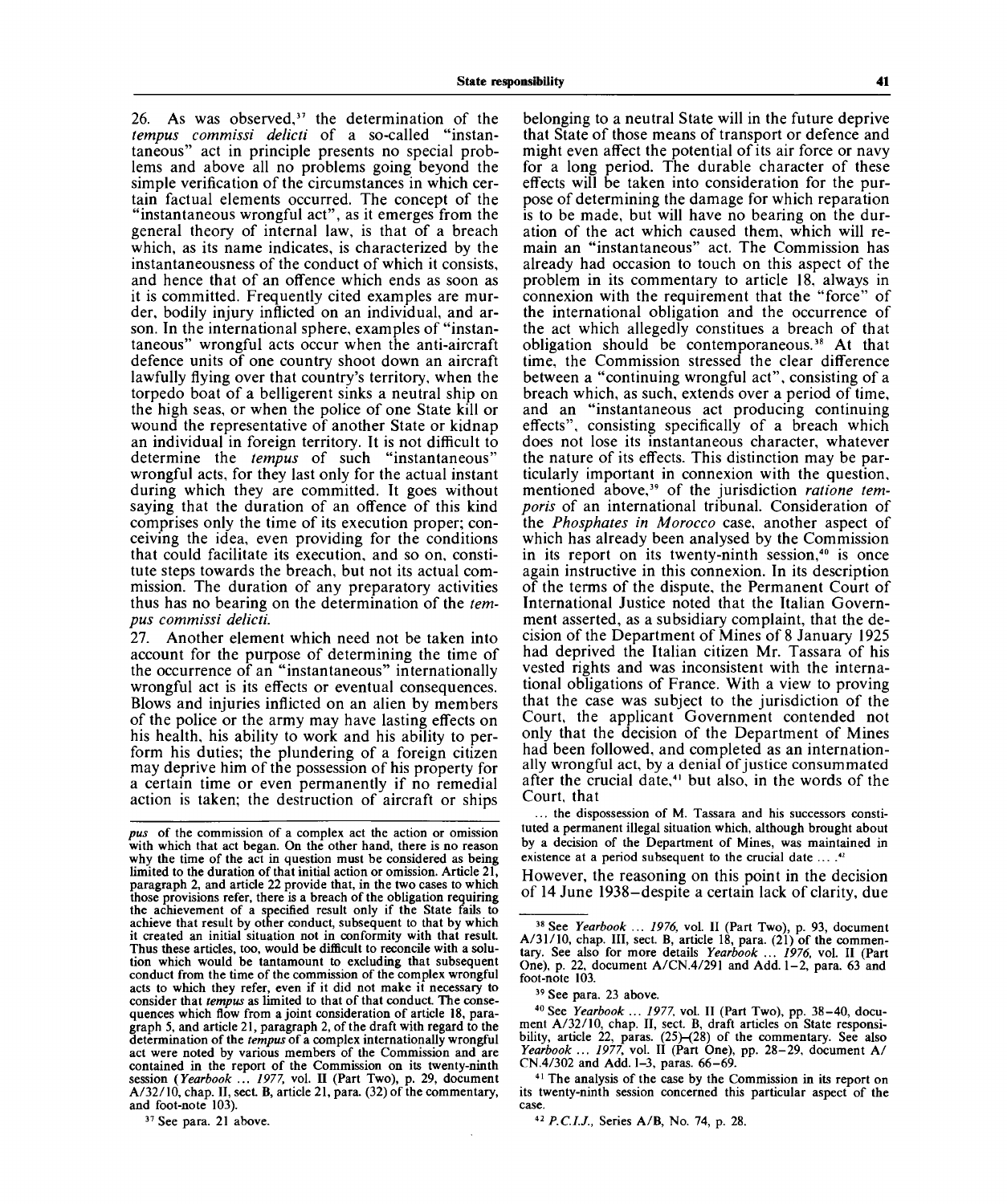primarily to the fact that the two theories of the Italian Government were intermingled-reveals that, according to the Court, the breach of international law, in so far as there really was a breach, consisted of the decision of the Department of Mines of 8 January 1925. According to the Court, it was that decision which had deprived the Italian citizen of the rights which he claimed, and that decision could not be subject to the jurisdiction of the Court, even if its harmful consequences remained in existence up to and beyond the crucial date. Without using precisely these words, the Court thus considered-correctly, it would seem-that the 1925 decision was an "instantaneous act producing continuing effects" rather than a "continuing act" of a lasting nature. The same belief emerges clearly from the separate opinion of Judge Cheng Tien-hsi, which states:

So far as the decision of the Mines Department is concerned, it is right in holding that the dispute has arisen in regard to a fact anterior to the crucial date, because the decision was given in 1925. If it was wrongful, it was a wrong done in 1925. If it subsists, it subsists simply as an injury unredressed; but it does no new mischief, infringes no new right, and therefore gives rise to no new fact or situation.<sup>43</sup>

Apart from the decisions of the Permanent Court of International Justice, the Commission has already recalled<sup>44</sup> that the judicial practice of the European Commission of Human Rights has brought out the distinction between an "act producing lasting effects" and an act consisting of a "continuing violation" of an international obligation. According to the European Commission, any act, such as a judicial or arbitral decision, which merely produces lasting effects remains an "instantaneous act", and its consequences are no more than "simple effects" and not an extension of the commission of the act.

28. At the beginning of this section,<sup>45</sup> it was also noted that, in addition to wrongful acts characterized as "instantaneous", there are others which extend over a period of time as such, and not only as a result of the effects they produce: these acts may therefore be called "continuing wrongful acts". In internal law, the concept of "continuing delict" (expressed in terminology which varies according to language and legal system) is commonly used to define precisely those acts which extend-remaining identical-over a more or less lengthy period of time, such as illegal restraint, unlawful possession of the property of others, receiving stolen property, illegal possession of weapons, and so on. In international law, the same concept is applicable to many acts: maintenance in force of provisions incompatible with the provisions of a treaty, failure to adopt legislative or other measures required by a treaty, unlawful detention of a foreign official, unlawful occupation of part of the territory of another State, the maintenance of armed contingents in another State without its consent, the unlawful blockading of foreign coasts or ports, and

so on.<sup>46</sup> In this connexion, the Commission has already considered the specific problem-which it solved in article 18, paragraph 3-of expressing, in connexion with an act in this category, the general requirement that the "force" of an international obligation and the performance of an act of the State not in conformity with that obligation should be simultaneous in order for a breach of the latter to exist. The Commission solved the problem by formulating the principle that there is a breach of the obligation with which the "continuing" act is not in conformity when that act takes place, at least partly, while the obligation is in force with regard to the State which performs the act.<sup>47</sup> By not requiring specifically that this simultaneity should exist at the time when the continuing act begins, and requiring only that it should exist at any time during the performance of the act, the Commission also implicitly took a position with regard to the general problem with which we are now concerned, namely, that of determining the time of the occurrence of a continuing internationally wrongful act. In defining the rule as it did in article 18, paragraph 3, it expressed its belief that the *tempus commissi delicti* of a continuing act perforce comprises the whole of the period during which it was committed, from the beginning to the end. The Commission's current task is thus facilitated for. as has been said, a simple concern for consistency

It should be noted that the French legal term corresponding to the German term *volkerrechtliches Dauerdelikt* is "delit *continu" (continuing* delict) rather than "delit permanent " (permanent delict).

<sup>47</sup> In so doing, the Commission took as a basis the recent judicial practice of the European Commission of Human Rights (de Becker case and others). See *Yearbook of the International Law Commission, 1976,* vol. II (Part Two), p. 93, document A/31/10, chap. III, sect. B, article  $\overline{18}$ , para.  $(21)$  of the commentary and foot-note 436); and *ibid.*, vol II (Part One), p. 22, document A/ CN.4/291 and Add. 1-2, para. 63.

<sup>43</sup>  *Ibid.,* p. 36.

<sup>44</sup> See the references in foot-note 38 above.

<sup>45</sup> See para. 21 above.

<sup>46</sup> In the "Observations and submissions" which it submitted to the Permanent Court of International Justice on 15 July 1937 in connexion with the Phosphates in Morocco case, the Italian Government expressed itself thus:

<sup>&</sup>quot;If we take the general category of internationally wrongful acts, we can distinguish therein two different types of delicts. On the one hand, there are breaches of international law, for example an insult to the flag of a friendly nation, the torpedoing of a neutral ship, and so on, which are immediate in character. When such a breach is accomplished, that is, when it has become complete, it is then exhausted and no longer exists as such. On the other hand, there are other breaches of international law which extend over a period of time, so that when they have become complete, in the sense that all their constituent elements are present, they do not thereby cease to exist but continue, remaining identical with a permanent character. This is true, for example, of the enactment of a law contrary to international law, the unlawful seizure of property belonging to an alien, the arrest of a diplomat and so on. ... In considering the typical case of a State which neglects to bring its internal legislation into harmony with the obligations imposed by treaties, Mr. Triepel expresses himself very precisely as follows: 'If at a given time States are internationally obliged to have rules of law with a given content, the State which already has such laws is breaching its obligation if it repeals them and fails to re-enact them, whereas the State which does not yet have such laws breaches its obligation merely by not introducting them: both States thus commit ... a *delit permanent international (vo'lkerrechtliches Dauerdelikt) [permanent international delict]* (see Triepel, *Volkerrecht und Landesrecht,* Leipzig, 1899, p. 288)." *(P.C.IJ.,* Series C, No. 84, p. 494).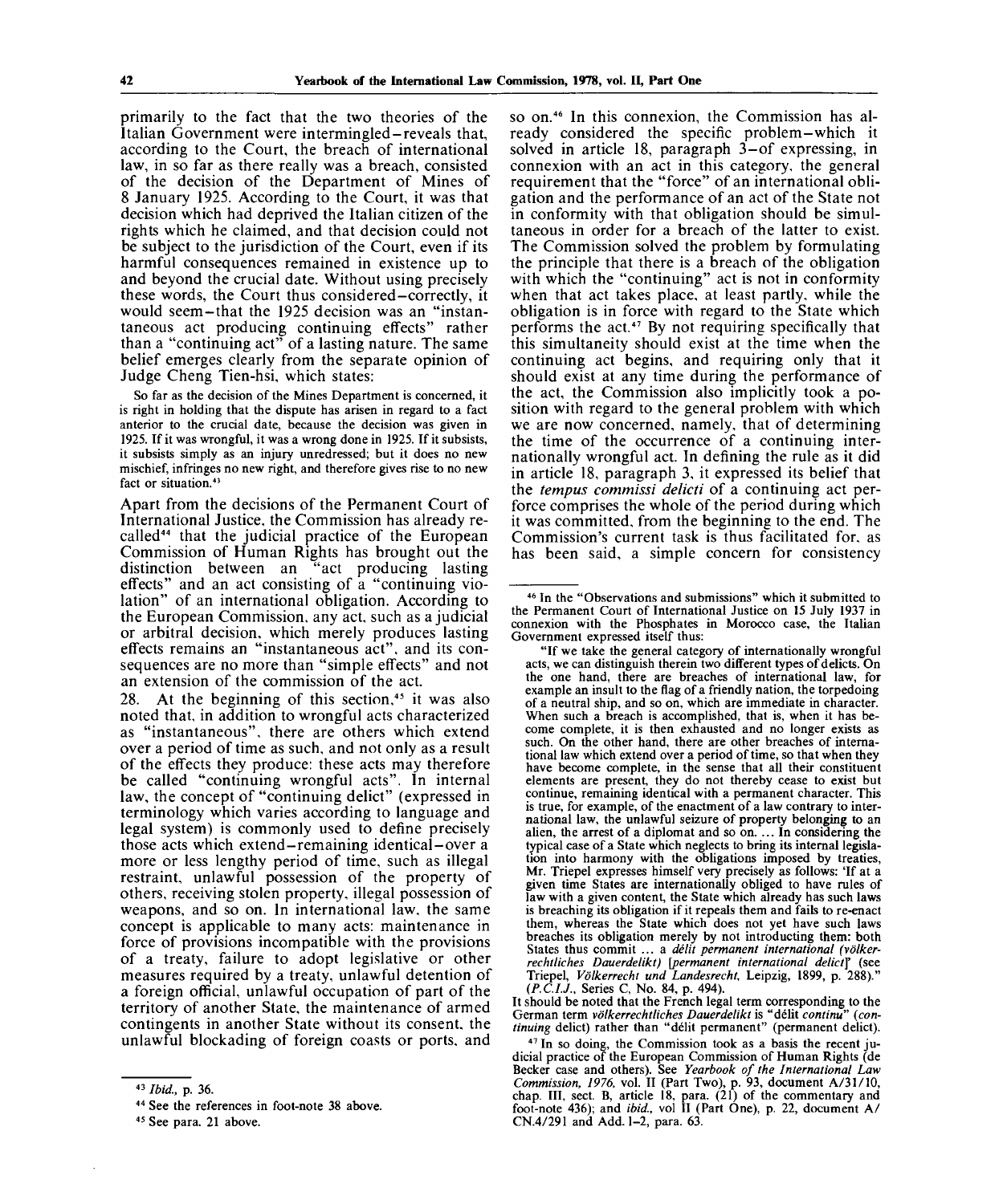should prevent the Commission from contradicting, in its formulation of a general principle, the idea which rightly guided it in its consideration of a particular aspect of what is basically a single problem. Moreover, from the standpoint of legal logic, there would be no justification for departing or deviating in any way from the position which the Commission has adopted thus far regarding the question under consideration.

29. Furthermore, such a course would not seem to be justified by respect for the ideas put forward in international practice. In the "Observations and submissions" which it submitted to the Permanent Court of International Justice on 15 July 1937 in the *Phosphates in Morocco* case, the Italian Government contended that, in the case of "permanent" (continuing) internationally wrongful acts, the time of the wrongful act necessarily consisted of "the whole of the period comprised between its beginning and its completion". The Government added:

Moreover, even if one considers the legal concept of the permanent delict in the internal legal order, one generally finds that the legislation, practice and doctrine of States accept the principle that the permanent or durable offence is considered as being committed throughout the duration of the offence itself, and that the *time of the delict* in the case of a *permanent delict ..*. should be taken to be the entire period during which that delict occurred.<sup>48</sup> The Court, in its aforementioned decision of 14 June 1938, in no way contested the general principle thus formulated by the Italian Government. Although the majority of the Court rejected the Italian claim, it did so because it considered the use of those concepts by the applicant in the case under consideration to be unfounded. The judges making up the majority considered that the acts invoked by the Italian Government did not have the character which the latter attributed to them and rejected the contention that one could, on the basis of the terms of the clause limiting *ratione temporis* the acceptance of compulsory jurisdiction by France, consider as subsequent to the crucial date acts which, although extending over a period of time, originated in measures taken prior to that date.

30. Nevertheless, we feel that some of the statements made by the majority of the Court are open to criticism. We noted above<sup>49</sup> that, among the acts invoked by the Italian Government, the one which it mentioned in its subsidiary complaint-namely, the negative decision taken in 1925 by the Department of Mines with regard to the claim presented by Mr. Tassara-was undoubtedly an instantaneous act producing continuing effects rather than a continuing act *stricto sensu.* We very much doubt, however, whether the same can be said of the situation invoked in the main complaint, namely, the monopoly of the Moroccan phosphates established by the *dahirs* [decrees] of 27 January and 21 August 1920. In our view, that constitutes a typical case of a "continuing act": a legislative situation regarded as contrary to the international obligations of the country which

created it and which, while it began before the crucial date, continued to exist thereafter and to create a situation which remained both current and internationally wrongful. The Court should perhaps have observed that, far from being subsidiary, the real complaint of the Italian Government throughout the case concerned the refusal of the Department of Mines to acknowledge the licences of Mr. Tassara and that the "monopolization" of the Moroccan phosphates constituted rather the background to the Italian argument, on which was superimposed the eviction of the Italian citizen, which constituted a genuine independent complaint and was the source of the dispute between the two countries. The Court could also have added that the only injury actually caused to an Italian citizen by the legislative regime of the monopolization of the Moroccan phosphates was that suffered by Mr. Tassara as a result of the 1925 decision of the Department of Mines, so that necessarily we always return to that decision and its date, which antedates the acceptance of compulsory jurisdiction. However, instead of basing its reasoning on these grounds, the majority of the Court chose to reason as follows:

What the Italian Government refers to as the 'monopolization of the Moroccan phosphates' has been consistently presented by that Government as a regime instituted by the dahirs of 1920, which, by reserving to the Maghzen the right to prospect for and to work phospates, have established a monopoly contrary to the international obligations of Morocco and of France. It contends that this regime, being still in operation, constitutes a situation subsequent to the crucial date, and that this situation therefore falls within the Court's compulsory jurisdiction.

The Court cannot accept this view. The situation which the Italian Government denounces as unlawful is a legal position resulting from the legislation of 1920; and, from the point of view of the criticism directed against it, cannot be considered separately from the legislation of which it is the result. The alleged inconsistency of the monopoly régime with the international obligations of Morocco and of France is a reproach which applies first and foremost to the dahirs of 1920 establishing the monopoly. If, by establishing the monopoly, Morocco and France violated the treaty r6 gime of the General Act of Algeciras of April 7th, 1906, and of the Franco-German Convention of November 4th, 1911, that violation is the outcome of the dahirs of 1920. In those dahirs are to be sought the essential facts constituting the alleged monopolization and, consequently, the facts which really gave rise to the dispute regarding this monopolization. But these dahirs are 'facts' which, by reason of their date, fall outside the Court's jurisdiction. **50**

We feel that the majority of the Court did not take a correct view when, as a result of this reasoning, which is in the final analysis somewhat ambiguous, it in fact regarded the monopoly régime of the phosphates as a simple lasting consequence of certain allegedly instantaneous acts, that is, the legislative acts of 1920. Whether real or not, the international wrongfulness of the monopoly alleged by the applicant Government concerned the existence and maintenance of that régime and not solely the acts which instituted it. The normative situation not in conformity with international requirements merely began with the adoption of the 1920 *dahirs*

<sup>&</sup>lt;sup>48</sup> P.C.I.J., Series C, No. 84, pp. 494-495.

<sup>49</sup> Para. 27.

<sup>50</sup>  *P.C.I.J.,* Series A/B, No. 74, pp. 25-26.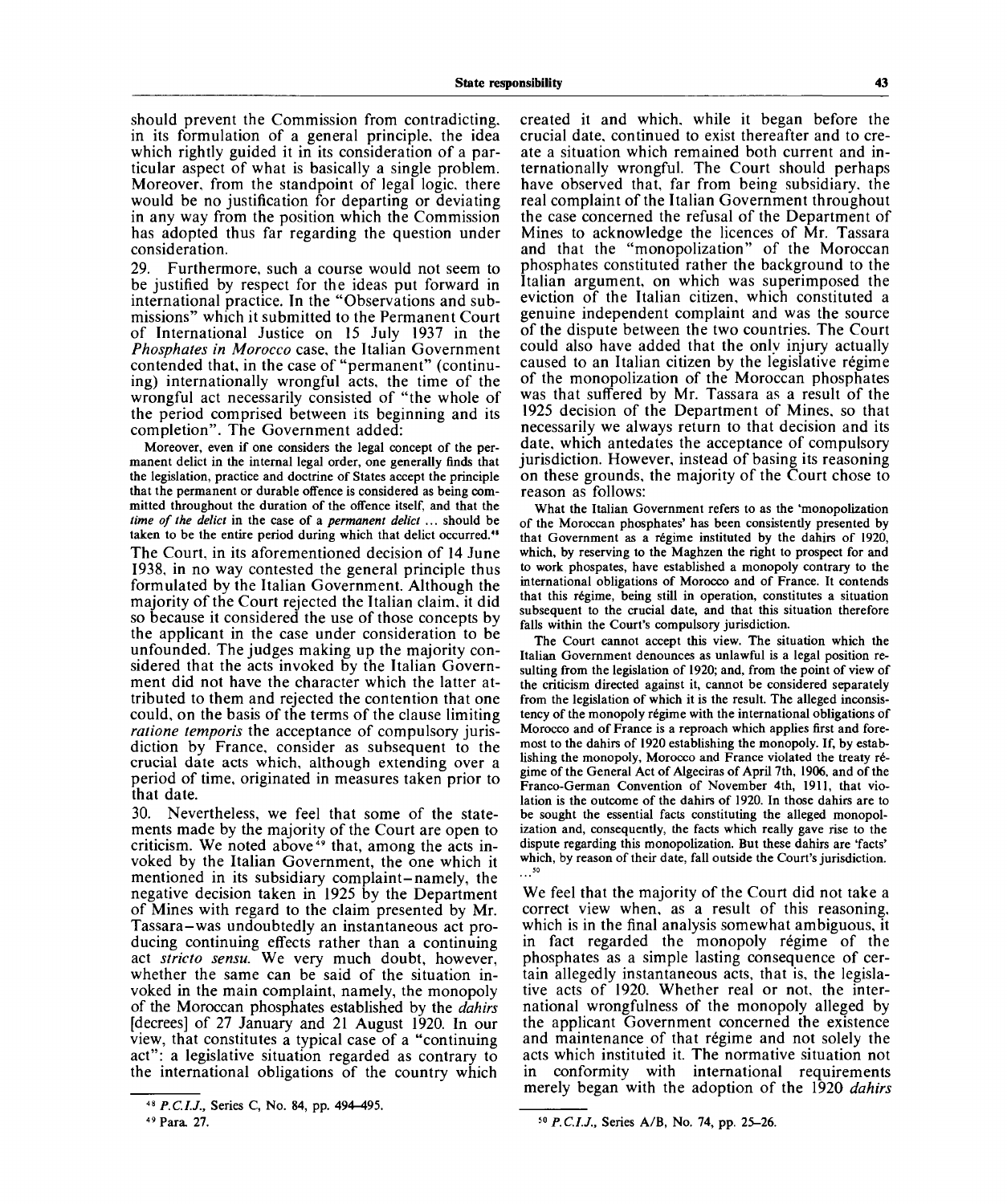and continued unchanged after that crucial date. That point was clearly appreciated by Judge Cheng Tien-hsi, who, in his separate opinion, sought precisely to stress that, in the case of the phosphates monopoly instituted in Morocco in 1920, the question of determining the "time" of the wrongful act should receive an answer quite different from that which he himself had given regarding the 1925 decision of the Department of Mines. He expressed himself in the following terms:

But the same cannot apply to the question of the monopoly. For the monopoly, though instituted by the dahir of 1920, is still existing to-day. It is an existing fact or situation. If it is wrongful, it is wrongful not merely in its creation but in its continuance to the prejudice of those whose treaty rights are alleged to have been infringed, and this prejudice does not merely continue from an old existence but assumes a new existence every day, so long as the dahir that first created it remains in force. The case of the monopoly is not at all the same as the case where an injured party has not obtained satisfaction for an alleged injury, which would be a case like the decision of 1925; *nor is it merely the consequences of an illicit act\*,* which would mean that the wrong was completed once for all at a given moment. ... it is therefore ... not enough to say that it is a legal position resulting from the legislation of 1920 or that it cannot be considered separately from the legislation of which it is the result; for the essence of the dispute is a complaint *against what the Applicant has repeatedly maintained to be the ''continuing and permanent' state of things at variance with foreign rights, rather than the mere fact of its creation,\*...* For these reasons, I am of the opinion that the monopoly is not a situation or fact anterior to the crucial date and, in consequence, whatever may be the merits of the claim, the dispute concerning it is not outside the jurisdiction of the Court."

31. With regard to the interpretation of the terms of the clause limiting *ratione temporis* the acceptance of compulsory jurisdiction by the respondent Government, the reasoning of the majority of the Court is equally perplexing. This reasoning was formulated as follows:

In this case, the terms on which the objection *ratione temporis* submitted by the French Government is founded, are perfectly clear: the only situations or facts falling under the compulsory jurisdiction are those which are subsequent to the ratification and with regard to which the dispute arose, that is to say, those which must be considered as being the source of the dispute ... The question whether a given situation or fact is prior or subsequent to a particular date is one to be decided in regard to each specific case, just as the question of the situations or facts with regard to which the dispute arose must be decided in regard to each specific case. However, in answering these questions it is necessary always to bear in mind the will of the State which only accepted the compulsory jurisdiction within specified limits, and consequently only intended to submit to that jurisdiction disputes having actually arisen from situations or facts subsequent to its acceptance. But it would be impossible to admit the existence of such a relationship between a dispute and subsequent factors which either presume the existence or are merely the confirmation or development of earlier situations or facts constituting the real causes of the dispute.<sup>52</sup>

While endeavouring not to, the majority of the Court thus interpreted the clause in question very restrictively. It considered that, under its terms, the respondent Government had intended to limit its acceptance of the jurisdiction to disputes related to situations and facts which were not only subsequent to the crucial date but contained only elements subsequent to that date, situations and facts of which nothing existed previously. If there had really been proof of such an intention on the part of the respondent Government, it would then have been possible to regard as outside the Court's jurisdiction any dispute arising out of a "continuing" act if such act had begun before the crucial date and subsequently continued to exist in the same form.<sup>53</sup> However, it is by no means certain that the terms of the French declaration justify the interpretation given by the majority of the Court. Those terms merely limited the acceptance of the jurisdiction to disputes concerning situations or facts subsequent to the date of that acceptance. In our view, the term "subsequent" to a given date applies to any situation or fact which exists as a situation or fact after the date in question and not only a situation or fact which only began to exist subsequent to that date. Judge van Eysinga seems to have recognized this when, in his dissenting opinion, he protested against the "attempt to restrict the scope of the French declaration" by reading into its text "something that it does not contain" and when he stressed that *"a dispute 'which arises with regard to situations subsequent to a given date' is something different from a dispute the causal facts of which are subsequent to that date".<sup>54</sup>* Once again, however, it is to Judge Cheng Tien-hsi that we owe the most pertinent comments:

It must be remembered that the material words of the French declaration are 'situations or facts subsequent to this ratification', which does not mean quite the same thing as 'situations or facts *created* after the ratification'. Consequently a situation or fact existing after the crucial date is no less a situation or fact subsequent, although it may have existed also before that date.<sup>5</sup>

32. At all events, and whatever might have been the relative value of the opposing theories in the *Phosphates in Morocco* case, we think that we can confirm, taking up again the line of argument initiated above,<sup>56</sup> that even the opinion expressed by the majority of the Court in no way contradicts the deductions which we believe should be made from the very nature of an act in the category under consideration with regard to the determination of its *tempus commissi delicti.* The fact that this majority led to the rejection of the application of the Italian Government, which was, precisely, based on the "persistence" after the crucial date of a situation which, in its view, constituted a "continuing" internationally wrongful act, in no way disproves our deductions. On the contrary, what we regard as the arbitrary assimilation of a "continuing" act to an "instantaneous" act that nevertheless produces continuing effects and the interpretation (in our view far too restrictive) of the clause limiting the acceptance of compulsory

<sup>51</sup>  *Ibid.,* pp. 36-37.

<sup>52</sup>  *Ibid,* pp. 23-24.

<sup>&</sup>lt;sup>53</sup> See the comments on this subject in the final part of para. 23 above.

<sup>54</sup>  *P.C.I.J.,* Series A/B, No. 74, p. 35.

<sup>55</sup>  *Ibid,* p. 37.

<sup>56</sup> See para. 29 above.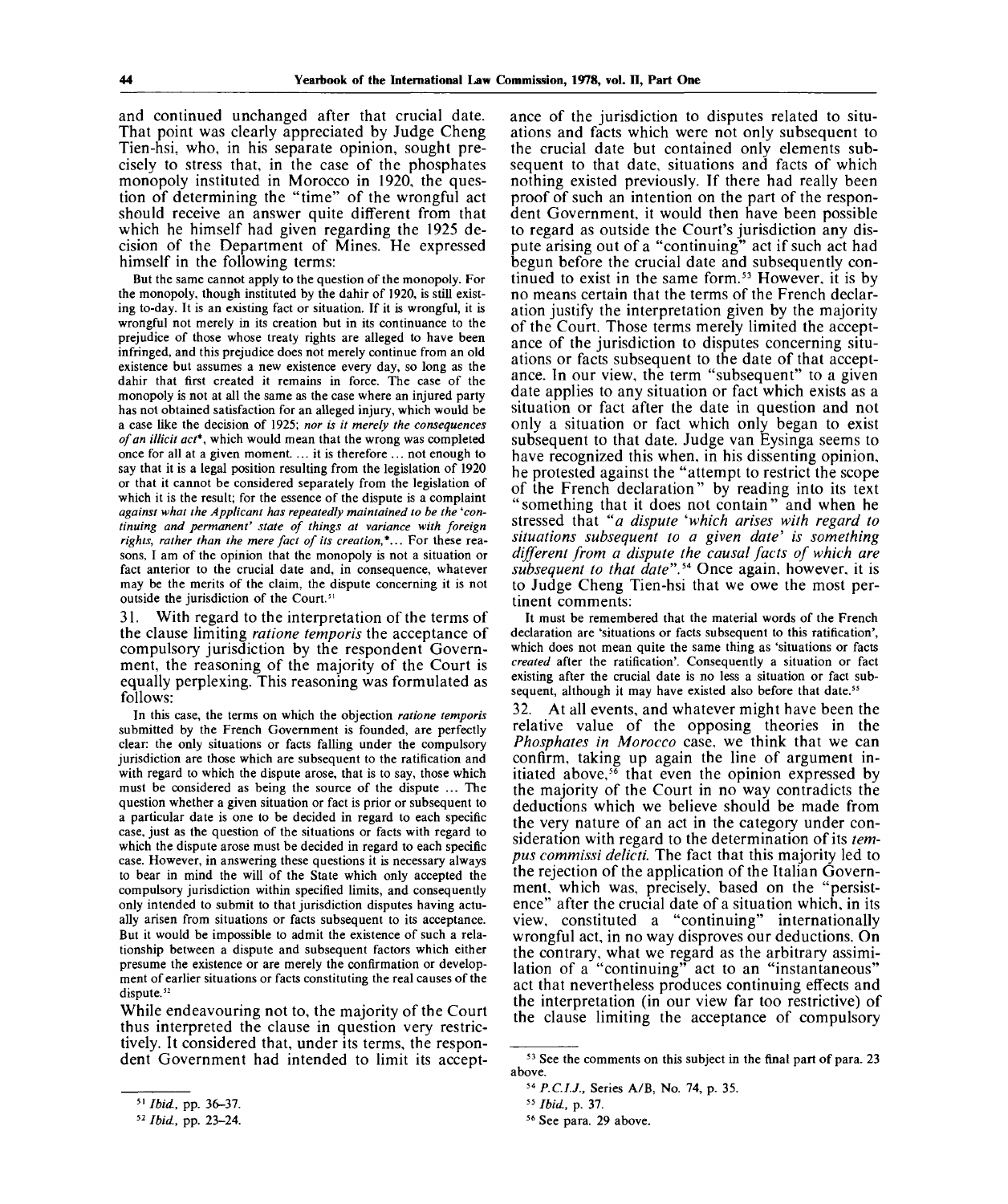jurisdiction by the French Government seem to us to show that without that assimilation and that interpretation the majority would not have felt authorized to deny the competence of the Court in the case in question. It may be noted, in conclusion, that the judgment at no point implies that those who formulated it were opposed to the idea that the duration of an act recognized uncontestably as a "continuing" act covers the whole period between its beginning and its end.

33. More recently, it has been mainly the European Commission of Human Rights which has had to distinguish between "instantaneous" wrongful acts and "continuing" wrongful acts in order to establish its competence with regard to certain disputes. As mentioned above,<sup>57</sup> the United Kingdom recognized the competence of the Commission with regard to individual applications alleging incompatibility with the United Kingdom's obligations under the European Convention for the Protection of Human Rights and Fundamental Freedoms<sup>58</sup> of any act or decision or any fact or event occurring after 13 January 1966. With regard to intertemporal cases, the European Commission has evidently adopted different solutions according to the type of acts brought before it. With regard to a "continuing" wrongful act which occurred partly before the crucial date and partly after, it has declared itself competent with regard to the second part of the "act". The Commission has thus recognized that the duration of a "continuing" wrongful act extends beyond the initial time of its perpetration.

In the partial decision of 16 December 1966 in the case of *K. H. de Courcy* v. *United Kingdom,* for example, the Commission, referring to the applicant's complaint that he was kept in solitary confinement for  $20$  out of 24 hours over a period of 10 months, commented that:

... even if the said period of ten months was in part subsequent to 13th January, 1966, the conditions of the solitary confinement described do not constitute a violation of the rights and freedoms set forth in the Convention ..., ... it follows that this part of the Application is manifestly ill-founded within the meaning of Article  $27$ , paragraph (2) of the Convention.<sup>59</sup>

Setting aside the substance of the matter, what retains our attention is that the Commission implicitly admitted that the conduct of the State erroneously considered wrongful by the applicant (solitary confinement), although it began before the crucial date, extended beyond that date, so that the Commission deemed itself competent in principle to judge the possible incompatibility of that conduct, for the second part of its duration, with the obligations laid down by the Convention. In the case of *Roy and A lice Fletcher* v. *United Kingdom,* the applicants complained that, *inter alia,* contrary to the provisions of article 6 of the Convention, they were not brought to trial within a reasonable time. In the decision handed down on 19 December 1967 in this case, the Commission rejected the application on the following grounds:

*Whereas,* with regard to the Applicants' complaints that they were not tried within a reasonable time on the count of arson which was left on the file at the conclusion of their trial in **1961,** it is to be observed that, insofar as the complaint relates to the period before 14th January, 1966, under the terms of the United Kingdom's declaration of that date recognising the Commission's competence to accept petitions under Article 25 of the Convention, the United Kingdom only recognises the Commission's competence to accept petitions so far as they relate to acts or decisions, facts or events occurring or arising after 13 th January, **1966;** whereas it follows that an examination of this part of the Application is outside the competence of the Commission *ratione temporis;*

*Whereas,* moreover, in regard to the period after 13th January, 1966, an examination of this complaint as it has been submitted, including an examination made *ex officio,* does not disclose any appearance of a violation of the rights and freedoms set forth in the Convention and in particular in Article 6.<sup>60</sup>

Thus, in this case also, the Commission recognized its competence to judge the possible incompatibility with the provisions of the Convention of the part of the "continuing" act (failure to bring the applicants to trial), which was subsequent to the crucial date.<sup>61</sup> Underlying these different decisions, there is quite clearly the conviction that a "continuing" internationally wrongful act is an act whose existence extends unchanged in time and whose duration includes the whole period between its beginning and its end. That is the same conviction which has appeared in other well-known decisions of the European Commission of Human Rights (for example, the *de Becker* case, etc.), where it was recognized that certain acts which originated prior to the date of the entry into force of the Convention could, nevertheless, in view of their "continuing" character, since they extended beyond the date in question, constitute violations of the said Convention and thus justify the receivability of applications relating to that "continuing situation".<sup>62</sup>

34. In writings of international law it was, as already mentioned, H. Triepel who was the first, in 1899, to formulate the concept of the "continuing" wrongful act with the consequences deriving from it with regard to the time of the occurrence of this type of act.<sup>63</sup> This concept was subsequently taken up again in various general studies on State responsibility.<sup>64</sup> The question of the *tempus commissi delicti* of the "continuing" internationally wrongful act has,

60 Council of Europe, European Commission of Human Rights *Collection of Decisions* (Strasbourg), No. 25 (May 1968), p. 86.

63 H. Triepel, *Volkerrecht und Landesrecht* (Leipzig, Hirschfeld, 1899). p. 289.

64 See, for example, Decenciere-Ferrandiere, *op. cit.,* p. 93; Ago, *loc. cit.,* pp. 518 *et seq.,B.* Graefrath, E. Oeser, P. A. Steiniger, *Vo'lkerrechtliche Verantwortlichkeit der Staaten* (Berlin, Staatsverlag der Deutschen Demokratischen Republik, 1977), pp. 60-61.

<sup>57</sup> See foot-note 29 above.

<sup>58</sup> In force for the United Kingdom since 3 September 1953.

<sup>59</sup>  *Yearbook of the European Convention on Human Rights, 1967* (The Hague, 1969) vol. 10, p. 382.

<sup>61</sup>M. A. Eissen ("Les reserves *ratione temporis* a la reconnaissance du droit de recours individuel, *Les clauses facultatives de la Convention europeenne des droits de I'homme* (Bari, Levante, 1974), p. 94, foot-note 38) cites other unpublished decisions tending in the same direction.

<sup>&</sup>lt;sup>62</sup> See the references given above in foot-note 47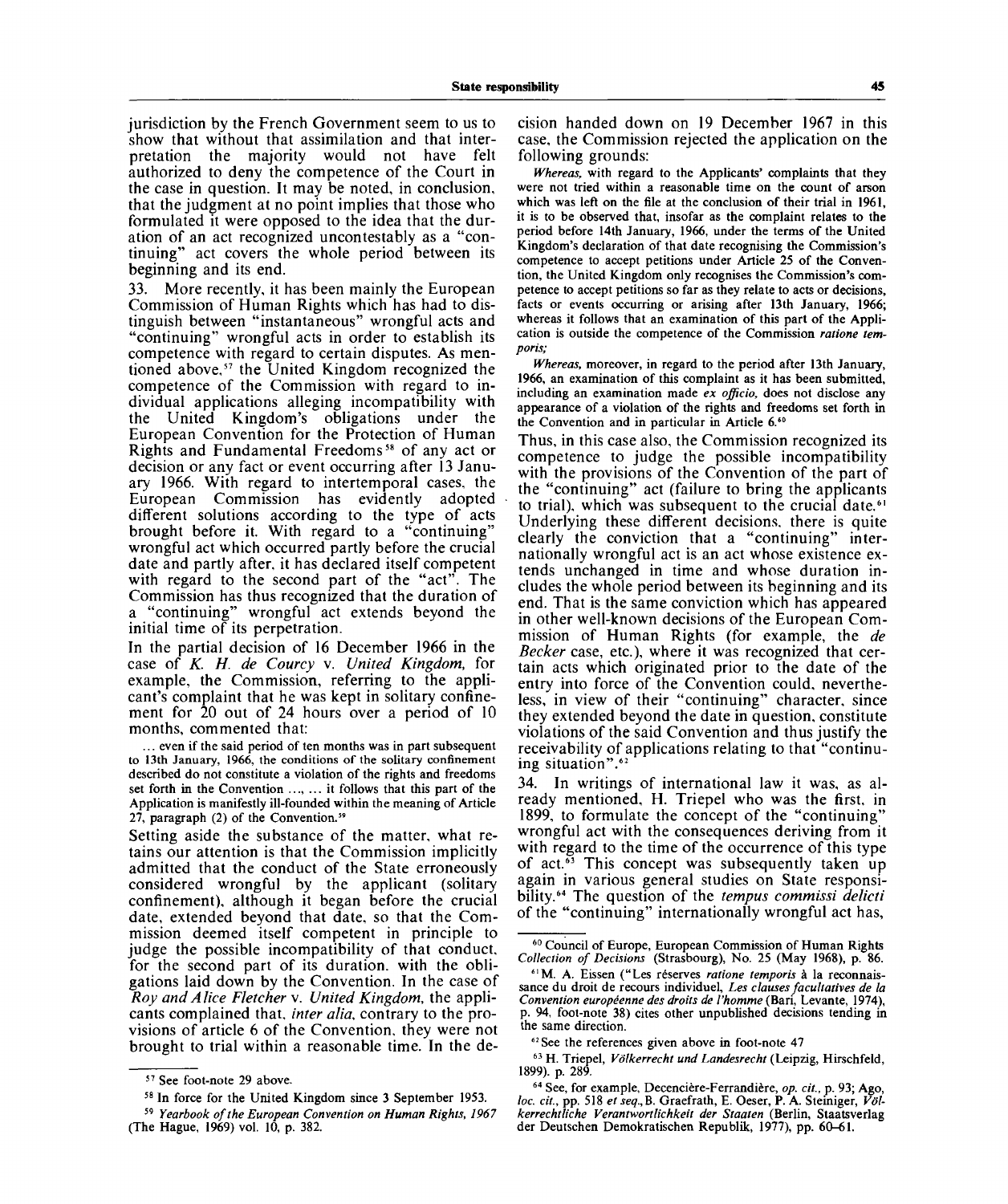moreover, been considered in works on the interpretation of the formula "situations or facts prior to a given date", used in some declarations of acceptance of the compulsory jurisdiction of the Permanent Court of International Justice,<sup>65</sup> or the interpretation of similar formulas contained in the British and Italian declarations of acceptance of the competence of the European Commission of Human Rights with regard to individual applications.<sup>66</sup> All these writers explicitly or implicitly agree in recognizing that the "time" and the "duration" of a continuing wrongful act or a continuing wrongful situation extend beyond the initial time of the occurrence of such act or situation and end only at the final moment of such occurrence.

35. A few brief considerations suffice with regard to the question of the *tempus commissi delicti* of an internationally wrongful act where such act constitutes the breach of an obligation to prevent an event. In section 8 of this chapter, we showed that the occurrence of an internationally wrongful act of allowing an event to occur called for the combination of two conditions: that the event to be prevented should occur and that its occurrence should be made possible by a lack of prevention on the part of certain State organs. The need for the combination of these two conditions is reflected in the text of article 23. That being so, the question which concerns us might be couched in the form of an alternative: should one take, as the time of the occurrence of an internationally wrongful act of this kind, the time at which the event took place or should one include in this time of occurrence the period-short or long and at all events necessarily prior-during which the State organs adopted the negligent conduct which subsequently made the occurrence of the event possible? The answer might give rise to not inconsiderable consequences with regard to the determination of the time of the occurrence of the breach. If the first solution were adopted, the internationally wrongful act of allowing an event to occur would be assimilated, from the viewpoint of occurrence, to an instantaneous act and the "duration" of the event would not normally exceed that of an act in this category. If. on the other hand, the second solution were adopted, the act of allowing an event to occur might sometimes be assimilable, from the angle which interests us, to a continuing act.

36. In actuality, the choice between the two solutions (in so far as there are two solutions in the case which concerns us) cannot be made without first considering the question from the correct viewpoint. In order to do so, it is essential to have clearly in mind the characteristics of the occurrence of a "wrongful act of allowing an event to occur" and the way in which the two conditions for its occurrence are interrelated. Let us recall what is stated above:

... in order to be able to establish the breach of an obligation in this category, two conditions are required: the event to be prevented must have occurred, and it must have been made possible by a lack of vigilance on the part of State organs. Clearly, a State cannot be alleged to have breached its obligation to prevent a given event so long as the event has not actually occurred, and the same is true where the feared event has occurred but cannot be ascribed to a lack of foresight on the part of certain State organs. In other words, *neither the occurrence of the event without there having been any negligence on the part of State organs nor such negligence without the occurrence of any event in itself constitutes a breach of the international obligation. Only the combination of these two elements permits the conclusion that there has been such a breach.\*"<sup>1</sup>*

An internationally wrongful act of allowing an event to occur is thus different from a wrongful act which occurs progressively in time through a succession of distinct State actions or omissions, of which the first begin, in a given case, the breach of an international obligation and the others complete its occurrence. The obligation which a State breaches by an act of allowing an event to occur is not an obligation requiring the adoption of any specific measure but an obligation to prevent, in so far as is humanly possible, the occurrence of a given event. Before the event occurs, the conduct of the State is thus neither an entirely completed wrongful act nor the beginning of a wrongful act on which the event confers a definitive character. It is the unforeseen occurrence of the event and its combination with the conduct of the State which determines the wrongfulness of that conduct, rather like a catalyst which, when placed in contact with a given substance, provokes a reaction in the latter.

37. That being so, it seems clear that, seen in the light of the true nature of an internationally wrongful act of allowing an event to occur, the question of the *tempus commissi delicti* of an act of this kind becomes clearer. Finally there is no alternative left, because the question can be answered in only one way. In no way can one consider the occurrence of such an act as beginning before the time at which the event, by occurring, determines the wrongfulness of the conduct of the State which did not prevent it when it could have done. True, the event itself may appear as something purely instantaneous or something relatively durable. However, the distinction between these two possibilities, apart from being apparently devoid of practical consequences, cannot in any case affect the problem under consideration. The "time" of the internationally wrongful act of allowing an event to occur is the time when the event in question occurs, because it is at that very time that the obligation to prevent its occurrence is breached by the State.<sup>68</sup>

<sup>&</sup>lt;sup>65</sup> See for example, J. Fischer Williams, "The optional clause (the British signature and reservations)", *British Year Book of International Law, 1930* (London), vol. 11, pp. 74-75; R. Montagna, "La limitazione *ratione temporis* della giurisdizione internazionale obbligatoria", *Scritti giuridici in onore di Santi Romano* (Padua, CEDAM, 1940), vol. Ill, pp. 130 *et seq.*

<sup>66</sup> See, for example, Eissen, *loc. cit.,* pp. 94-95.

<sup>67</sup> Para. 3.

<sup>68</sup> We might imagine the case where the event-for example, the occupation of a foreign embassy by a group of terrorists-occurs without the local State being liable to reproach, but where this State becomes guilty subsequently of inertia in the face of such an occupation. In such a case, the State would be committing a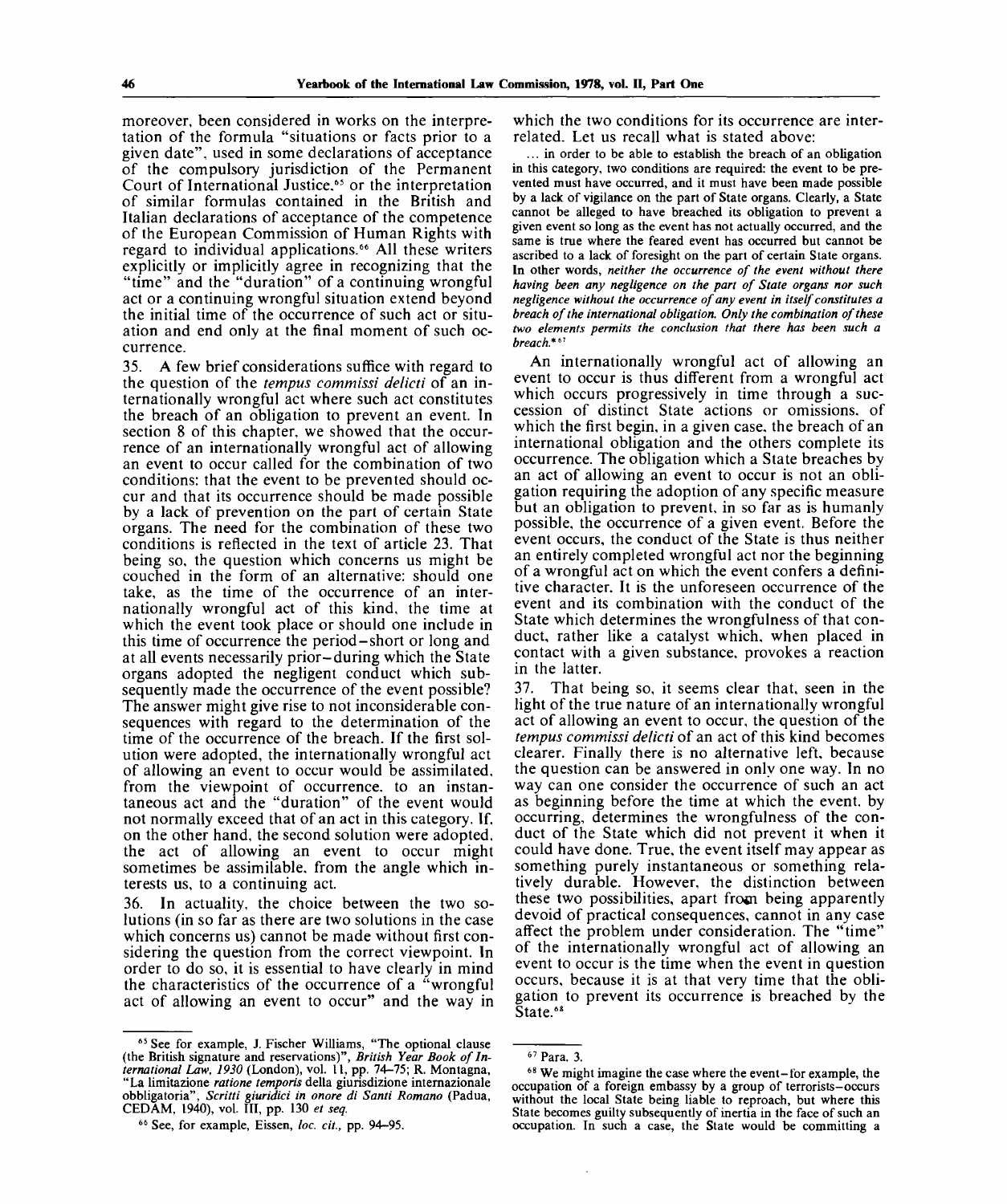38. In its commentary to article 18, paragraph 4, of the draft articles,<sup>69</sup> the Commission took into consideration another category of acts whose occurrence also extends over a period of time in order, as in the case of the other paragraphs of the same article, to determine the operation, with regard to this particular kind of act, of the general requirement of simultaneity in time between the occurrence of the act of the State and the "force" for the State of the obligation in question. The acts to which we refer are those for which the Commission adopted the term "composite", in order to convey the idea that it was a question of State acts, each of which was composed of a plurality of separate specific acts relating to separate specific cases but all necessary for the fulfilment of the conditions for the breach of a specific international obligation. As the Special rapporteur also pointed out in his fifth report on State responsability,<sup>70</sup> the separate acts which, in the aggregate, would constitute a breach of an international obligation may, severally, be internationally lawful. It is also possible, and even frequent, for each of them to be itself an internationally wrongful act, but wrongful, let us note, in relation to an international obligation other than that which determines the wrongfulness of the act as a whole.<sup>71</sup> In the final analysis, consequently, the distinctive common characteristic of a State act of the type under consideration is that it should comprise a sequence of actions-which, taken separately, may be lawful or unlawful-which are interrelated by having the same intention, content and effects, while relating, as we have just said, to different specific cases.

39. It is by no means difficult to formulate hypotheses concerning the object of the international obligation which the "composite" act may breach. It may be, for example, that State A has undertaken, by a treaty on establishment and economic co-operation, to permit in general terms participation by nationals of State B in the exploitation of certain of its own mineral, agricultural or marine resources and that, in execution of this obligation, a number of concessions have been granted to individuals or corporations belonging to State B. Let us suppose that, subsequently, one of these concessions is expropriated for specific motives. Such expropriation may in itself be internationally irreproachable, having been carried out with due regard for the international rules relating to the expropriation of foreign prop-

breach of an international obligation, but the obligation breached

erty. It may also be internationally wrongful, either on the basis of a conventional obligation whereby, for example, the two States are bound not to expropriate assets belonging to their respective nationals, or on the basis of a customary obligation, for example, because of lack of adequate compensation. However, the expropriation does not in itself constitute a breach by State A of its obligation to permit generally participation by nationals of State B in the exploitation of its own economic resources. If, on the other hand, the first expropriation is followed by a whole series of others, the total effect of which is actually to reduce such participation to nil, the aggregate measures thus taken clearly constitute a breach of the obligation which State A has assumed by concluding with State B the treaty on establishment and economic co-operation. In other words, State A is then merely achieving by a plurality of separate acts, forming as a whole a "composite" act, the same internationally wrongful objective which it would have achieved by a "single" legislative or other act, excluding in general the nationals of State B from the exercise of any economic exploitation activity in its territory.<sup>72</sup>

40. Another example, actually the one most frequently cited in attempts to explain the concept of a "composite" internationally wrongful act, is furnished by the breach of an obligation prohibiting the State to which it applies from adopting a "discriminatory practice" with regard to the access of aliens from a specific country to the exercise of an activity or profession. Where such a prohibition exists, the isolated rejection of an application submitted by one national of the said country cannot in itself be

breach of an international obligation, but the obligation breached would not be the obligation to prevent the occurrence of the event.<br>We would then no longer be faced with a wrongful act of allowing an event to occur, which is a hypothesis necessarily linked to the "occurrence" of the event.

<sup>69</sup> See *Yearbook ... 1976,* vol. II (Part Two), p. 93, document  $A/31/10$ , chap. III, sect. B, article 18, para.  $(22)$  of the commentary.

<sup>&</sup>lt;sup>70</sup> Ibid., vol. II (Part One), p. 22, document A/CN.4/291 and Add. 1-2, para. 65.

 $71$  The Special Rapporteur referred to this hypothesis in his 1939 course on "Le delit international" *{loc. cit.,* p. 523), commenting that to the plurality of State actions there then corresponds " a plurality of delicts, a plurality of breaches of an international obligation different from that breached by the aggregate act".

<sup>72</sup> See again Ago, *loc. cit.,* pp. 522 *et seq.* In the Phosphates in Morocco case, the Italian Government had given a description of the complaint made by it under the head of "the monopolization of Moroccan phosphates for the benefit of France", which, from certain aspects, could be compared to the description which we are giving here of a "composite" internationally wrongful act. It had giving here of a "composite" internationally wrongful act. It had spoken, in that regard, of an "offence resulting from the union of several successive breaches interlinked by the same felonious intention and aimed at the gradual achievement of the same programme" (observations and submissions of the Italian Government, *P.C.I.J.,* Series C, No. 84, p. 488). Later, in its further observations, it had presented the case as that of a "single" act, but one deriving its intrinsic character from the "combined result" of a series of breaches *{ibid.,* pp. 851 *et seq.).* In order to define that type of act, the Italian Government had invoked the concept of "continuing" offence, borrowed from the criminal law of certain countries, to which the French Government had objected that a concept of criminal law was inapplicable in the interpretation of a conventional provision of international law *{ibid.,* pp. 720 *et seq.).* Not adopting any position on the question of principle, the Court, in its decision, denied the existence in fact of the links alleged to exist by the Italian Government between some of the elements which that Government wished to include in the aggregate single act of "monopolization". However, despite the similarities of form already noted, it is easy to see that the parallel is purely apparent. The fact that the Italian Government considered each of the elements composing the "single" act termed "monopolization of Moroccan phosphates" as a breach of the same rule of law breached by the said single act makes it impossible to consider the case referred to by the Italian Government as corresponding to the concept of a "composite" internationally wrongful act as we understand and define it in this report. This conclusion is reinforced by a consideration of the nature of the links which, according to the applicant, existed between those elements.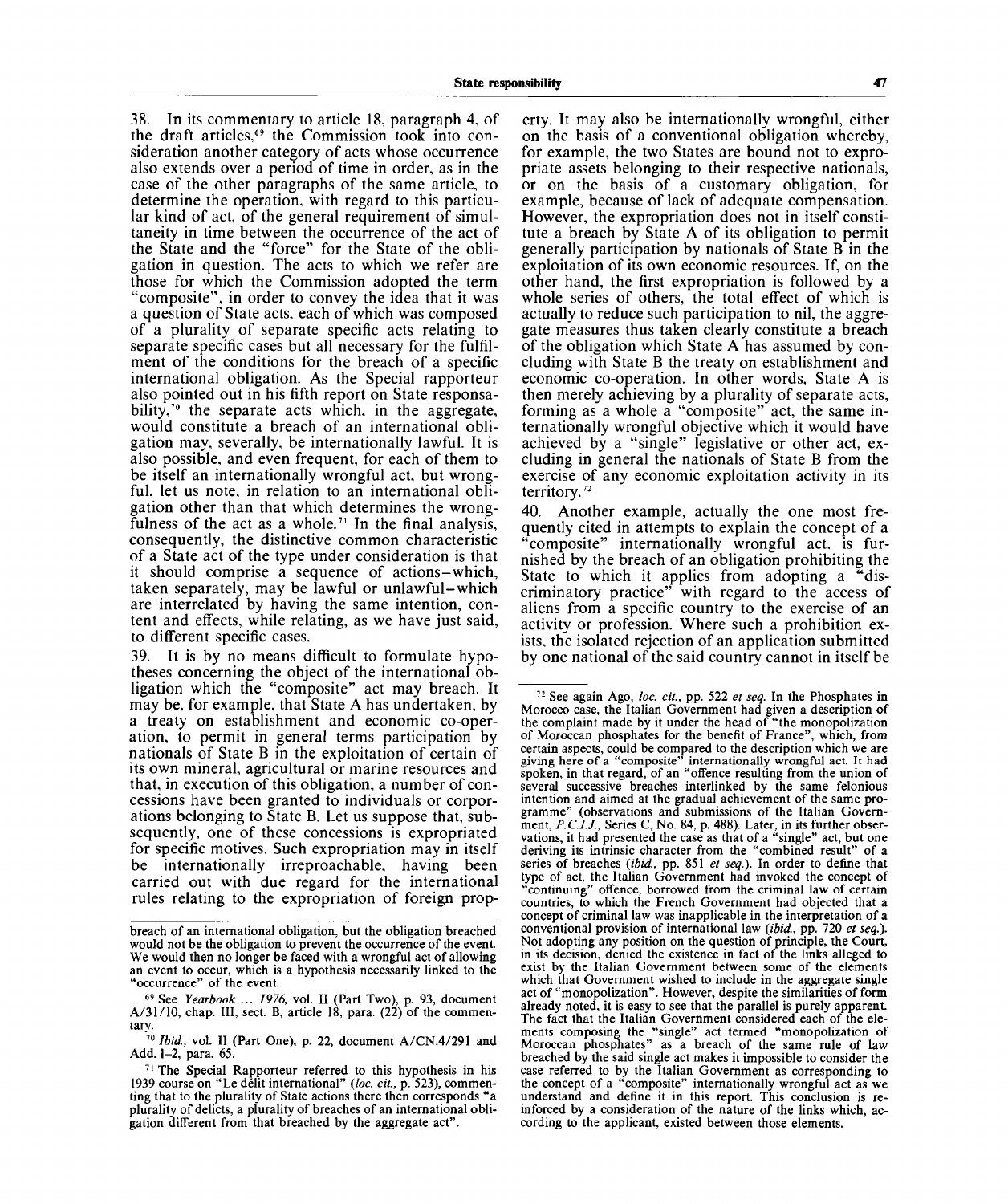considered a breach of the prohibition.<sup>73</sup> If, however, applications submitted by nationals of that country are systematically rejected by the State authorities in a whole series of cases, the rejections taken as a whole definitely constitute the discriminatory "practice" which it had been the intention to prevent and thus clearly conflict with what is required of the State by the obligation. Furthermore, in its commentary to article 18, paragraph 4, the Commission has already drawn attention to the fact that, in the practice of the United Nations Economic and Social Council, consistent violation of human rights and fundamental freedoms has come to be established as an offence in itself, distinct from the offence constituted by an isolated violation of those rights and freedoms.<sup>74</sup> The concept of a composite internationally wrongful act is thus applicable in this context also.

41. How is the problem of the determination of the *tempus commissi delicti* to be resolved with regard to an act falling within the category whose distinctive characteristics we have just defined? In this regard, enaracteristics we have just defined. In this regard,  $referring to the considerations set forth above.<sup>75</sup> we$ deem it essential to emphasize above all that the time when the existence of a "composite" internationally wrongful act is revealed and the time to which, once it is revealed, its actual existence must be backdated must not be confused. What makes it possible to discern the presence of a "composite" act is clearly not the first individual act of the series which it will subsequently be seen to have inaugurated. It is after a whole series of individual acts of the same kind that the "composite" act will be revealed; one of these acts will make it apparent that what is involved is not merely an accidental succesion of isolated acts but an aggregate act which as such merits a separate defiaggregate act which as such hiertis a separate defi-<br>nition.<sup>76</sup> It is clear that, once the existence of this "other" act is revealed, the aggregate of individual acts constituting it, since its commencement, are thereby affected. For example, as soon as it is re-

74 See *Yearbook ... 1976,* vol. II (Part Two), p. 94, document A/31/10, foot-note 438.

vealed that, by a succession of individual expropriation measures, the State is achieving the global exclusion of aliens from the exercise of a specific activity or that, by a series of specific cases of discrimination, the State is engaging in a real discriminatory "practice", such exclusion or such practice are deemed to have begun with the first measure of the first case in the series. Otherwise, one would arrive at the absurd result of recognizing, for example, the existence of a practice in a single action. We should add-and this very important-that, if subsequently similar actions were to be added to the already established series, the "composite" act would automatically be augmented by all those individual subsequent acts. We therefore conclude without any possible hesitation that a composite internationally wrongful act extends in time from the first of the successive State acts composing it up to the last act added to it. At first glance, it might be thought that a reservation or restriction should be made to that conclusion by reason of article 18, paragraph 4, which specifies, with regard to our hypothesis, the general requirement of contemporaneity between the "force" of an international obligation and the occurrence of a breach of that obligation. In the case where the obligation in question entered into force after the beginning of a specific series of individual State acts or ceased to be in force before the end of the series, this provision indicates that only the individual acts occurring while the international obligation prohibiting the said composite act is in force for the State can be taken into consideration for the constitution of a "composite" internationally wrongful act. In actuality, that is a question of specification and not a derogation from or restriction on the principle set forth above. It is true that the *tempus commissi delicti* of a composite act can be measured only by taking account of the individual acts occurring while the international obligation in question is in force for the State which committed them. However, that is for the very simple reason that, when an obligation is not in force for a specific State, there cannot be, with regard to the obligation in question, any possible wrongful act on the part of that State and thus no possible contribution by this State, by any action, to the formation of a "composite" internationally wrongful act. The conclusion that the *tempus commissi delicti* of a composite internationally wrongful act corresponds to the whole period elapsing between the first and the last of the individual State acts *which contribute to the formation of this aggregate internationally wrongful act* admits of no reservation or exception.

In order to conclude this examination of the different types of internationally wrongful act whose commission is not immediate but extends over periods of time that may be extremely lengthy (thereby giving rise to difficulties in respect of the determination of the *tempus commissi delicti),* one last category of State acts remains to be considered. We have characterized these acts as "complex", as this adjective seems to convey most aptly their characteristic feature, namely, that of being constituted by a sue-

<sup>&</sup>lt;sup>73</sup> Such a rejection may, on the other hand, in itself constitute a breach of another international obligation-in the case where, for example, the State in question is linked to the State of origin of the person in question by a treaty requiring that nationals of the latter State be allowed to exercise a specific activity or profession on a footing of full equality with nationals of the former State.

<sup>&</sup>lt;sup>75</sup> See para. 23 above.

<sup>&</sup>lt;sup>76</sup> It is precisely this circumstance which, as we said in paragraph 23, seemed to us decisive for the purpose of answering the specific question of the establishment *ratione temporis* of the jurisdiction of an international tribunal. We shall confirm here the conclusion which we reached on this point: if the interpretation of the clause limiting the jurisdiction of the tribunal in time led us to consider this jurisdiction as limited solely to those acts of which "all the elements" were subsequent to the crucial date, a composite internationally wrongful act would not be within the jurisdiction of the tribunal unless the whole series of acts were subsequent to that date. But if, on the contrary, this restrictive interpretation is not necessitated by an explicit text on the subject, we think that, so long as the duration of a composite internationally wrongful act overlaps with the crucial date, the date of the individual act which revealed both the existence and the wrongfulness of the composite act should be taken as decisive for this specific purpose. The jurisdiction of the tribunal would thus have to be accepted so long as the conduct in question took place after the crucial date.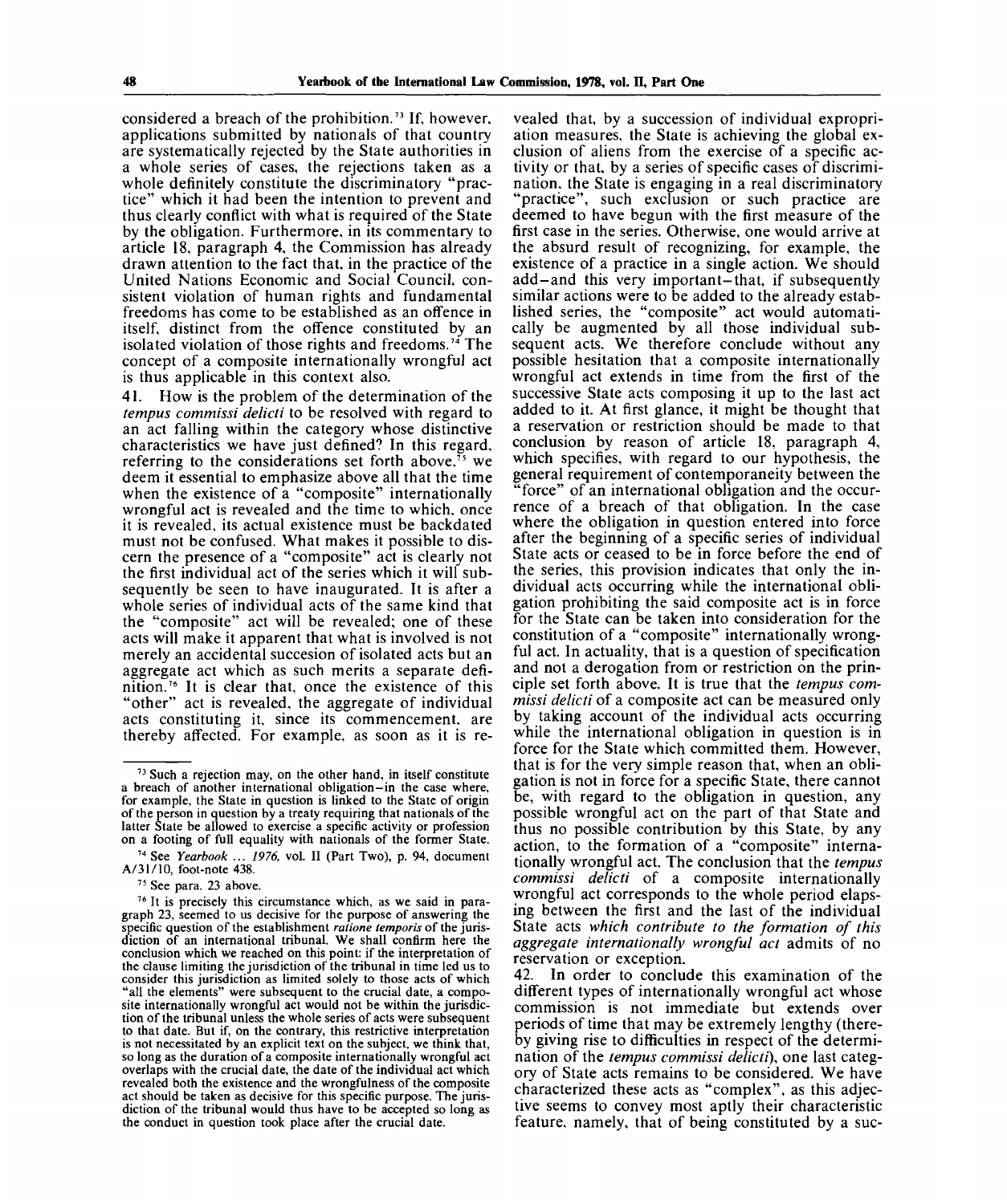cession of actions or omissions by the same organ or, more frequently, by different organs, all of which, however, relate to a single case. This category of State acts is certainly not a new element in the context of the Commission's study of the problems of international responsibility. Two of its aspects have been dealt with in the articles already approved. In article 18, paragraph 5, the Commission defined, as it had in previous paragraphs for other types of internationally wrongful act, the criterion which "adapts" to the specific character of a "complex" act the general principle requiring that the "force" of the international obligation in question and the commission of the State acts which are alleged to be a breach of that obligation should be contemporaneous. The commission then set forth in article 21, paragraph 2, and article 22 rules for determining the existence of an internationally wrongful act constituted by a "complex" act of the State. These rules highlight the particular importance that this concept assumes when one seeks to explain the way in which the breach of certain obligations commonly found in certain sectors of international law occurs, namely, the obligations that require the State to achieve, by the means of its choice, a specified result, and which accord it, in addition to this initial choice, the right to redress, by the adoption of new means, any improper situation to which the means initially employed may have given rise in a particular case, so as to achieve in a second stage the internationally required resultor at least an equivalent result. It is with special reference to these already established points that we drew attention<sup>77</sup> to the necessity of ensuring that the solutions adopted in spheres having in common the presence of a temporal factor do not appear to be in conflict, and also the necessity of not confusing the separate issues resolved in the aforementioned articles and the subject-matter of the article we now intend to formulate.

43. The fundamental hypothesis of a "complex" internationally wrongful act is therefore that of an offence which, having commenced or been set in train by the action or omission of a State organ through its failure at the outset to achieve, in a specific case, the result required by an international obligation, is then completed and brought to an end by further actions, sometimes by the same organ but more often by other organs, relating to the same case at a subsequent time. In other words, the "complex" internationally wrongful act is the aggregate of all the actions or omissions by State organs at successive stages in a given case-each of which actions or omissions could have ensured the internationally required result but failed to do so. We have already given specific examples of such acts, and others could be added: acquittal at all the successive jurisdictional levels of the perpetrators of a crime against the representative of a foreign Government; denial of justice for a foreign national as a result of an aggregate of decisions handed down by the whole gamut of ju-

dicial authorities approached; breach, in a given case, of a conventional obligation regarding the treatment to be accorded to the nationals of a particular country, or to nationals of a particular ethnic origin, as a result of the joint effect of successive acts by organs belonging to different branches of the State power; and so forth. Thus, it is in respect of acts structured in this way that we raise the question how to determine, specifically in relation to such acts, the *tempus commissi delicti,* the time at which the international offence was committed.

44. The question of the *tempus commissi delicti* of a "complex" internationally wrongful act-and also, as we have seen, of a "continuing" act<sup>78</sup>-arose in the *Phosphates in Morocco* case. However, the aspects of this case which are of interest in relation to the question now under consideration have already been analysed by the Commission in the part of its commentary to article 22 concerning the determination of the existence of the breach of an international obligation of result in the specific case in which the recognition of such breach is subject to the condition that the individuals benefiting from the obligation must have first exhausted internal remedies without avail.<sup>79</sup> It will therefore suffice to summarize the essential facts of the case and to dwell on certain points which have a particular bearing on the question under consideration.

45. In this case, the Italian Government maintained, though as a subsidiary complaint, that the Italian company Miniere e Fosfati was being dispossessed of its vested rights  $^{80}$  – a dispossession which, it claimed, resulted from the decision of the Department of Mines of 8 January 1925 and the denial of justice which had followed it, in breach of the obligation incumbent on France to respect those rights. According to the applicant Government, this constituted an internationally wrongful act, which had unquestionably been initiated by the 1925 decision, but which did not become complete and final until the acts in 1931 and 1933, by which the French Government had refused to make available to the Italian nationals concerned effective means of redress mationally concerned enterive incalist of redress<br>against the disputed decision.<sup>81</sup> and it was therefore a standard case of a "complex" internationally wrongful act. Here is what the applicant Government had to say in its written observations concerning the intertemporal aspects of the breaches of obligations of result effected by the acts described above:

... **It** is only when there is, as a final result, a failure to fulfil these obligations that the breach of international law is complete and that, consequently, there is a wrongful act capable of giving rise to an international dispute. In this case, the international obligations incumbent on the protecting Power in regard to the treatment to be accorded to the company Miniere e Fosfati as an

<sup>78</sup> See above, paras. 29-32.

<sup>79</sup> See *Yearbook ... 1977,* vol. II (Part Two), pp. 38-39, document A/32/10, chap. II, sect. B, article 22, paras. (25) to (27) of the commentary.

<sup>80</sup>  *P.C.IJ.,* Series A/B, No. 74, p. 27.

<sup>8&</sup>lt;sup>1</sup> See the observations and submissions of the Italian Government, 15 July 1937 *(P.C.I.J.,* Series C, No. 84, p. 493).

<sup>&</sup>lt;sup>77</sup> See para. 25 above.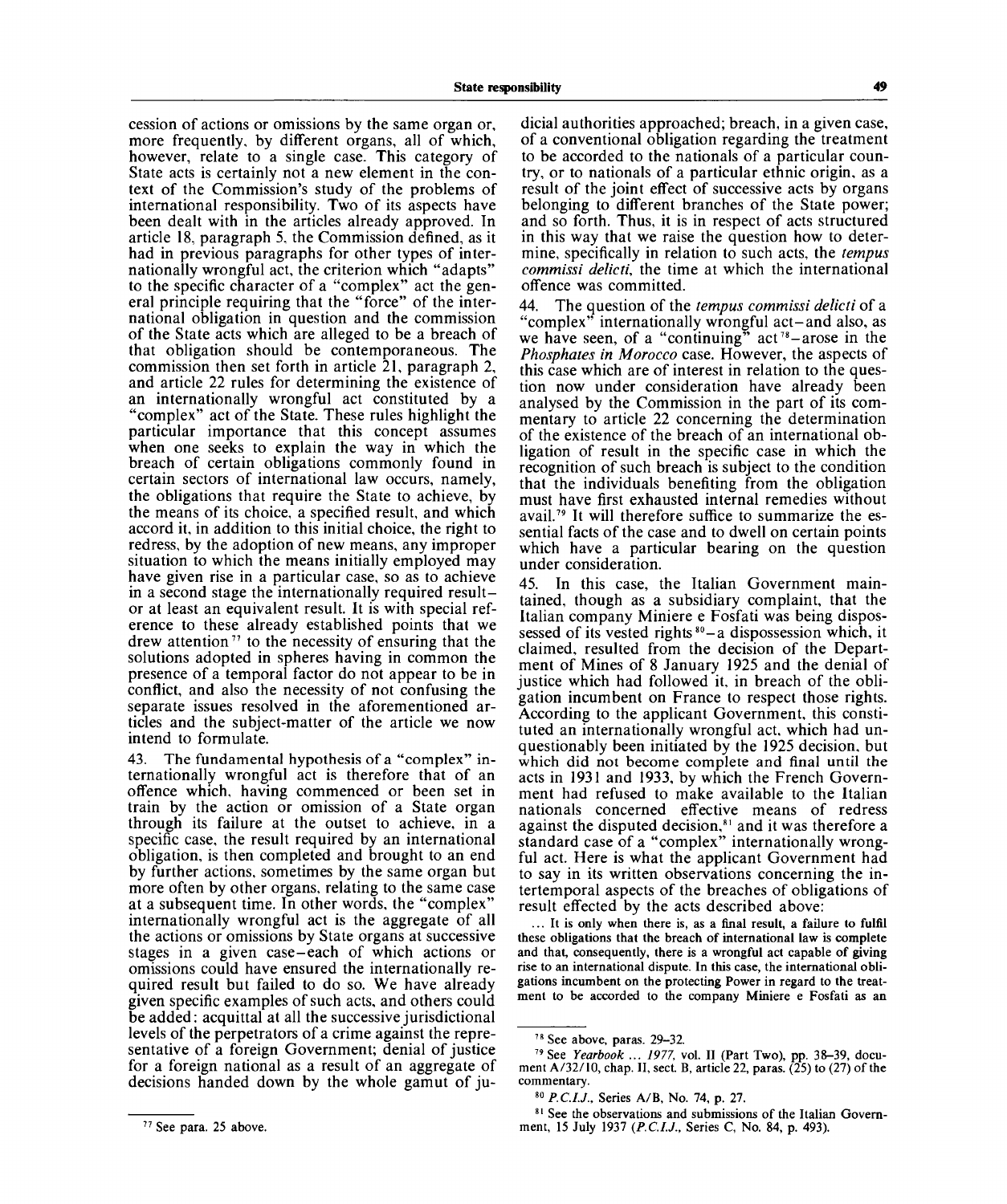Italian national did not require that they should be fulfilled exclusively by certain organs. These obligations prescribed, in particular, that this company should share effectively in the profits yielded by the mining concessions; but there was as yet no decisive evidence that such a result had been set aside by the Department of Mines. ... So long as a possibility of redressing the situation in accordance with these obligations existed-and if there had been a serious intention in this respect, no opportunity would have been more favourable than that of a revision of the decision of the Department of Mines by the highest authority of the Protectorate-there was no ground for stating that there had occurred a complete and final internationally wrongful act, giving rise to the international responsibility of the State, and creating an international dispute.<sup>82</sup>

#### And in its oral pleadings it added:

... It was not until 28 January 1933 that the protecting State declared that it did not intend to take any measures to achieve the effect required by international law and that it wished to take advantage of the opportunity furnished by its own judicial law to make final the dispossession of the Italian nationals. It was at that precise moment, therefore, that the breach of conventional law was actually accomplished; it was at that precise moment that the final breach of the obligation to allow the Italian nationals to benefit from the concessions régime was actually accomplished.<sup>83</sup>

Naturally, the thesis thus developed enabled the Italian Government to maintain that the offence constituted by a succession of acts extending over the years 1925-1933 and becoming final in 1933 was to be regarded in the aggregate as an act "subsequent" to the date on which France accepted the compulsory jurisdiction of the Court. It seemed to the Italian Government absurd to state "that the Court could not hear a dispute concerning an internationally wrongful act which had been completed in 1933, merely because one of its constituent elements existed prior to the crucial date".<sup>84</sup>

46. It is characteristic that, confronted by this argument, neither the respondent Government nor the Court itself voiced objections to the fundamental thesis developed by the applicant Government.<sup>85</sup> In the final analysis, what the French Government<sup>86</sup> and also the Court<sup>87</sup> contested with well-sustained arguments was that, by employing that fundamental thesis, it was possible, in that case, to overcome the objection regarding the Court's lack of jurisdiction *ratione temporis.* The gist of the Court's argument was that the refusal in 1933 to grant the request to make available an extraordinary means of redress-in view of the lack of judicial organization-was not a denial of justice which could be considered as an ad-

ditional element of the act giving rise to the dispute but merely a refusal to settle in a certain way a dispute arising from an already "complete" breach of international law. Mr. Basdevant, the French Government agent, had shrewdly perceived that it would be difficult to exclude completely the possibility that "the wrongful act referred to the Court" might have been "constituted by the 1925 decision of the Department of Mines and the denial of justice, taken together". He therefore chose to assert that the denial of justice, if denial of justice there had been, was also prior to France's acceptance of the compulsory jurisdiction and dated back to the time of the vain efforts made by the Italian national injured by the decision of the Department of Mines to have that decision revised, and that consequently the alleged lack of judicial organization as regards means of redress was also prior to the crucial date.

47. There is certainly no reason for us to discuss here the merits of the Court's decision in this case. As far as the subject-matter of our study is concerned, we can even take these merits for granted. In concluding the consideration of this decision, it suffices to indicate that the decision merely denied that the case could be fitted into the theoretical framework contemplated by the applicant Government. As regards the positions of the parties, it seems pertinent to note: *(a)* that, in this important judicial case, the applicant openly asserted, in regard to the definition of concepts, the existence of a category of internationally wrongful acts constituted by a succession of separate State acts relating to the same case, all of which taken together, however, contributed to the commission of the offence, and that it therefore explicitly and systematically discarded the possibility of considering as the *tempus commissi delicti* of a wrongful act of this type the sole moment of the initial action or omission of the series; *(b)* that, by virtue of the position which it adopted, the respondent, far from raising a theroretical objection to the principles espoused by the applicant, agreed to reason on the basis of cases in which a breach of an international obligation might occur "at more than one moment". The respondent probably would not have done so had it believed that the "moment" of an internationally wrongful act must in all cases be taken to mean exclusively the moment of the initial conduct of the State in the matter.

48. In order to reflect an opinion of indirect interest for our subject, we may also mention some of the decisions of the European Commission of Human Rights. We have stated that the United Kingdom recognized the Commission's competence with respect to individual applications relating to any act or decision occurring or any facts or events arising subsequently to 13th January, 1966, and that a similar reservation was made by Italy.<sup>88</sup> Unfortunately, only part of the decisions of this Commission has been published; it is not therefore always possible to know the European Commission's attitude towards appli-

<sup>&</sup>lt;sup>82</sup> Further observations of the Italian Government, 21 February 1938 *(ibid,* p. 850).

<sup>83</sup> Statement by counsel for the Italian Government, session of 12 May 1938 *(ibid,* No. 85, pp. 1232 *et seq.)*

<sup>84</sup>  *Ibid,* p. 1233. See also the rejoinder of 16 May 1938 *(ibid,* p. 1334).

<sup>&</sup>lt;sup>85</sup> This important fact has already been emphasized in the Commission's commentary to article 22 *(Yearbook ... 1977,* vol. II (Part Two), p. 39, document A/32/10 , chap. II, sect. B, article 22, para. (28) of the commentary).

<sup>&</sup>lt;sup>86</sup> See especially the oral pleading of 5 May 1938 of the agent of the French Government *(P.C.IJ.,* Series C, No . 85, pp. 1048 *et seq.).*

<sup>87</sup> P.C.I.J., Series A/B, No. 74, p. 22.

<sup>88</sup> See foot-note 29 above.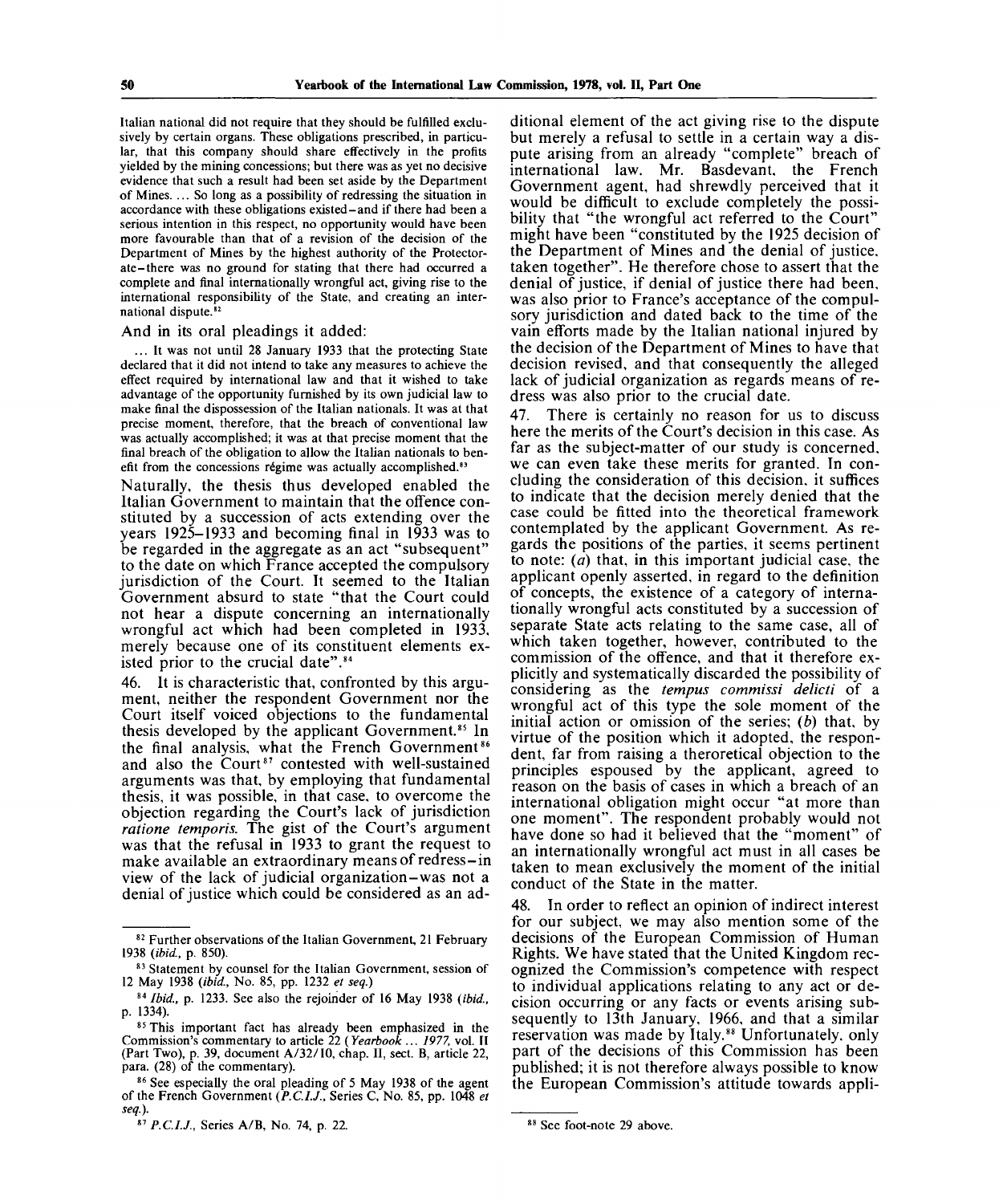cations directed against an act or a decision prior to the crucial date, but in respect of which the internal remedies were not exhausted until after that date. However, we know of two published decisions which shed some light on the attitude possibly adopted by the Commission in this respect. The first relates to a case in which the applicant complained about the procedure followed by the State organs of the United Kingdom with regard to the expropriation of property belonging to her and claimed that she had not received adequate compensation.<sup>89</sup> The decision to expropriate was taken prior to the crucial date, whereas the last of the decisions handed down in this case was subsequent thereto. As the Commission held that the application was inadmissible, it might at first be thought to subscribe to the idea that the *tempus* of the wrongful act alleged by the applicant was the moment of expropriation. But this is not the case: the decision that the application could not be entertained was based on grounds other than the existence of the United Kingdom's reservation *ratione temporis.* The effect of this reservation on the case was simply not taken into consideration. This being so, there is sound justification for believing that, but for the other reasons on which the European Commission's decision in this case was founded, the fact that the final decisions handed down in the case were subsequent to the crucial date would have sufficed for the Commission to recognize would have sumed for the Commission to recognize its competence from the intertemporal standpoint. The second decision also concerned a claim relating to the amount of compensation granted for expropri-<br>ction.<sup>90</sup>, The condition delimed that the lest of the ation.<sup>90</sup> The applicant claimed that the last of the decisions by the United Kingdom authorities in the case (and the one which, in her opinion, should be considered as final) was subsequent to the crucial date. The discussion centred on whether the final decision in the case was actually the one alleged by the applicant or the one indicated by the Government, which was prior to the crucial date. The Commission endorsed the Government's opinion in this respect and, on that basis, declared that it had no competence *ratione temporis* with respect to the claim. Thus, in this case, too, one may assume that the Commission would have recognized itself competent if it had held, like the applicant, that the final decision in the case was a decision rendered after the

be noted that the important point is that the European Commission considered that the date to be taken into account for the purpose of determining whether an act was prior or subsequent to the crucial date was not the date of the initial State conduct in the case-in this instance, that of the act of expropriation-but that of the decision embodying the final ruling on the applicant's appeals.

49. The findings which have derived from an attentive study of the scant material of relevance provided by international judicial decisions are thus in no way in conflict with those which are dictated mainly-as we have said-by juridical logic and the desire to be consistent with the position already adopted towards questions which have links with the problem currently under consideration. We can now, therefore, formulate our conclusions regarding the determination of the *tempus commissi delicti* of the category of acts which we have just considered, the last of the three categories which present the characteristic feature of acts whose time of commission extends beyond their beginning. It seems to us out of the question to consider as the "time" of commission of a complex internationally wrongful act the sole moment of the initial conduct of the State authority in the case, namely that which, as we have repeatedly stated, opened the *her* of the breach but did not close it. The subsequent conduct of the said authority and of other higher authorities in the same case must be taken into consideration for the same reason, including the final conduct which set the seal on the breach of the international obligation. At the same time, it would clearly be equally inadmissible only to take account, for the purposes indicated, of this final conduct, and to overlook the conduct which preceded it, beginning, of course, with the initial conduct, which at the outset defined the actual character of the breach and which, to a large extent, determined its injurious consequences. Our conclusion about the "time" of an offence defined as a "complex" internationally wrongful act and characterized by a succession of separate State actions or omissions contributing to its occurrence has affinities with the conclusion which we have already given in respect of an offence characterized as a "composite" internationally wrongful act.<sup>92</sup> The breach of an international

<sup>89</sup> Decision of 4 February 1970, application No. 3651/68 (Council of Europe, European Commission of Human Rights, *Collection of Decisions* (Strasbourg), No. 31 (August 1970), pp. 72 *et seq.).*

<sup>&</sup>lt;sup>90</sup> Decision of 14 December 1970, application No. 4430/70 *{ibid.,* No. 37 (October 1971), pp. 112 *et seq.).*

<sup>&</sup>lt;sup>91</sup> We know of no published decisions referring to Italy's reservation to its declaration accepting the competence of the European Commission of Human Rights. It may nevertheless be of interest to refer in this respect to the work of G. Sacerdoti, "Epuisement prealable des recours internes et reserve *ratione temporis* dans la declaration italienne d'acceptation du droit de requete individuelle", Les clauses facultatives de la Convention européenne des *droits de Vhomme* (Bari, Levante, 1974), pp. 133 *et seq.* We have reservations concerning this writer's ideas on the general scope of the rule of the exhaustion of internal remedies, as set forth in

article 26 of the Convention for the Protection of Human Rights and Fundamental Freedoms, but it is worth noting that, on the question of the breach of an international obligation by judicial organs, the writer considers there is no breach of an international obligation, and consequently no genesis of international responsibility, until the highest internal jurisdiction has delivered a verdict in which it confirms the disputed judgements of the lower authorities. The internationally wrongful act is then seen as a "complex" act and the breach must be regarded, according to Mr. Sacerdoti, as subsequent to the crucial date if the final decision itself is subsequent, even though the decision of the lower authority constituting a miscarriage of justice is prior to that date *(ibid.,* p. 145).

<sup>&</sup>lt;sup>92</sup> With regard to the effect of this conclusion on the determination of the jurisdiction *ratione temporis* of an international tribunal with respect to a dispute arising from a complex internationally wrongful act whose occurrence allegedly overlaps with the crucial date, it is sufficient for us to refer to the considerations set forth above (see final part of para. 23).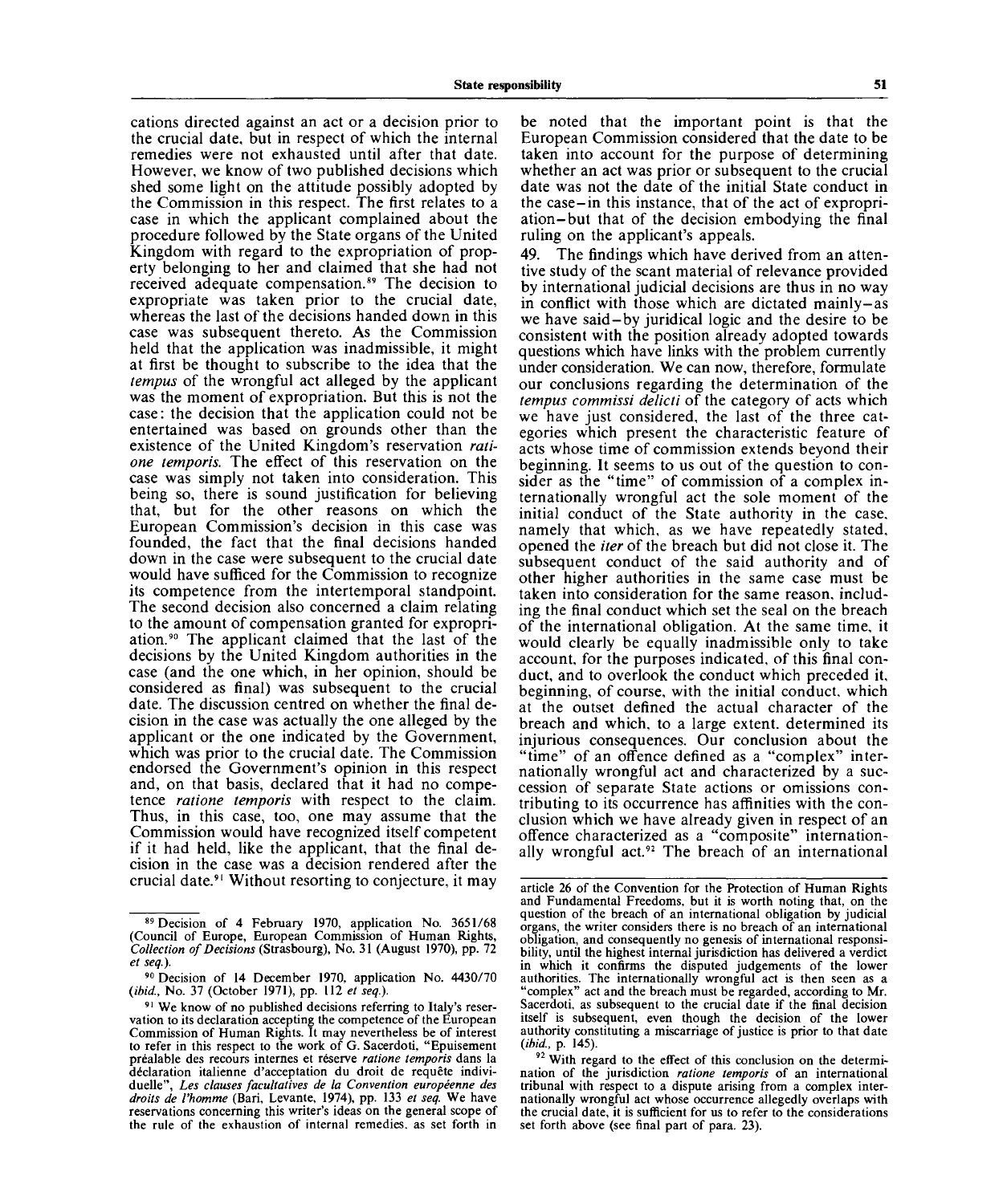obligation constituted by a "complex" internationally wrongful act extends over the entire period between the action or omission which initiated the breach and that which completed it.

50. This last conclusion completes the series of conclusions which it was our duty to draw in regard to the determination of the time of the breach of an international obligation for each of the separate hypothetical cases of wrongful acts which may occur in international legal life. The Special Rapporteur considers that it now remains for him to propose to the Commission the following definition of the rule relating to the question considered in this section.

#### *Article 24. Time of the breach of an international obligation*

**1. If a breach of an international obligation is constituted by an instantaneous act, the time of the breach is represented by the moment at which the act occurred, even if the effects of the act continue subsequently.**

**2. If a breach of an international obligation is constituted by an act having a continuing character, the time of the breach extends over the entire period during which the act subsists and remains in conflict with the international obligation.**

**3. If a breach of an international obligation is constituted by a failure to prevent an event from occurring, although prevention would have been possible, the time of the breach is represented by the moment of the occurrence of the event.**

**4. If a breach of an international obligation is constituted by an aggregate act composed of a series of similar individual acts, committed in a plurality of separate cases, the time of the breach extends over the entire period between the first and the last of the individual acts constituting the series in conflict with the international obligation.**

**5. If a breach of an international obligation is constituted by a complex act consisting of a succession of actions or omissions by different organs of the State in respect of the same case, the time of the breach extends over the entire period between the action or omission which initiated the breach and that which completed it.**

### CHAPTER IV

#### **Implication of a State in the internationally wrongful act of another State**

#### **INTRODUCTION**

51. The possibility that a State-or a subject of international law other than a State-may in some way or other be implicated in an internationally wrongful act of another State-or of another subject of international law-was first mentioned in the Special Rapporteur's third report.<sup>93</sup> It was then announced, though in very general terms, that the particular problems liable to arise in a case of this kind would

be specifically examined when examination of the subjective element (chapter II) and objective element (chapter III) of the internationally wrongful act had been concluded and the establishement of the rules relating to determination of the general conditions for the existence of such an act of the State had thus been completed. Similar statements appeared in the reports of the Commission on its twenty-fifth <sup>94</sup> and twenty-sixth<sup>95</sup> sessions. More specifically, in its report on its twenty-seventh session, the Commission stated that when the essential questions relating to the subjective element (chapter II) and the objective element (chapter III) of the internationally wrongful act had been settled, the problems raised by the possible implication of other States in the internationally wrongful act of a given State would remain to be considered in chapter IV. In that connexion, reference was made to the notions of incitement, assistance and complicity, and to those relating to what is generally called "indirect responsibility".<sup>96</sup> The same expectations are expressed in the Commission's reports on its twenty-eighth<sup>97</sup> and twenty-ninth<sup>98</sup> sessions. The time has therefore come to devote some attention to the special situations mentioned in the passages cited.

52. The cases to be considered can be divided into two conceptually different categories. In the first are the cases in which the existence of an internationally wrongful act unquestionably committed by a State, attributable to it as such and without the slightest doubt involving its international responsibility, is accompanied by the existence of participation by another State, or by another subject of international law, in the commission by the first State of its own act. The characteristic element of this case is, precisely, the link between the conduct in fact adopted by a State-which, in isolation, may not in certain cases be internationally wrongful in any way-and the act committed by another State, the wrongfulness of which, on the other hand, is established. The problem which then arises is to establish whether such participation does not become tainted with international wrongfulness by the mere fact of being contributory to the commission of an internationally wrongful act by another State. Consequently, the question also arises whether such participation should not cause the participating State to bear some share of the international responsibility of the other State or, in any case, also to incur international responsibility itself.<sup>99</sup>

<sup>93</sup>  *Yearbook ... 1971,* vol. II (Part One), p. 205, document A/ CN.4/246 and Add. 1-3, para. 29.

<sup>94</sup>  *Yearbook ... 1973,* vol. II, pp. 171-172, document A/9010/ Rev. 1, para. 51.

<sup>95</sup>  *Yearbook ... 1974,* vol. II (Part One), p. 275, document A/ 9610/Rev.l, para. 120.

<sup>96</sup>  *Yearbook ... 1975,* vol. II, p. 59, document A/10010/Rev. 1, para. 50.

<sup>&</sup>lt;sup>97</sup> Yearbook ... 1976, vol. II (Part Two), pp. 71-72, document A/31/10, para. 72.

<sup>98</sup>  *Yearbook ... 1977,* vol II (Part Two), p. 9, document A/32 / 10, para. 29.

<sup>&</sup>lt;sup>99</sup> It need hardly be said that, if the actions constituting participation by a State in the commission of an internationally wrongful act by another State constituted a breach of an international obli-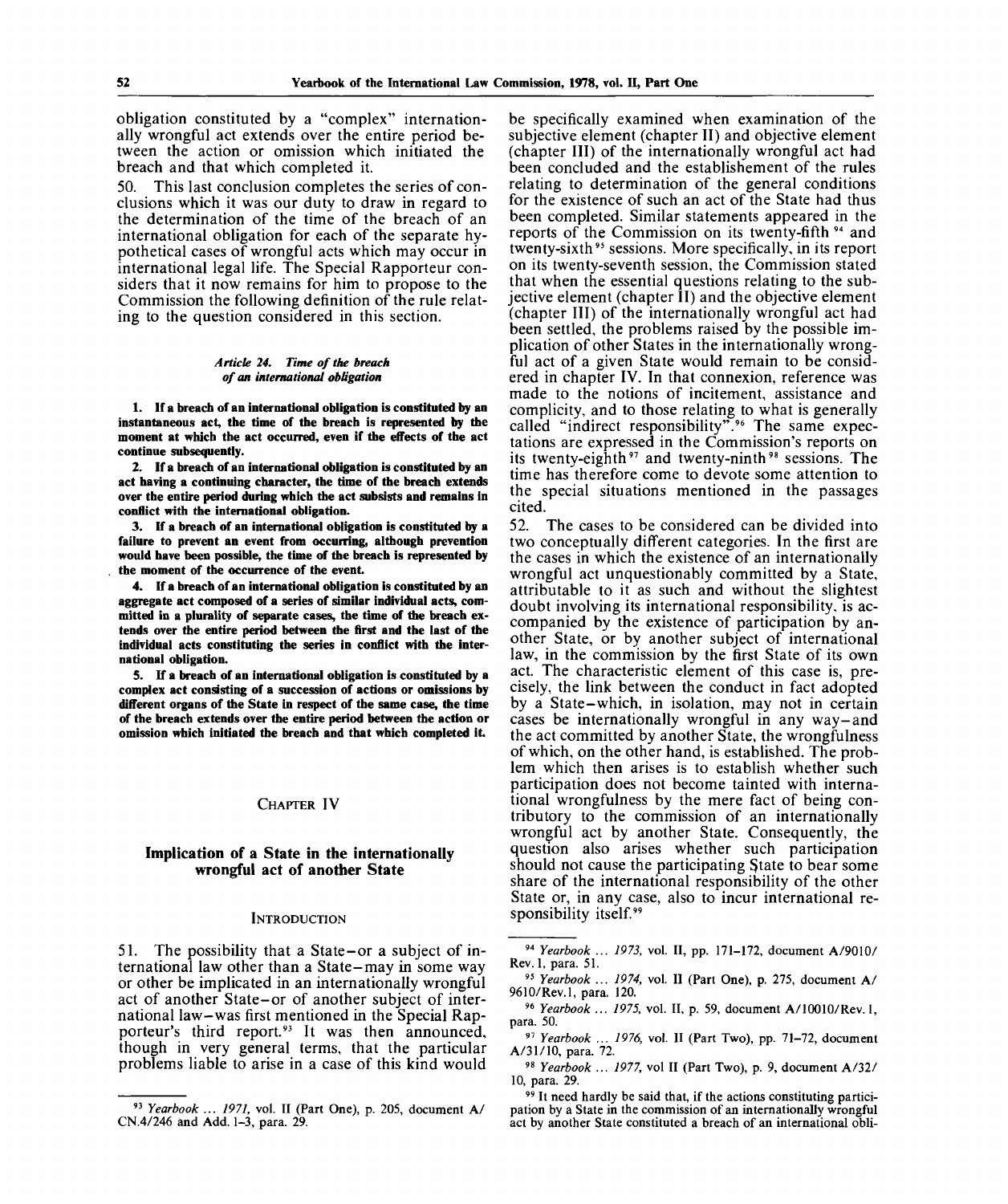53. The second category, on the other hand, contains cases distinguished by another characteristic. Here, the point to be considered is not the part which may in fact be played by a State in the independent commission of an internationally wrongful act by another State, but the existence of a particular relationship between two States. The decisive element is the existence of a situation, in law or in fact, entailing grave limitation of the freedom of decision and action of one of the States to the advantage of the other, either permanently or only on the specific occasion of the commission of the wrongful act in question. The question which then arises is whether the acts committed by the first State, in certain conditions, in breach of its international obligations, should not, from the standpoint of their legal consequences, be treated as if they were acts of the second State. In other words, it is necessary to determine whether the price of the situation established in favour of the second State is not to make that State indirectly responsible, at the international level, for the wrongful act constituted by the actions in question, in place of the State which committed them.

54. The two separate cases described above will be examined separately in the two sections forming this chapter.

### 1. PARTICIPATION BY A STATE IN THE INTERNATIONALLY WRONGFUL ACT OF ANOTHER STATE

55. To establish the rule of international law governing the subject-matter of this section, it is necessary first to delimit the subject itself precisely. It is important to distinguish clearly between the situations to which we mean to refer, and others with which any analogy is only apparent. Previous articles of the present draft have dealt, for example, with different cases in which organs of a State are guilty of internationally reprehensible actions in the territory of another State, but in none of those cases does any kind of "participation" by a State in the internationally wrongful act of another State appear. Moreover, it is also possible to think of cases in which, on one and the same specific occasion, several States have been found to have engaged in conduct not in conformity with an international obligation. There, too, however, there is no question of participation by one of those States in an internationally wrongful act by another.

56. In the first place, it must be pointed out that the case of actions committed in breach of an international obligation by organs of a State operating in the territory of another State, having been "lent", or *"placed at the disposal"* of, the latter by the State to

which they belong to, is not one of the cases to be considered in this section. The question of the attribution of such actions was settled by the Commission in article 9 of the draft.<sup>100</sup> Now it is established in that article, and emphasized in the commentary to it, that the actions or omissions of foreign organs performing functions in the exercise of the governmental authority of the State at whose disposal they have been placed-when acting under its authority, direction and control-are acts of that State and not of the State to which the organs belong. Such actions or omissions cannot, therefore, constitute "participation" by the latter State in any internationally wrongful act of the former State. Even supposing that, on a certain occasion, the actions of a foreign organ placed at the disposal of a given State converge with those of national organs of that State towards a specific object, there will then be concurrence, in the commission of a possibly wrongful act, of courses of conduct all attributable to the same State, and not assistance from the conduct of one State in the commission of an internationally wrongful act by another.<sup>101</sup>

57. Secondly, it should be remembered that a case of "participation" in the internationally wrongful act of another cannot be found in the fact, or rather the sole fact, that a State failed to take the preventive or repressive measures required of it with respect to actions committed in its territory by an organ of another State to the detriment of the third State. By such failure, the State in question breaches an international obligation incumbent on it, which is quite different from the obligation breached on its territory by the organ of the foreign State. The murder of a foreign Head of State by organs of State A on the territory of State B, and the failure of State B in its duty to adopt the necessary measures to prevent such an act if possible, or in any case to punish its perpetrators, are two different internationally wrongful acts, each the responsibility of a different State. There is, of course, an undeniable link between the two acts-as there may be in other cases as well-but this link is not sufficient to make one of the acts appear as participation in the other. This does not mean that in specific cases there may not also be participation-in the form of "assistance" or "complicity" $-$ of the territorial State in the internationally wrongful act perpetrated on its soil by the foreign State. But there is then an additional element, a separate breach besides mere failure to prevent and punish. As the Commission has previously em-

gation in themselves, they would on that account already engage the international responsibility of the State which performed those actions, irrespective of any consequences that might follow from the part taken in the internationally wrongful act of another State.

<sup>100</sup>  *Yearbook ... 1974,* vol. **II** (Part One) p. 286, document A/ 9610/Rev.l, chap. **Ill,** B.2.

<sup>101</sup> If, on the other hand, an organ of a foreign State, while possibly acting in the interest of the State in whose territory it is, acts in the exercise of elements of the governmental authority of the State whose organ it is, and under the authority, direction and control of that State, it is obviously not an organ "placed at the disposal" of another State and its actions or omissions are exclusively attributable to the State to which it belongs. It is only then that the case of participation by the latter State in the commission of an internationally wrongful act by the State in whose interest the organ acted is conceivable.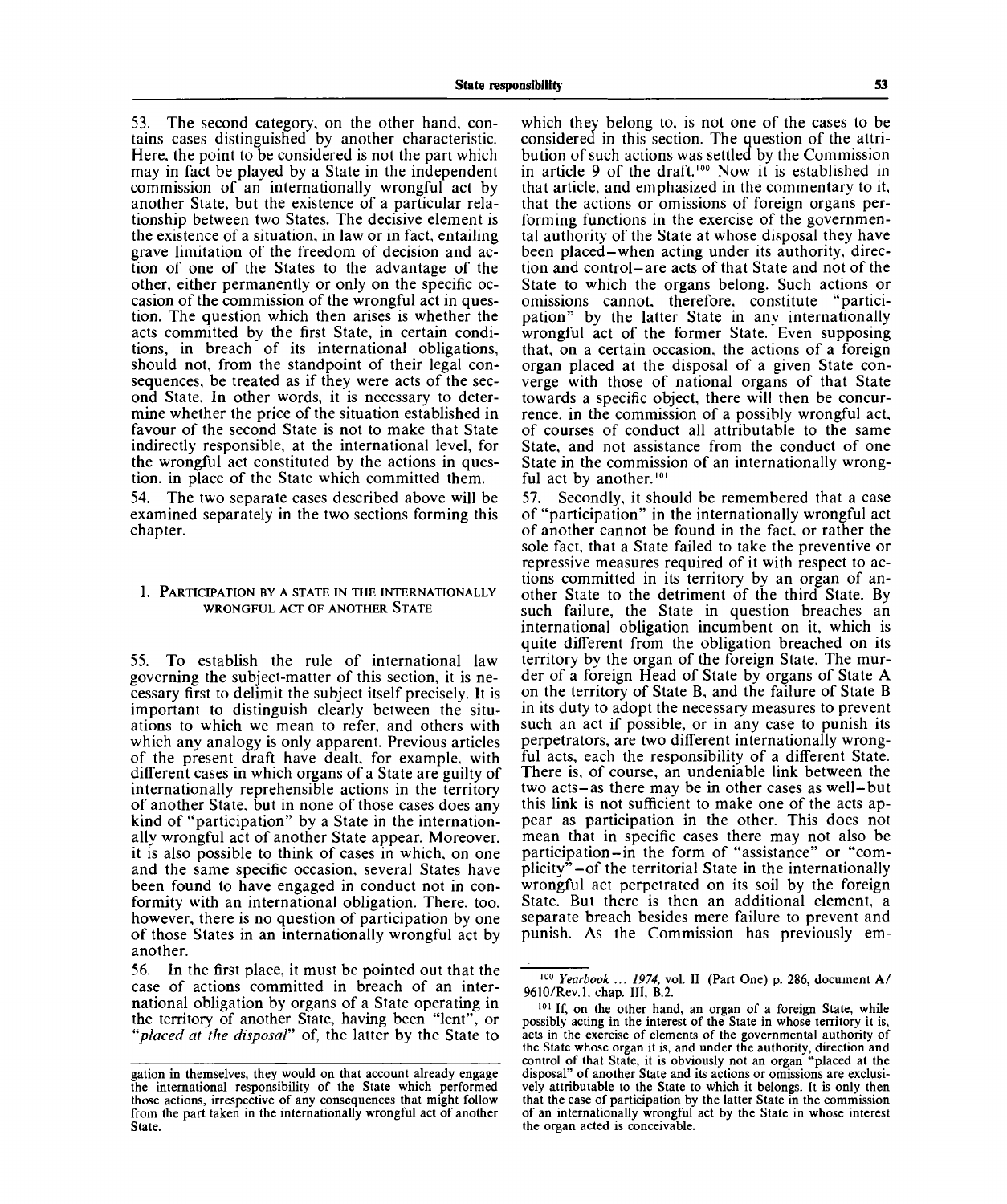phasized, that failure, as such, can certainly not be defined as a form of complicity.<sup>102</sup>

58. Thirdly, it must be emphasized that there can be no question of the participation of a State in the internationally wrongful act of another State in cases of parallel attribution of a single course of conduct to several States. This is what happens when the conduct in question was engaged in by an organ common to a plurality of States-a case which is not expressly provided for in the articles in chapter II of the draft, but the solution to which is implicit in them. According to the principles on which those articles are based, the conduct of the common organ can, indeed, only be considered as an act of each of the States whose common organ it is. If that conduct is not in conformity with an international obligation, then two or more States will have concurrently committed separate, although identical, internationally wrongful acts. But it is self-evident that the parallel perpetration of identical offences by two or more States is, conceptually, quite a different thing from participation by one of those States in an offence committed by another.

59. Fourthly, the same distinction must be made in regard to identical offences committed in concertand, generally, at the same time-by two or more States, each acting through its own organs. If, for example, State A and State B, which are allies, make a concerted attack on a third State, each acting through its own military organs, two separate acts of aggression are committed by the two States; the fact that they acted in concert in no way detracts from the correctness of this finding. Thus the case contemplated is totally different from that of "complicity", or of any other form of "participation" by one of the two States in an act of aggression committed by the other alone.

60. The particulars given in the foregoing paragraphs have made it possible to delimit by elimination the range of situations to be considered in this section. It has been concluded that from this range must be excluded a series of different situations which, although involving the intervention of organs belonging-or also belonging-to States other than the State supposed to have committed a specific internationally wrongful act, are nevertheless not characterized by any form of "participation" by those other States in the internationally wrongful act in question. It remains to be established positively, still on a preliminary basis, what the subject-matter of the following analysis should be. This subject-matter is the possible participation of a State in the commission of an internationally wrongful act by another State. The object is therefore to establish the aspects by which the existence of such participation is recognized and the conditions in which legal effect and consequences must be attributed to it precisely for this reason. More specifically, we must determine whether or not the circumstance of such participation has the effect of making wrongful, as constituting participation in the internationally wrongful act of another, an act which otherwise would not be considered wrongful, and, if that act itself constitutes a breach of an international obligation, independently of the circumstance of participation, the effect of adding a further internationally wrongful aspect to that already presented by the act without such participation. We must also determine whether there are cases in which such participation in the act of another acquires the same nature and the same characterization as the act participated in, or whether it always retains a separate nature and legal characterization.

61. From the conceptual standpoint, there are, essentially, three cases in which the problem of the existence or non-existence of "participation" by a State in an internationally wrongful act committed by another State may arise: *(a)* that in which the first State in some way or other advises or incites the second to commit a breach of its international obligation; *(b)* that in which the first State exerts pressure on the second to make it commit such a breach; and lastly (c) that in which the first State assists the second in the commission of the breach and thus takes an active part in its commission.

62. The first case is that which, in the general theory of internal law, appears under the name of "incitement" to commit an offence. There can be no doubt that, in internal criminal law, certain forms of incitement by one subject to the commission of an offence or a crime by another subject also constitute a criminal offence. In international law, is it permissible to regard as an internationally wrongful act mere incitement by a State, of another State, to commit such an act? In principle, we still believe that the answer to this question must be in the negative.<sup>103</sup> In international practice, of course, protests have been made against States accused, rightly or wrongly, of having incited other States to commit breaches of international obligations to the detriment of third States; but we do not know of any cases in which, at

<sup>102</sup> In its commentary to article 12, the Commission said:

<sup>&</sup>quot;For the purposes which draft article 12 has to serve, the provisions laid down in its paragraphs 1 and 2 would appear to suffice. The situations envisaged in the article would certainly take on a different aspect if, in the individual case, it were established that there had been assistance or complicity, in the true meaning of these terms, on the part of organs of the territorial State, in the wrongful acts committed by organs of the foreign State. The case might then exhibit either participation by a State in an internationally wrongful situation created by another State or an internationally wrongful act committed jointly by two States. The act committed by organs of the territorial State and attributed to it as a source of responsibility – independently of the acts concurrently attributed to the State to which the foreign organs belong-would then be something other than a mere failure in the duty to protect third States. A case of this kind would present, rather, one of the situations which the Commission proposes to examine under chapter IV of part I of the draft, dealing with the special problems raised by the participation of several States in the same internationally wrongful act." *(Yearbook ... 1975,* vol. II, p. 86, document A/10010/ Rev. I. chap. II, B.2., article 12, para. (15) of the commentary.)

<sup>103</sup> See Ago, *loc. cit.,* pp. 523-524, and, for a recent concurrence in this opinion, Graefrath, Oeser, and Steiniger, *op. cit.,* p. 64.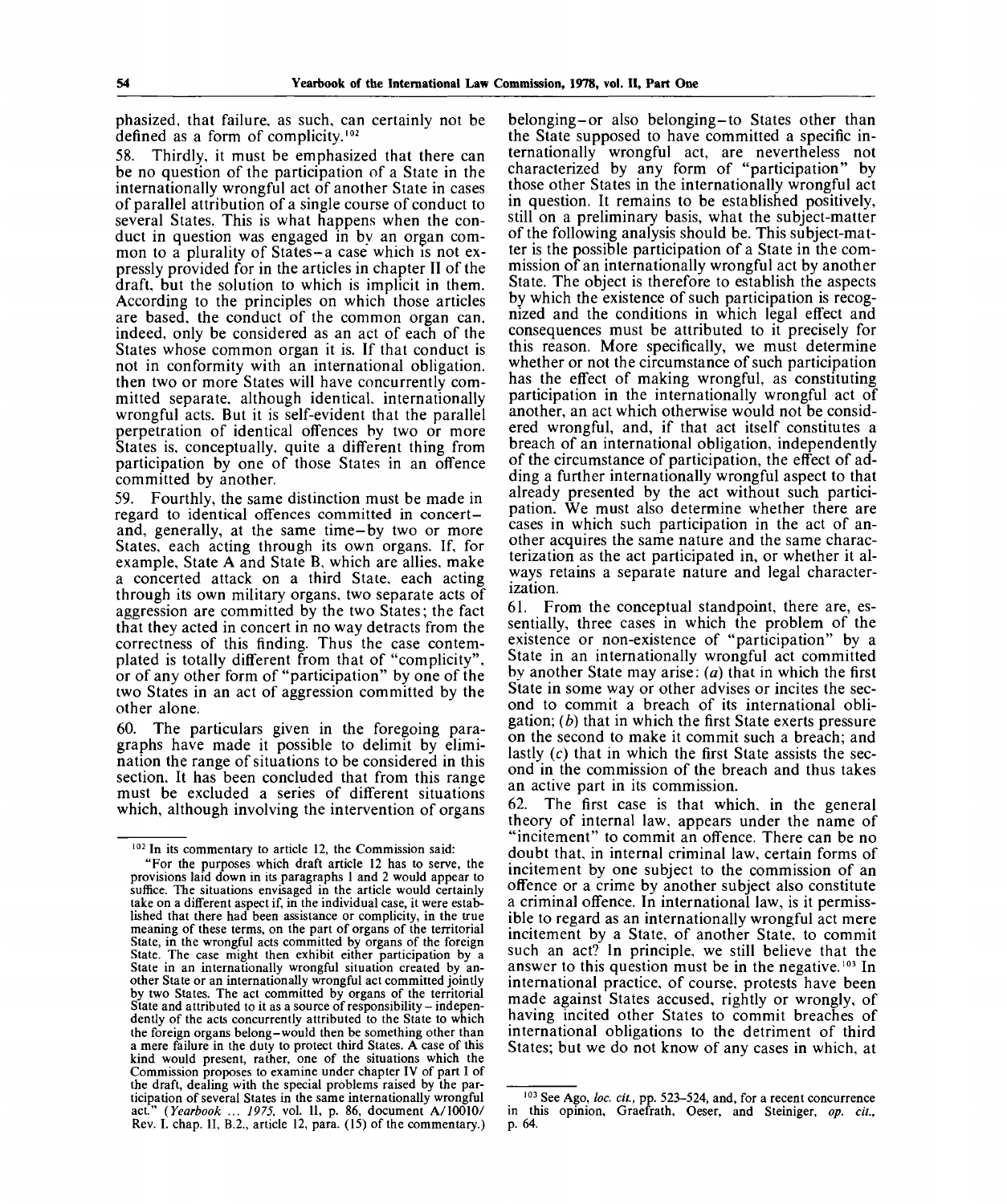the juridical level, a State has been alleged to be internationally responsible solely by reason of such incitement. Nor do we know of any cases in which States have agreed to absolve from its responsibility a State which, although it might have been incited by a third State, nevertheless, of its own free will, breached an international obligation binding it to another State. Here, international jurisprudence and practice do not appear to depart from the classical conclusion formulated by the Board of Commissioners set up to distribute the sum allocated by France under the Convention of 4 July 1831 between the United States of America and France, concerning claims relating to measures for the confiscation of American merchandise taken by certain States under the influence of Napoleonic France. The Board refused to attribute to France responsibility for measures taken by States which, like Denmark, had not, at the time, been formally united to the French Empire or placed in a condition of dependence on that Empire, and were thus independent. The fact that the Danish sovereign had taken measures to please the French emperor played no part in the decisions of the Board of Commissioners.<sup>104</sup> The Board considered the Danish Government as solely and fully responsible for the measures taken.

63. It follows from the foregoing that we are referring here to the case of incitement to commit an international offence applied to a sovereign State which is in a position freely to exercise its sovereignty. As regards that case, it should first be noted that the mere fact that a State has been incited by another State to act in a certain way cannot affect the characterization of its actions or the determination of their legal consequences. The decision of a sovereign State to adopt a certain course of conduct is certainly its own decision, even if it has received suggestions and advice from another State, which it was at liberty not to follow. Consequently, if, by virtue of the conduct adopted, the State in question has committed an internationally wrongful act, there can be no question of its avoiding or even reducing its responsibility by alleging "incitement" by another State. And neither the State which committed the internationally wrongful act nor the State injured by it can cast all or part of the responsibility for that act on another State which has done no more than encourage or incite the first State to follow a course of conduct it ultimately adopted with complete freedom of decision and choice. We are therefore clearly outside the framework of the situations which will be considered in the next section. Moreover, it is no less certain that neither the practice of inter-State relations nor the works of writers on international law have claimed separate existence for an international responsibility derived specifically from the fact that a State has incited another State to commit an internationally wrongful act to the detriment of a third State. Mere incitement of one State by another to commit an internationally wrongful act does not fulfil the conditions for characterization as "participation" in the act-at least in the legal meaning of that term, which, as we have seen, is an act having, as such, legal effect and consequences. Lastly, it would be wrong, in our view, to yield to the temptation to make unduly facile and arbitrary comparisons between incitement by a sovereign State of another State to commit an internationally wrongful act and the legal concept of "incitement to commit an offence" in internal criminal law. This legal concept has its origin and justification in the psychological motives determining individual conduct, to which the motives of State conduct in international relations cannot be assimilated.

64. Lastly, it may be noted that the conclusions we have just reached would not be altered in any way if we took into consideration the case in which the State incited to commit an internationally wrongful act is no more than a "puppet State" in the hands of the State inciting it to commit an international offence,<sup>105</sup> or even a State placed, for some reason, in a position of dependence on that other State. Of

<sup>104</sup> See *Notes on some of the questions decided by the Board of Commissioners under the Convention with France of the 4th of July 1831* (Philadelphia, 1836), in J. B. Moore, *History and Digest of the International Arbitrations to which the United States has been a Party* (Washington D.C., U.S. Government Printing Office, 1898), vol. V, pp. 4473 *et seq.* Commissioner Kane noted, in particular, that the claims against Denmark (Holstein and Hamburg cases), unlike those raised with respect to Holland, represented:

<sup>&</sup>quot;...a train of wrongs unworthy of a State unquestionably sovereign and professing to be free, committed against the citizens of a friendly nation, who had violated no law, and were entitled to protection by every title of hospitality and justice.

<sup>&</sup>quot;But the question before the Board regarded not Denmark, but France. One cannot be charged with the acts of the other; for neither was dependent. It may be that the conduct of King Frederic was dictated by his anxiety to conciliate the favour of the French Emperor; ... we had nothing to do with his motives or his fears. The act was his own; the Kingdom of Denmark was then, as now, independent... [its] intervention ... was the voluntary pander to French avidity

The passage reproduced here is quoted and commented on favourably by C. L. Bouve, in "Russia's liability in tort for Persia's breach of contract", *American Journal of International Law* (Washington D.C.), vol. 6, No. 2 (April 1912), p. 399, and by Klein, *Die mittelbare Haftung im Volkerrecht* (Frankfurt-am-Main, Klostermann, 1941), p. 279. The American claims against Denmark were satisfactorily settled by the agreement of 28 March 1830 (Moore, *op. cit.,* pp. 4549, *et seq.).*

<sup>&</sup>lt;sup>105</sup> A typical example of a puppet State was, in its time, the Kingdom of Holland under Napoleon's brother, Louis, from June 1806 to July 1810, when Holland became a part of the French Empire. As Commissioner Kane observed in his commentary, already cited, to the decisions of the United States/France Board of Commissioners:

<sup>&</sup>quot;... in placing Louis upon the throne his brother had not renounced his control over the affairs of that country. The form of distinct sovereignties was presented to the public eye; but the energies of the Dutch people were directed more than ever to the advancement of the Imperial policy.

<sup>&</sup>quot;Holland was already a dependant Kingdom and Louis a merely nominal sovereign." (Moore, *op. cit.,* pp. 4473 and 4474).

On this basis, therefore, the Commissioners accepted the Dutch contention that, at the time, Holland had been under the "present Government of France" and recognized the responsibility of France for the confiscation and sale, for the financial gain of France, of all goods brought to Holland in American ships, even though those measures had been taken by the so-called Kingdom of Holland (Bouve, *op. cit.,* pp. 398-399; Klein, *op. cit.,* pp. 280-281).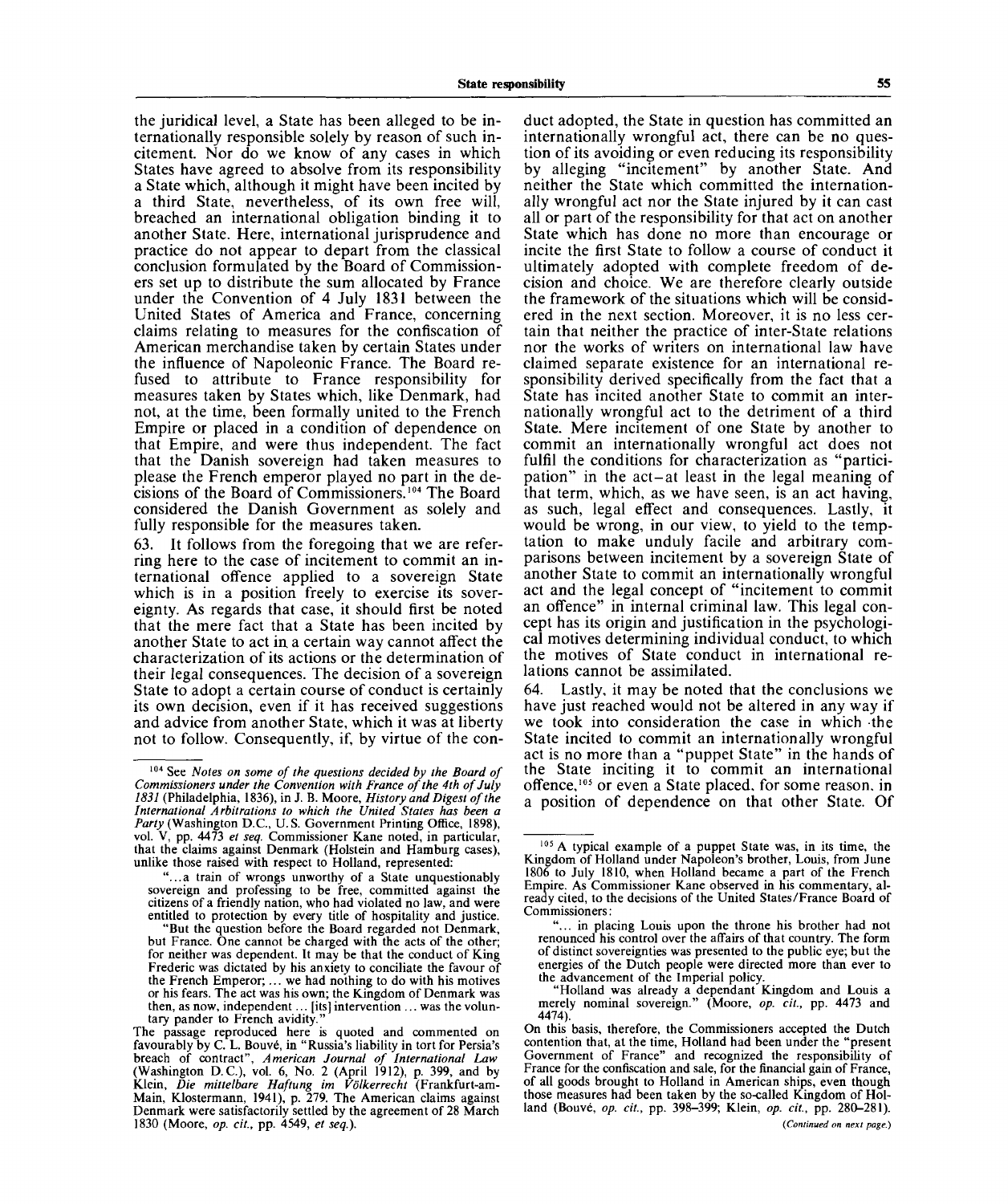course, in situations like this, it is possible that, in certain circumstances, the dominant State will be called upon to answer for an internationally wrongful act committed by the puppet or dependent State. But, as was pointed out, $106$  and as we shall see more particularly in the next section, which is devoted to the examination of questions of responsibility in such situations, it is then the existence of the relationship established between the two States which becomes the decisive factor in this transfer of responsibility

There is no need to go so far back, however, for there are several examples of puppet States in more recent times, paticularly in the history of the Second World War. In many of the international disputes which arose out of the breach of an international obligation by one of those puppet States or Governments, the State which was the victim of the breach asserted that the resultant responsibility should be attributed not to the State whose organs had in fact acted, but to the State which, in pursuing its policy in regard to a given State, had created there a kind of pseudo-State, which was really no more than its *longa manus.* In this connexion, reference may be made to disputes about international responsibility for acts committed by States or Governments set up in certain territories occupied by Nazi Germany or Fascist Italy. For acts committed by the organs of the Independant State of Croatia, see, for example, the decision in the Dispute between the Postal Administrations of Portugal and Yugoslavia (United Nations, *Reports of International Arbitral Awards,* vol. XII (United Nations publication, Sales No. 63.V.3), pp. 339 *et seq.),* and the decision of the United States Claims Commission in the Socony Vacuum Oil Co. case (M. Whiteman, *op. cit.* (1963) vol. 2, pp. 767 *et seq.).* For acts committed by organs of the so-called "Italian Social Republic", see, among many others, the Dame Mosse dispute referred to the Franco-Italian Conciliation Commission established under the Treaty of Pease with Italy of 10 February 1947 (United Nations, *Reports of International Arbitral Awards,* vol. XIII (Sales No. 64.V.3), pp. 492, 493 and 495) and the Treves, Fubini and other disputes, referred to the Italian-United States Conciliation Commission, established under the same Treaty of Peace *{ibid.,* vol. XIV, Sales No. 65.V.4) pp. 265, 266, 271, 427 *et seq.).*

In reality, the very idea of "instigation" or "incitement" of one State by another to commit an internationally wrongful act is conceivable, where the instigation or incitement is applied to a puppet State or Government, only in the extremely rare case in which this form of State acts under the same conditions as a State which is genuinely sovereign and free in its decisions. If the puppet State of Government has committed an internationally wrongful act under these conditions, it seems obvious that the act can only be attributed to itself and must give rise to its own international responsibility, however understandable the temptation may be for the injured State, which has difficulty in obtaining satisfaction, to invoke the joint responsibility of the State to which the offending State owes its existence, asserting that any puppet State or Government is by its very nature liable to be "conditioned" by the "advice" and "incitement" of the State that brought it into being.

However, in most cases the situation is different. Sometimes the entity which it is desired to represent as a separate State or Government is, in fact, wholly subject in its actions to the State which created it, as was the Kingdom of Holland to the French Empire. The actions of the organs of the entity in question are then directly attributable to the latter State (A. Verdross, *Volkerrecht,* 5th ed. (Vienna, Springer, 1964), p. 390; Klein, *op. cit.,* p. 283), in the same way as those of its own organs, or even those of a local authority, a region, a dependent colonial territory, etc. In other cases, which are the most frequent, the puppet State or Government is really a separate subject of international law but the essential sectors of its activity are subject to a system of control by the State which created it. Any internationally wrongful act committed by its organs is then an act which is attributable to it but which indirectly gives rise to international responsibility of the holder of the power of control, as in the other cases which will be considered in the next section of this chapter.

106 See para. 53 above.

from one subject to the other, and not the specific circumstance of incitement of one State by another to commit a particular wrongful act. It is obvious that in such situations there will be no question, either, of an international responsibility separate from that generated by the wrongful act, for which the incitement, as such, will engage the responsibility of its author.

65. The conclusions stated in the last two paragraphs therefore seem to be inescapable in the first of the three cases described above, $107$  namely, that in which a State goes no further than to incite another State to commit an international offence to the detriment of a third State. But would similar conclusions be justified in the second of those cases-that in which a State accompanies its incitement by pressure or coercion?

66. Where a State, in order to make another State commit an internationally wrongful act, has recourse to measures of this kind, it would obviously be difficult to maintain that, like mere "incitement" by persuasion and advice, such measures are legally 'neutral" in the eyes of international law. But that is not the point. To find the correct answer to the new question before us, we must first distinguish between the various forms in which the legal wrongfulness of the measures in question may manifest itself. For while some of these forms require attention in the present context, that is not true of others. We should, indeed, run the risk of being diverted from our task if we yielded to the temptation to go into the question whether recourse to coercion or the threat of coercion, or to other forms of pressure, in order to make another State breach its international obligations towards a third State, does or does not, as such, constitute a breach of an international obligation by the first State with respect to the second. On this point there is no doubt that in present-day international law-and by this we mean general international law just as much as the special legal system of the United Nations-coercion *stricto sensu,* including the use or threat of the use of armed force, is considered, save in exceptional cases, to be an international offence of the utmost gravity. Here, indeed, lies the most striking difference between modern international law and that of the beginning of this century. As to the other forms of pressure, in particular economic pressure, it is well known that opinions still differ, some assimilating them quite simply to the internationally prohibited forms of co-ercion, while others, do not see them as internationally wrongful measures, reprehensible though they are. But we must keep clearly in mind that it is in no way incumbent on us to enter into the polemic between the opposing schools of thought on this point, for whatever conclusion we might support, it would have no bearing on the problem we have to set ourselves and to solve. Where we arrived at the conclusion that the taking by State A of certain measures to compel State B to breach its international obligations to State C

*<sup>(</sup>Foot-note 105 continued.)*

<sup>107</sup> See para. 61 above.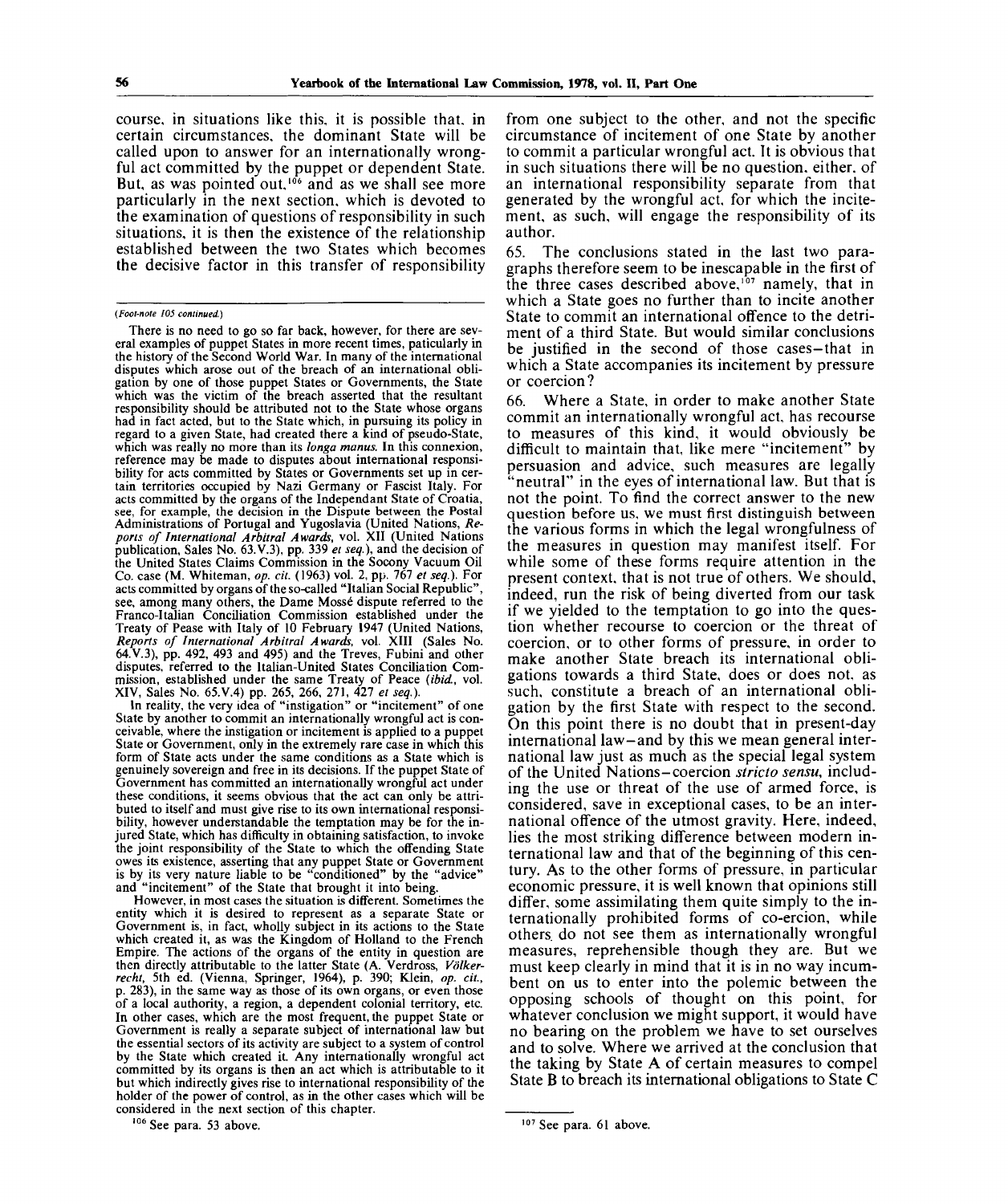was in itself and beyond all doubt internationally wrongful, that would have legal consequences for the relations between A and B. In the most serious cases, it might also conceivably have further consequences for the relations between State A and all the other members of the international community. But that would be of no relevance to our present concern, which is to determine whether recourse to such measures does or does not constitute a form of "participation", by the State taking them, in the breach by the State subjected to the measures of an international obligation binding it to a third State, or, more generally, whether or not the relations between one or the other of the first two States and the third State will be affected by such measures. Solely from the point of view of these relations with the third State, the answer to our question will finally be the same whether the coercion at the origin of the offence against the third State did or did not infringe an international subjective right of the State against which it was exercised.

67. Having set our problem in its proper perspective and excluded from consideration an aspect which must remain foreign to it, it must now be pointed out that coercion-armed force or even economic or some other form of coercion-differs profoundly from mere incitement or instigation. Unlike them, it has the effect of limiting, and sometimes even entirely annihilating, the freedom of choice of the State which, under the coercion, acts in breach of an international obligation to a third State. In this case it certainly cannot be maintained that the State subjected to coercion adopted its conduct towards a third State in the free exercise of its sovereignty. That this is a fact, and indeed a fact which cannot and must not remain without legal consequences, no one can doubt. The question is, however, whether the use of some form of coercion against a State to make it commit an international offence to the detriment of another State must be regarded as a form of participation in the commission of the offence, and be treated as such, or whether it must rather be seen from an entirely different angle.

68. In our view, there should be no doubt about the answer to this question. It would be wrong to say that a State which, in one way or another, applies coercion to another State to make it commit an international offence against a third State, thereby "participates" in the commission of the offence. The commission remains exclusively the act of the State subjected to coercion. The author of the coercion remains entirely foreign to the commission of the offence; it does not carry out any of the actions constituting the offence and gives no aid or concrete assistance in its perpetration. In this sense, therefore, it certainly stops short of what would be real "participation" in the commission of the internationally wrongful act. However, at the same time, its implication in the affair goes well beyond what would constitute participation, for it goes so far as to compel the will of the State it coerces, to the point of constraining it to decide to perpetrate an international offence which it would not otherwise commit, and obliging it to behave, in the case in point, as a State deprived of its sovereign capacity to take decisions. This, in our opinion, is the determining factor for the purposes of our conclusion. In the case considered, there can be no question of attributing to the State which exercises the coercion a share in the unlawful act committed by another State under the effect of that coercion. That would be justified only if the State in question had taken an active part in performing the act, but, as has just been pointed out. this is not the case. Nor can there be any question of attributing to State A, the coercing State, a separate offence against State C, committed parallel with the internationally wrongful act perpetrated, as a result of the coercion, by State B. In the case in question. State A has not committed against State C any offence separate from that committed by State B. Hence the logical outcome of the situation can only be the same as it inevitably is in the majority of cases in which a State committing an internationally wrongful act is dependent on another State, its will being governed by the will of that State, or, at the least, its freedom of choice being restricted by the control exercised by that other State. Whether this condition of dependence is *de jure* or merely *de facto* in nature, whether it is permanent or purely temporary, or even occasional, makes no difference to our problem. In both the cases, what is important is that the State which committed an international offence did so while its freedom of decision was seriously impaired by another State. The normal consequence of this situation will be dissociation of the subject to which the act generating responsibility is attributed from the subject on which responsibility is laid. In other words, we enter the sphere of responsibility for the act of another.<sup>108</sup>

69. That being so, it appears that the answer to the question put above is self-evident. The case in which one State uses coercion against another to make it breach its international obligation to a third State cannot be defined as a case of "participation" by one State in the commission of an internationally wrongful act by another State. Consequently, this second case does not come within the scope of the provisions of this section either, we shall meet it again, however, among the series of cases of indirect responsibility to which the next section will be devoted.

70. The only real case of "participation" by one State in the commission of an internationally wrongful act by another State is, therefore, the third of those set out above: that in which the first State actively assists the second in the commission of the act.<sup>109</sup> Here, the State in question does not confine itself to inciting another State, by suggestions and advice, to commit an international offence; nor does it resort to coercion to make it do so. By its own

109 Para. 61.

<sup>&</sup>lt;sup>108</sup> A State which has subjected another State to coercion in order to make it breach its international obligation to a third State cannot escape being called upon to answer internationally for the act committed by the other State under its coercion.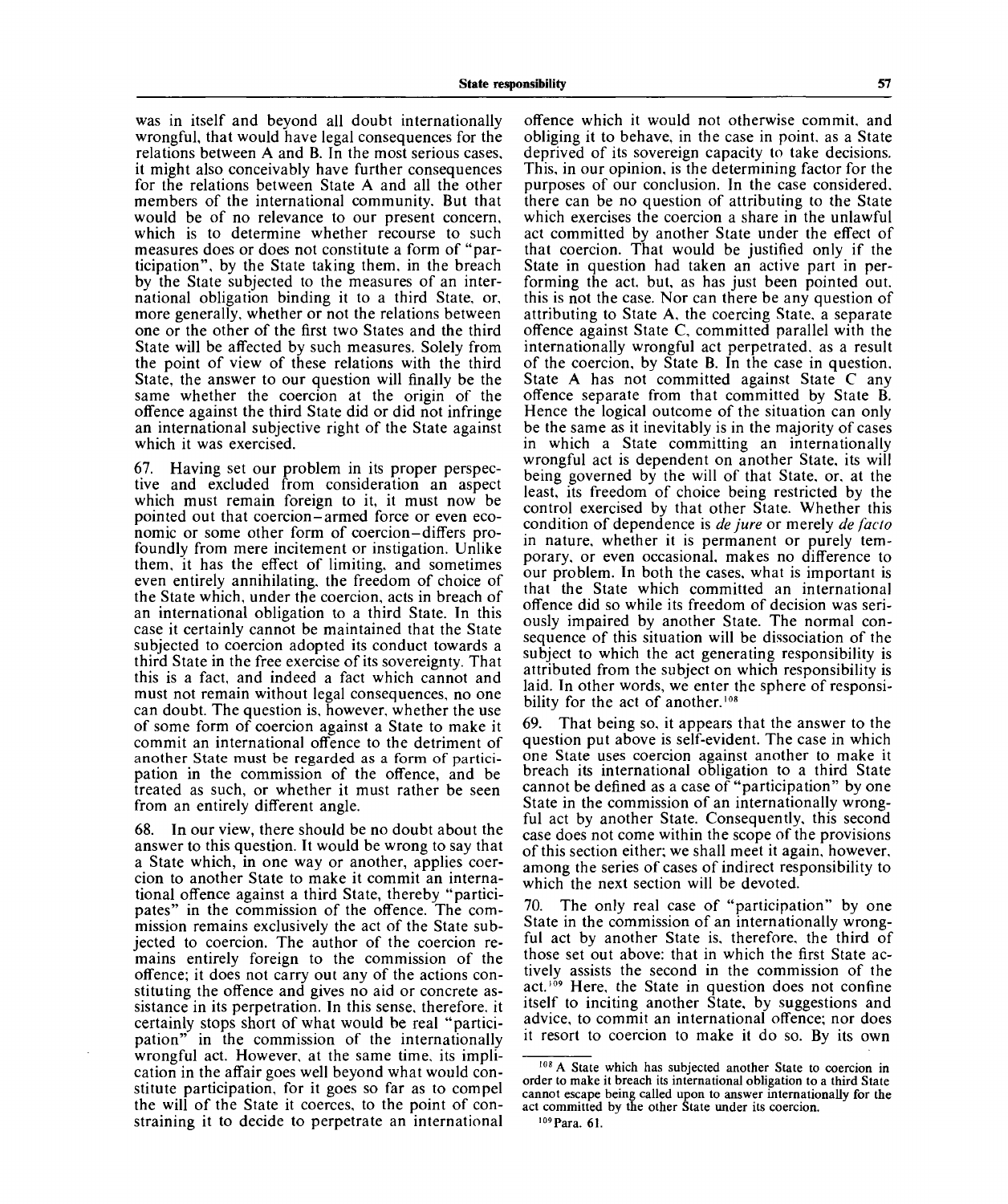action, it facilitates the commission of the offence by the other State. Here we enter the sphere of "complicity".

71. It was, moreover, mainly the case of complicity that the members of the Commission<sup>110</sup> and of the Sixth Committee of the General Asembly<sup>111</sup> had in mind when they stressed the need to deal in the present draft with the question of the participation of a State in an internationally wrongful act by another State. One of the examples of complicity most frequently mentioned in the statements of members of the Commission is that of a State placing its territory at the disposal of another State to make it possible, or at least easier, for it to commit an offence against a third State.<sup>112</sup> In this context, reference was made mainly to article 3  $(f)$  of the Definition of Aggression, adopted by the General Assembly in 1974,<sup>113</sup> which includes in the list of acts which qualify as acts of aggression:

The action of a State in allowing its territory, which it has placed at the disposal of another State, to be used by that other State for perpetrating an act of aggression against a third State.

Another classic and frequently cited example of complicity is that of a State which supplies another with weapons to attack a third State. It is obvious that complicity in an act of aggression may also take other forms, such as the provision of land, sea or air transport, or even the placing of military or other organs at the disposal of the State preparing to commit aggression for use in the case in point. Furthermore, it is by no means only in the event of an act of aggression by a State that the possibility of complicity on the part of another State may arise. Complicity may, for example, also take the form of the provision of weapons or other supplies to assist anprovision of weapons of other suppries to assist an-<br>other State to commit genocide,<sup>114</sup> to support a régime of *apartheid,<sup>115</sup>* or to maintain colonial domination by force, etc. Nor is it true to say that the complicity of another is possible only where the internationally wrongful act in which another State participates is one of those defined in article 19<sup>116</sup> as an "international crime". There may equally well be complicity by another State in the commission of a less typical and less serious offence: providing means for the closure of an international waterway, facilitating the abduction of persons on foreign soil, and assisting in the destruction of property belonging to nationals of a third country, are some of the examples that may be mentioned.

72. Among the various forms of complicity in an internationally wrongful act by another, two separate cases may be defined. The conduct by which one State helps another State to commit an international offence may sometimes in itself constitute a breach of an international obligation, quite independently of participation in the wrongful act of the State to which such conduct lends assistance. This would be the case, for example, if a State Member of the United Nations supplied arms to the Government of the Republic of South Africa in breach of the obligation provided for in Security Council resolution 418 (1977) calling for an embargo on the provision of arms to that country. But for the most part, the conduct in question, taken in isolation, will be an act which is not, as such, of a wrongful character. To supply another State, for example, with raw materials, means of transport and even arms, where this is not prohibited by a specific international obligation, is not in itself internationally wrongful in any way. What concerns us, however, in the present context, is not to know whether the conduct as such does or does not constitute a breach of an international obligation but whether or not the conduct adopted by the State was intended to enable another State to commit an international offence or to make it easier for it to do so. The very idea of "complicity" in the internationally wrongful act of another necessarily presupposes an intent to collaborate in the commission of an act of this kind, and hence, in the cases considered, knowledge of the specific purpose for which the State receiving certain supplies intends to use them. Without this condition, there can be no question of complicity.

73. This conclusion, apart from being logical, is in accordance with the conviction of Governments. This appears to be confirmed, for example, by the reply given in 1958 by the British Secretary of State for Colonial Affairs to a parliamentary question con-

<sup>110</sup> See, for example, the statements made by E. Ustor *(Yearbook ... 1975,* vol. 1, p. 44, 1312th meeting, para. 13); P. Reuter *{ibid.,* p. 45, para. 28); N. Ushakov *{ibid.,* p. 47, 1313th meeting, para. 4); M. Bedjaoui *(ibid.,* p. 48, paras. 9 and 10); S. Bilge *(ibid.,* p. 58, 1315th meeting, para. 19).

<sup>&</sup>lt;sup>111</sup> See for example the statements made at the 1975 session of the General Assembly by the representatives of the German Democratic Republic *(Official Records of the General Assembly, Thirtieth Session, Sixth Committee, Summary Records of Meetings,* p. 64, 1539th meeting, para. 3), Turkey *(ibid.,* p. 106, 1547th meeting, para. 20), Iran *(ibid,* p. 112, 1548th meeting, para. 6), Bolivia *(ibid,* p. 115 para. 30), during the discussion on the report of the International Law Commission.

<sup>&</sup>lt;sup>112</sup> This example was cited and illustrated by E. Ustor (Year*book ... 1975,* vol. I, p. 44, para. 13) and N. Ushakov *(ibid* p. 47, 1313th meeting, para. 4), as well as by some representatives to the Sixth Committee during the discussion on article 12 of the draft articles and more particularly on the question of acts committed by the organs of a State on the territory of another State *(Official Records of the General Assembly, Thirtieth Session, Sixth Committee, Summary Records of Meetings,* p. 64, 1539th meeting para. 3; p. 77, 1542nd meeting, para. 2; p. 82, 1543rd meeting, para. 13; p. 86, 1544th meeting, para. 4).

<sup>&</sup>lt;sup>113</sup> General Assembly resolution 3314 (XXIX), annex.

<sup>&</sup>lt;sup>114</sup> Article III of the Convention on the Prevention and Punishment of the Crime of Genocide, of 9 December 1948 (United Nations, *Treaty Series,* vol. 278, p. 277), includes "complicity in genocide" in the list of acts punishable under the Convention. It is not specified however, whether complicity by another State in the commission of genocide by a particular Government does or does not come within the terms of this provision.

<sup>&</sup>lt;sup>115</sup> Article III of the International Convention on the Suppression and Punishment of the Crime of *Apartheid,* adopted on 30 November 1973 by the General Assembly of the United Nations, (resolution 3068 (XXVIII), annex) provides for the criminal responsibility of individuals-including "representatives of the State"-who conspire in the commission of acts of *apartheid* or who directly co-operate in them. It is, however, open to question whether the complicity of another State in the commission of such acts, or in the pursuance of a policy of *apartheid* by a Government, comes within the terms of the Convention.

<sup>116</sup> See foot-note 24 above.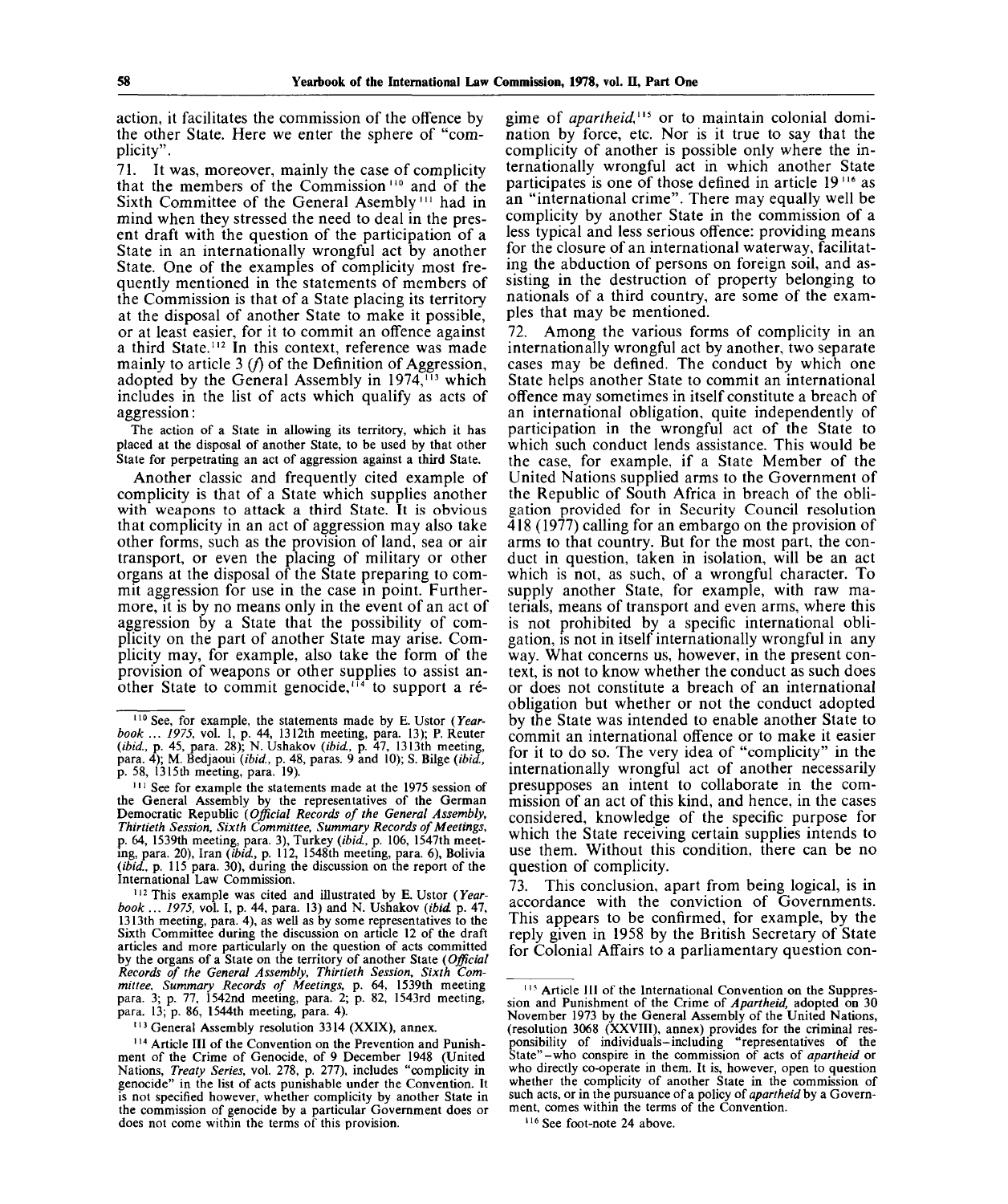cerning the supply of arms and military equipment by certain countries to Yemen, which subsequently used them in an attack against Aden. By agreement with the Secretary of State for Foreign Affairs, the Colonial Secretary stated that:

... the policy of Her Majesty's Government has always been to urge restraint in the arms deliveries to the Middle East, but *arms deliveries do not in themselves constitute ground for protest. \** Her Majesty's Government have, of course *reported to the United Nations acts of Yemeni aggression on the frontier and have protested to the Yemeni Government\**" 17

The comment by E. Lauterpacht on this reply showed the position taken by the spokesman of the United Kingdom Government invoked conclusions on three points: *(a)* that the supply of arms by one State to another is, in the absence, for example, of any prohibition by the United Nations, quite lawful; *(b)* that the responsibility for the unlawful use of those arms rests primarily upon the State which receives them; and (c) that these findings do not, however, prevent it being recognized that a State which knowingly supplies arms to another State for the purpose of assisting the latter to act in a manner inconsistent with its international obligations cannot escape responsibility for complicity in such illegal conduct.<sup>118</sup>

Further confirmation of the same conviction is provided by a position taken by the Government of the Federal Republic of Germany the same year. On 15 August 1958, that Government replied to a note of 26 July, from the Government of the Union of Soviet Socialist Republics, which accused the Federal Government of participating in an act of aggression by allowing United States military aircraft to use airfields in German territory in connexion with the American intervention in Lebanon. In its reply, the Federal Government argued that the measures taken by the United States and the United Kingdom in the near East did not constitute an intervention against anyone, but assistance to countries whose independence appeared to be seriously threatened and which had appealed for help. Since, therefore, according to the Federal Government, its allies were not guilty of any aggression in the Near or Middle East, it followed that the accusation made against it (supporting an aggression committed by other States) was unfounded. The Federal Government concluded by giving an assurance that it never had, and never would, allow the territory of the Federal Republic of Germany to be used for the commission of acts of

aggression.<sup>119</sup> Leaving aside its assessment of the actual circumstances of the case, the Federal Government thus showed its conviction, in principle, that the fact that a State placed its own territory at the disposal of another to help it commit an act of aggression would be a form of participation or complicity in the aggression and would thus constitute an internationally wrongful act.

74. We think we have now given a sufficiently accurate idea of what can and should be understood by the "complicity" of one State in the commission of an internationally wrongful act by another State; and we believe we have shown, by examples from recent State practice, that whatever the situation<sup>120</sup> may have been formerly, this notion is now well established in international law. Moreover, the authors of various recent works also give the impression that they incline towards the same conclusion.<sup>121</sup> In any event, we believe we can at least support our position on this point by evoking the intention of progressive development by which, it seems, the international community must necessarily be guided in the matter. This position can be summarized in two points: *(a)* the conduct of a State, which would not in itself constitute a breach of an international obligation, nevertheless becomes an internationally wrongful act if, through such conduct, the said State becomes an accessory to the commission of an international offence by another State; and *(b)* any international wrongfulness which may attach to the conduct in question from the outset is supplemented by an additional and separate wrongfulness by reason of the complicity of a State engaging in such conduct in the international offence committed by another State.

75. A further question remains to be settled. Should it be concluded that the act whereby the complicity of one State in the internationally wrongful act of another State is established necessarily partakes of the nature of the latter act? Or, despite the connexion between the act of the accessory and that of, let us say, the protagonist, does the former retain a different identity? Put in concrete terms, should the conduct of a State which provides arms or other means to another State to help it commit aggression or genocide likewise be characterized forthwith as

<sup>&</sup>lt;sup>117</sup> British Institute of International and Comparative Law, *International and Comparative Law Quarterly* (London), vol. 7 (July, 1958), pp. 550-551.

<sup>&</sup>lt;sup>118</sup> "The Answer appears to proceed on the basis that the supply of arms by one State to another is, in the absence, for example, of any prohibition by the United Nations, quite lawful. In addition, the Answer suggests that the responsibility for the use of those arms-at least in the circumstances referred to in the Answer-must rest primarily upon the State which receives them. There is, however, nothing in the Answer to support the view that a State which knowingly supplies arms to another for the purpose of assisting the latter to act in a manner inconsistent with its international obligations can thereby escape legal responsibility for complicity in such illegal conduct." *(Ibid.,* p. 551).

<sup>119</sup> For the text of the Federal Government's note, see *Zeitschrift fur ausldndisches offentliches Recht und Volkerrecht* (Stuttgart), vol. 20, Nos. 2 and 3 (August 1960), pp. 663-664.

<sup>&</sup>lt;sup>120</sup> In 1939, the Special Rapporteur, describing the situation at that time, was still able to exclude, in principle, from the scope of the rules then in force the idea of complicity in an internationally wrongful act (Ago, *loc. cit.,* p. 523).

<sup>12</sup>' This can be said, for example, of I. Brownlie, *Principles of Public International Law,* 2nd ed. (Oxford, Clarendon Press, 1973), p. 443, where he touches on the question of "joint participation in specific actions" and cites as an example the case "where State A supplies planes and other material to State B for unlawful dropping of guerrillas and State B operates the aircraft". See also, by the same author, *International Law and the Use of Force by* State A supplies planes and other material to State B for unlawful dropping of guerrillas and State B operates the aircraft". See also pacht and of certain members of the International Law Commission and the Sixth Committee of the General Assembly (footnotes 110 and 111).